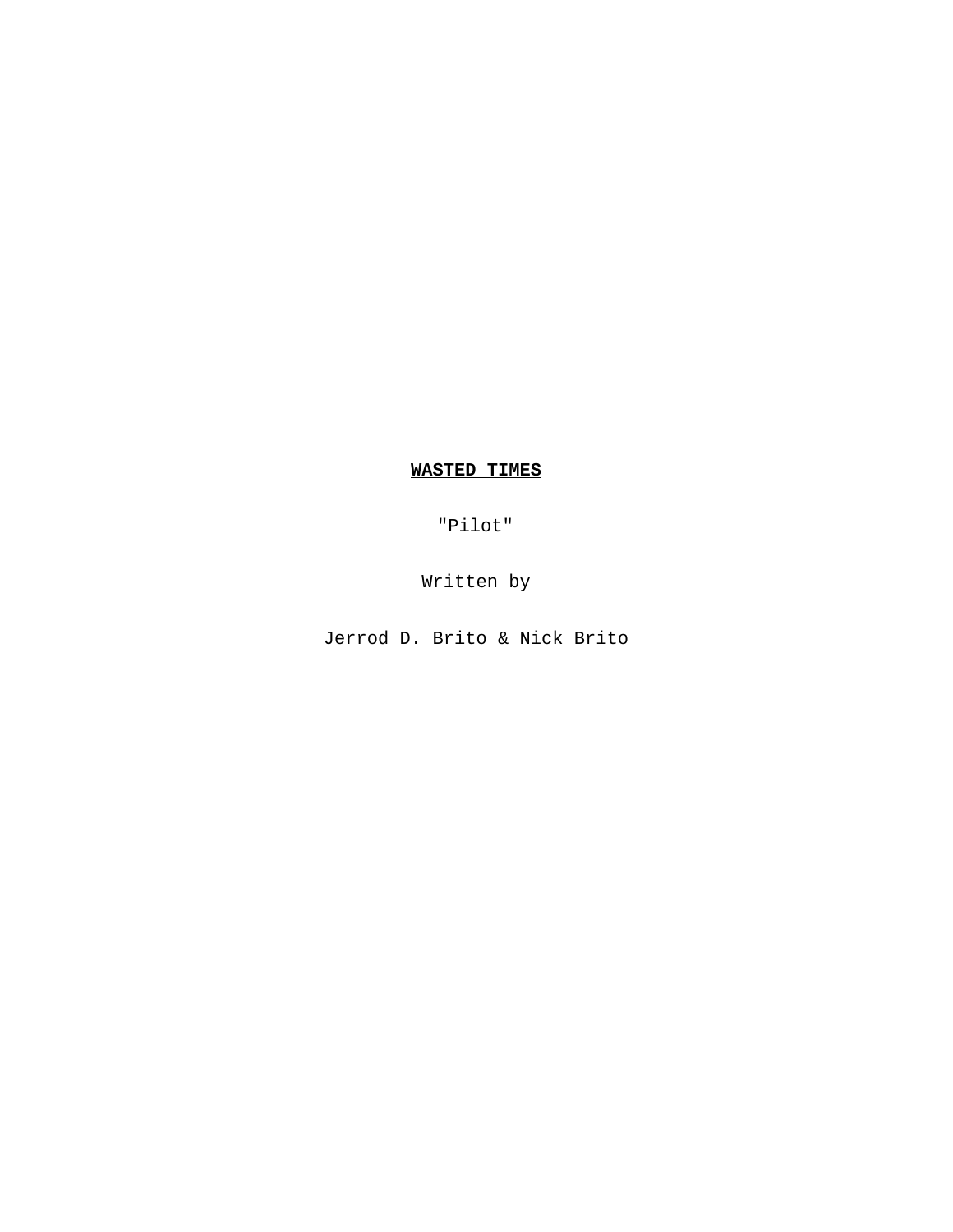#### **TEASER**

**FADE IN:**

**EXT. SPACE - NIGHT**

A shooting star blasts across the starry night sky.

MARIO (V.O.) There are two kinds of people in this world. First, there's the type who say they have no regrets because their mistakes have shaped them into the wonderful people they are today. I call bullshit, but whatever.

#### **EXT. VALDEZ RESIDENCE - FRONT YARD - NIGHT**

Two story suburban house with basement and garage.

MARIO (V.O.) And then there are those who, like me, have a number of regrets. Whether it's not following your dreams, or letting the one who got away get away, or staying with the one you should've avoided altogether - for us, there's always at least one life-altering moment we would do differently if we could go back. But, that's not really an option ... is it?

A STREAK OF TRIPPY RAINBOW LIGHT -- a portal -- appears a few feet off the ground. Two men materialize within and drop to the dark lawn with a THUD. They groan.

A LIGHT TURNS ON INSIDE --

### **INT. VALDEZ RESIDENCE - GARAGE - NIGHT**

MARIO ROSE VALDEZ (26), a fun-loving cynic, sneaks in from the hallway, opens a filing cabinet, and pulls out a large heart-shaped "chocolate box." He frowns at it.

#### **INT. VALDEZ RESIDENCE - MARIO'S ROOM - NIGHT**

Messy room. Rock and metal band posters everywhere.

Mario locks his door and takes the box to his desk. He opens it to reveal a complete heroin kit: a hypodermic needle, cotton balls, a spoon, rubber hose, lighter, white powder, and illustrated IKEA-like instructions.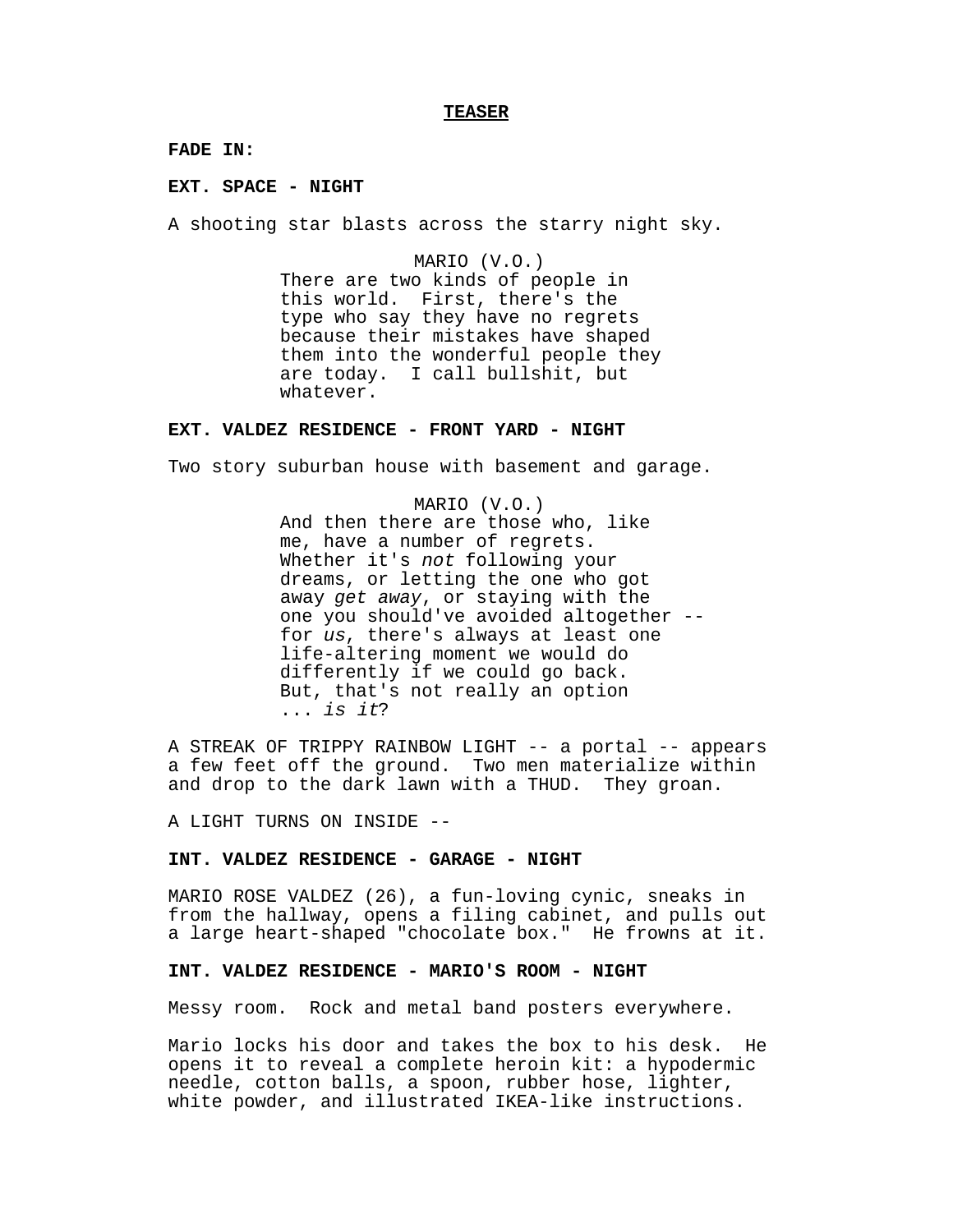MARIO (V.O.) And, even if we could go back, who's to say that we should?

Mario folds a handwritten note beside the box and scribbles something on the page.

> MARIO (V.O.) I mean, shit -- who are we to interfere with the natural order of things?

#### **QUICK MONTAGE: SETUP**

- Mario adds the powder to the spoon.

- Lights the lighter.

- Filters mixture through cotton.
- Ties off his arm with the hose.
- Pushes air out of the needle's barrel.

# **BACK TO SCENE**

Mario presses the needle to his median cubital vein.

The SOUNDS OF RETCHING, followed by a TRASH CAN GETTING KNOCKED OVER, seep in from OUTSIDE.

> MARIO (V.O.) Then again  $-$

Mario sets the needle down and goes to glance out the window. He scans the front yard -- nothing of interest. He returns to his desk, takes a seat, and sighs.

> MARIO (V.O.) -- Those of us who have regrets are notorious for doing shit we're not supposed to be doing.

Through glassy eyes, Mario looks at the needle beside his folded note, which is labeled: "TO WHOM IT MAY CONCERN". He picks up the needle.

> MARIO (V.O.) But, does that mean we don't deserve a second chance? I mean ... doesn't everybody?

> > **CUT TO BLACK:**

#### **END OF TEASER**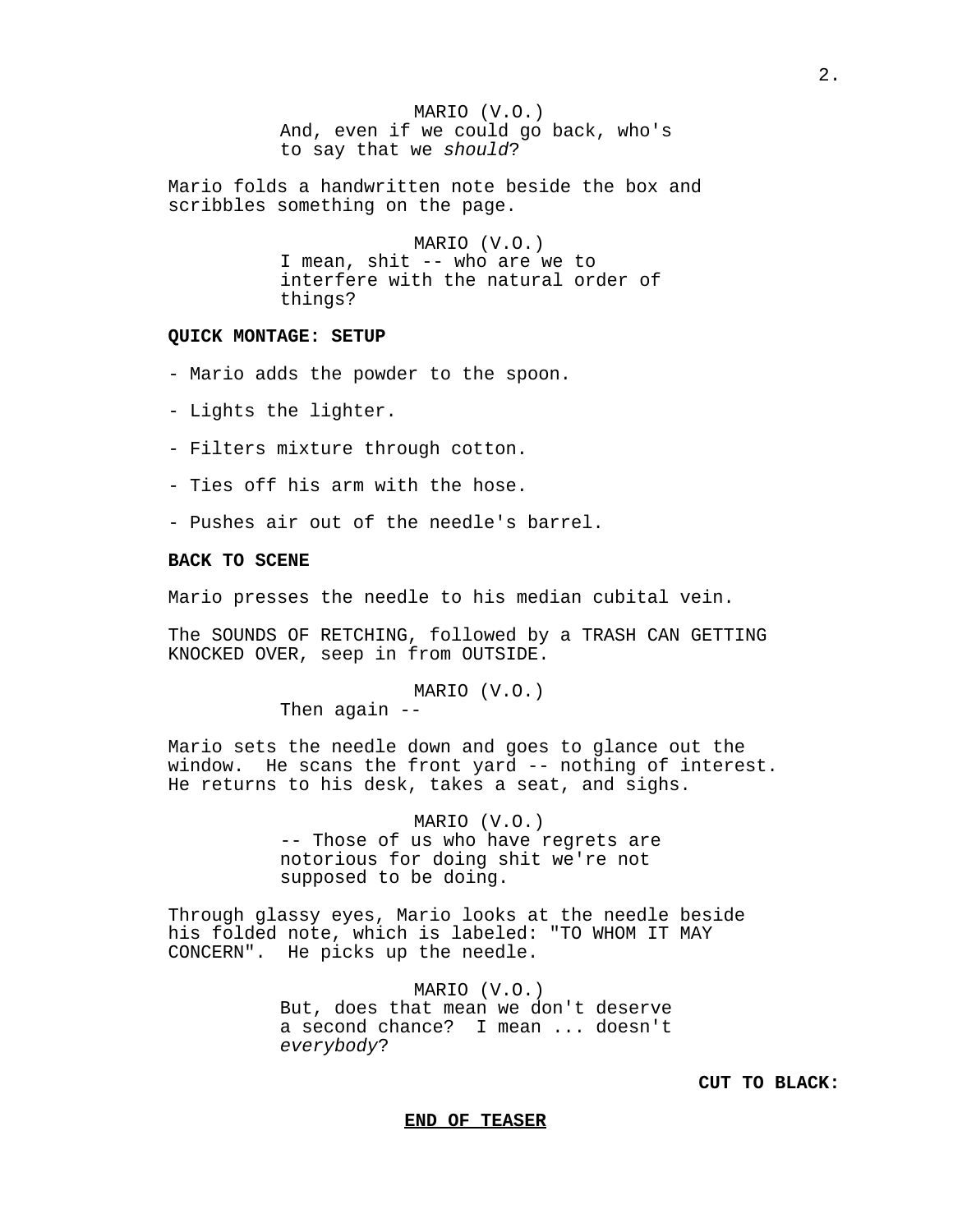**FADE IN:**

**BEGIN MONTAGE -- "THE 27S":**

Images of musicians who died at the age of twenty-seven, including Brian Jones, Jimi Hendrix, Janis Joplin, Jim Morrison, Ron "Pigpen" McKernan, Kurt Cobain, and Amy Winehouse, overlap across the screen.

> MARIO (V.O.) Hendrix. Joplin. Morrison. Cobain - so many more.

A CLASSIC ROCK SONG from one of the "27 Club" FADES IN.

MARIO (V.O.) They all had two things in common. First, their contributions to music changed the world and defined the sound of their generations.

The photos speed up; colors fade to black and white.

MARIO (V.O.) And two, after making music history, each one of them died at the ripe young age of twenty-seven.

Photos of mourning fans overlap one another.

MARIO (V.O.) It is for this morbid reason that so many musicians strive to be successful and in the prime of their career by the time they turn twentyseven ... you know, just in case.

FLASH TO WHITE

MARIO (V.O.) Just a few months shy of my own twenty-seventh, I can confidently say ...

A MEDIOCRE LIVE HARD ROCK COVER SONG FADES IN AND REPLACES THE CLASSIC ROCK VERSION, LEADING US TO --

# **INT. SIXSHOOTERS - NIGHT**

Mario rolls his eyes back and bites his lip as he hammers out a rough bassline onstage.

SUPER: 17 HOURS LATER ...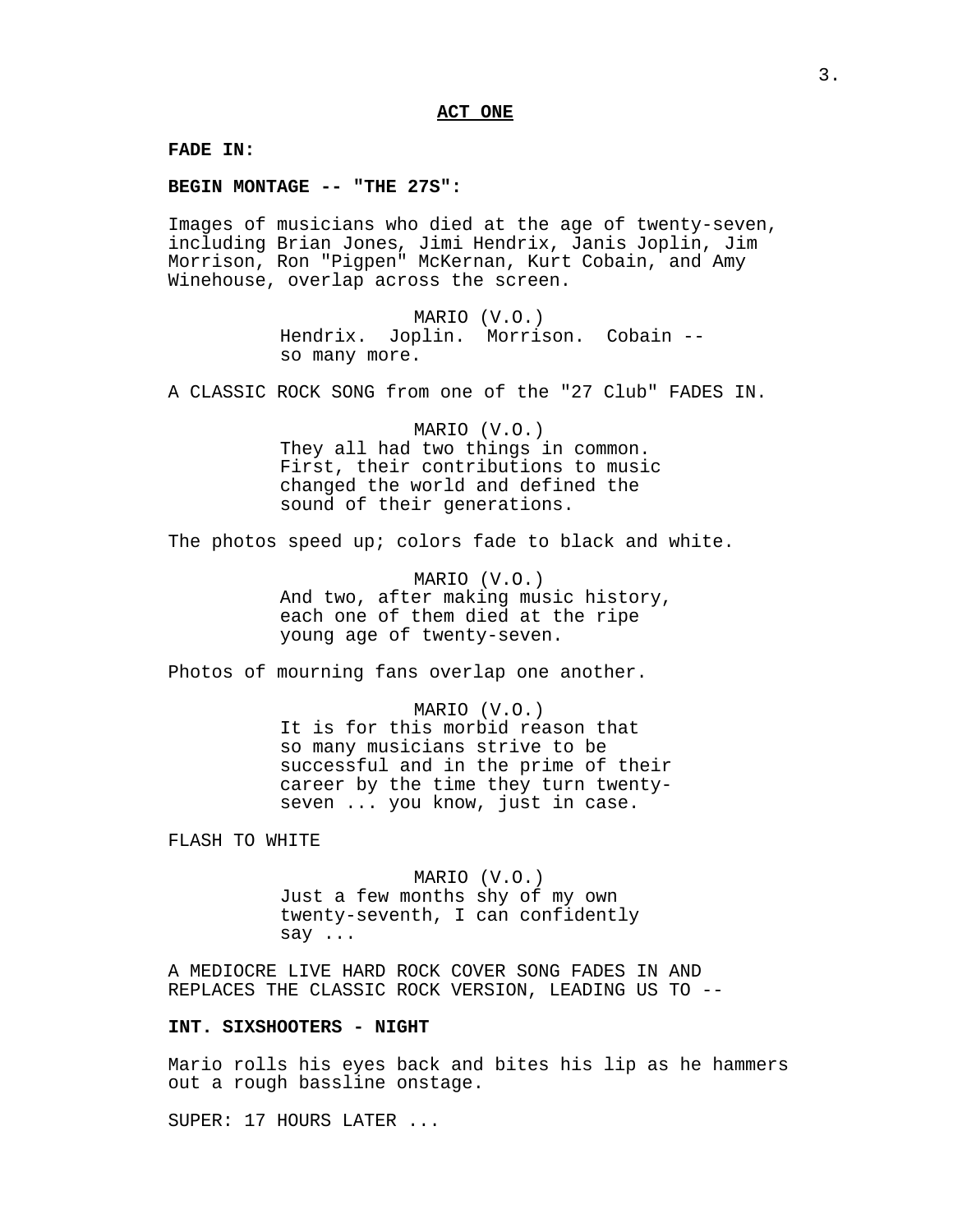The song comes to an energetic end. Mario sticks his tongue out and flashes the "horns" hand gesture.

> MARIO (V.O.) ... I don't have to worry about dying at twenty-seven in the prime of my career.

Behind him, DEVIN (27), the free-spirited heartbreaker, pops off a few more cymbal hits on his drums and brings the show to a close.

GRADY (25), smirks, pleased with his guitar work, and whips his greasy hair back to see the audience; his smirk fades into a scowl. He takes off his guitar.

The sound of ONE PERSON CLAPPING is heard from --

## **THE CROWD**

-- Which is a ghost town, save LISA JOHNSON, (42) a handy, but very O-C-D MILF. She cheers emphatically.

Her bubbly daughter, ASHLEY (17), claps along, disingenuous, and Lisa's son, LEONARDO (16), a preppy home-schooled millennial, looks on unimpressed.

MEMO (38), a portly, heavily-tatted bouncer, eyes Lisa. He shakes his head and resumes sweeping the floor.

HELMUT (19), a lanky stoner and barback, wipes a table where SILLY MILLY (70s), lays passed out among empty beer bottles. She pops her head up.

> SILLY MILLY Yeah! Free Bird!

It wasn't Free Bird.

Milly slumps down. Helmut takes her bottles, nonplussed.

#### **ON STAGE**

CHRISTIAN (26), a pocket-sized lead singer in lifts, flexes his buff, vegan body, and leans into the mic.

> CHRISTIAN Yeah! Thank you! We are SuhDisDick! We got Grady Scott on guitar --

GRADY (grabbing himself) -- Suh-DIS-Dick, bitches!

Christian rolls his eyes.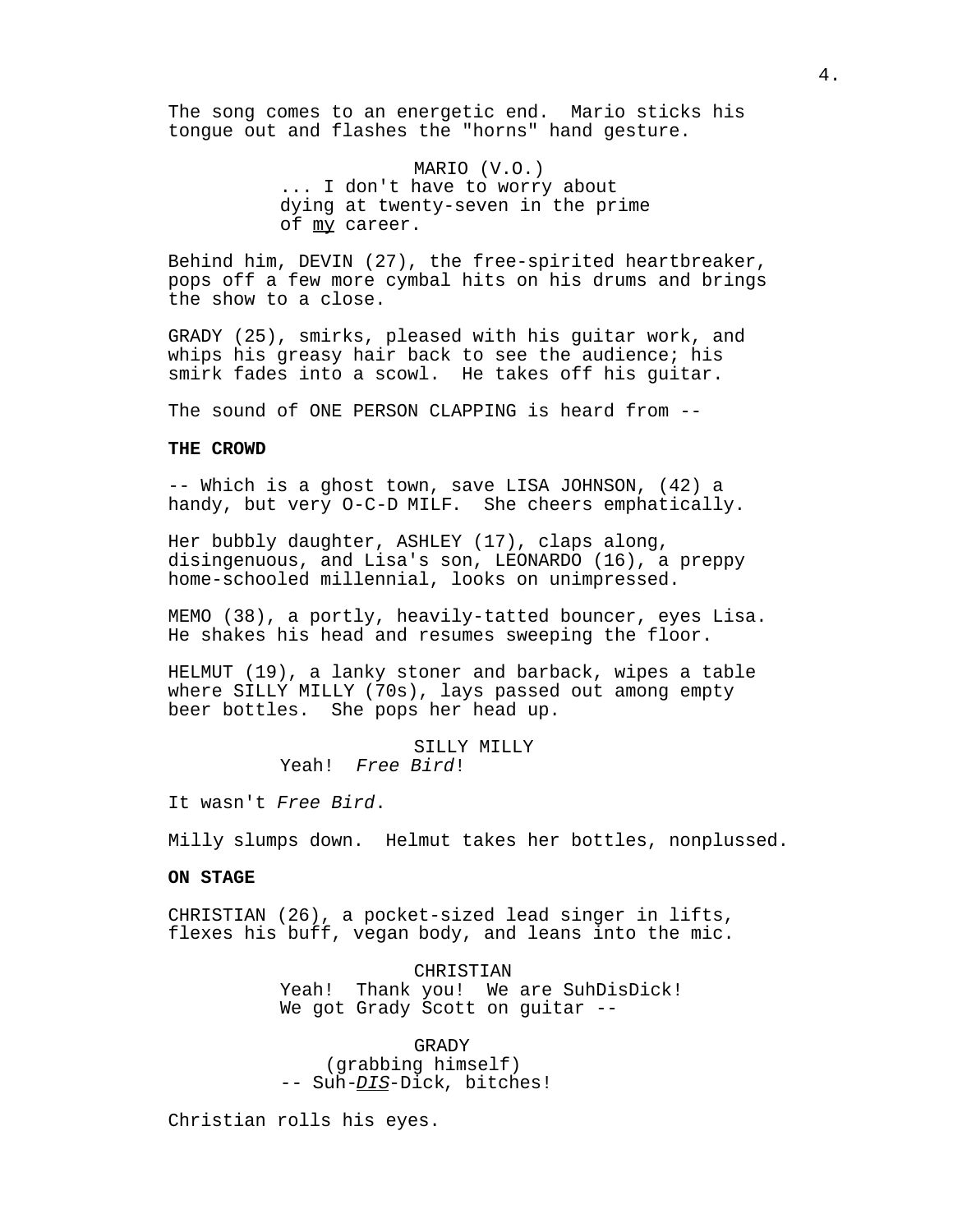# CHRISTIAN Devin Powell on drums.

Devin puckers his lips in a flirtatious kiss and flips a drumstick in the air. He misses the catch.

CHRISTIAN

# Ya boy, Mario Valdez, on bass.

Mario strums the bass; it's poorly setup strings produce a HORRENDOUS NOISE.

> MARIO So glad all three of you could make it out tonight. Really.

SILLY MILLY (O.S.) I love you, Channing Tatum!

MARIO

Oh -- four of you. Sorry, Milly. Didn't see you there.

CHRISTIAN And I'm your voice of choice, Christian Valentino. Make sure you grab some stickers before you --

GRADY

-- Yeah, nobody gives a shit.

Grady walks offstage.

Christian sulks. Mario pats him on the back.

MARIO I'll get us some beer.

CHRISTIAN

Light?

MARIO Not even a little bit.

He hops offstage. Devin breaks his drum set apart.

Lisa approaches the stage; her kids follow, aloof.

LISA That was so good! Even better than last time!

DEVIN Thanks, Lisa. Glad you liked it.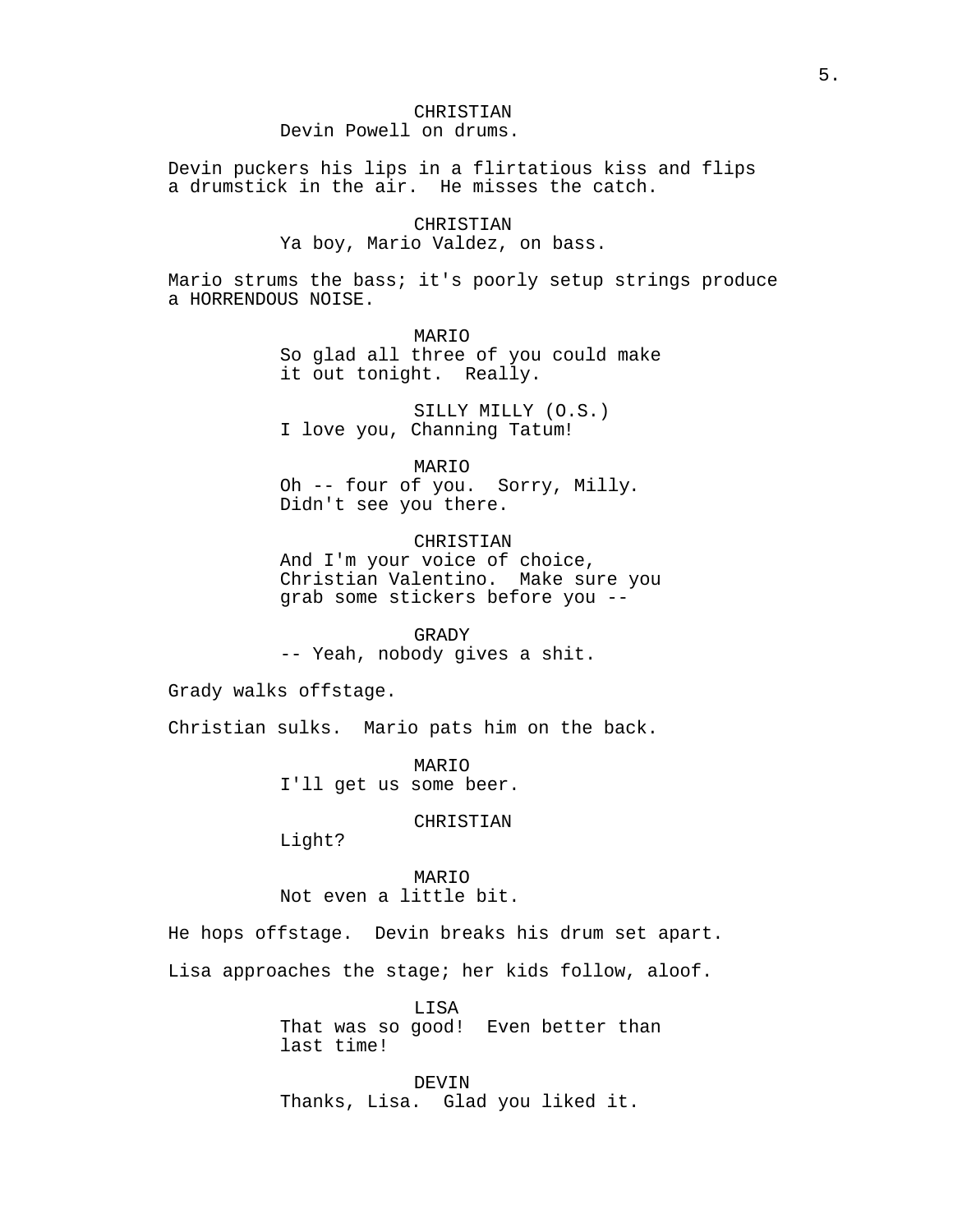Ashley clears her throat.

LISA Oh -- Devin, these are my kids, Ashley --

Ashley smiles and waves.

ASHLEY -- Hi! I'm Ashley.

DEVIN

(smirk)

'sup.

LISA ... And my son, Leonardo.

DEVIN Dude! Like the Ninja Turtle!

Leonardo tilts his head at Lisa in a "handle this" way.

LISA Um ... no, like da Vinci ... the painter.

Ashley snorts back a laugh. Leonardo glares at her.

LEONARDO I am named after Leonardo di ser Piero da Vinci, who was a painter, a sculptor, an inventor, an architect --

DEVIN -- Yeah! That's who the Ninja Turtle was named after! Radical.

Leonardo stares at him, coldly.

Christian passes them with cymbal stands and exits the building. A second later, he bursts back in, wide-eyed.

## **THE BAR**

KAYLA (25), the bad girl next door bartender, sets two pitchers in front of Mario.

KAYLA

Twelve.

MARIO Really? You're gonna charge me, after I just rocked the house like that?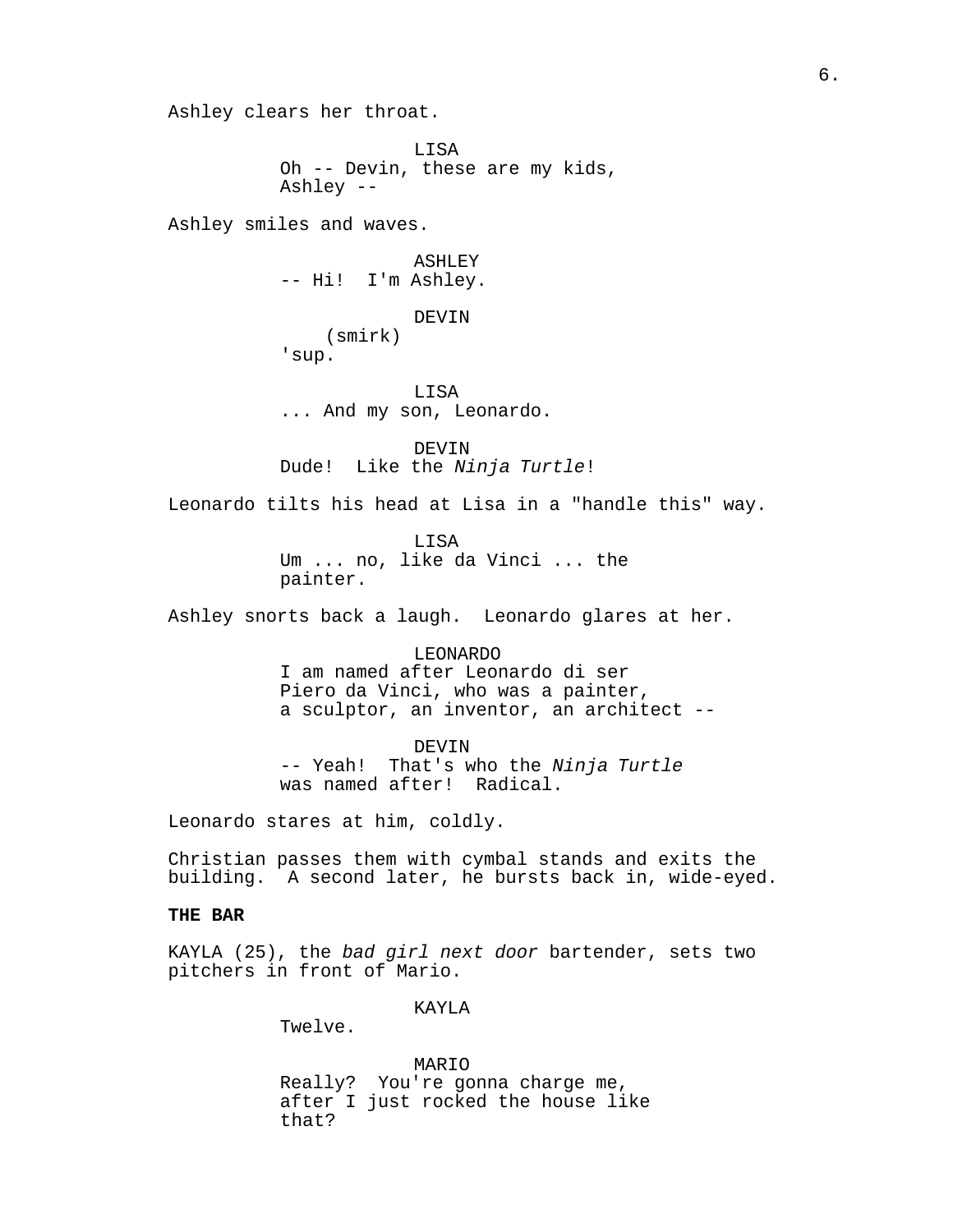Mario slides some cash between the pitchers. Kayla smiles, glances at the empty room. KAYLA Oh -- did you play? Hadn't noticed. MARIO Sure you did. Your panties didn't soak themselves. KAYLA Oh, really? She leans in and caresses Mario's cheek. MARIO (huge smile) Yeah. KAYLA Then, maybe ... you should stop ... wearing them. She shoves him away by his forehead and walks off. MARIO You're a peach, Kayla. A peach emoji. She smirks back at him. Mario smiles and pours a beer. Christian races to the bar. CHRISTIAN Dude -- your cousin's outside! MARIO Sounds about right. The show ends, and then my family rolls up. CHRISTIAN Nah, man -- it's Kai. MARIO Kai ... ? Where? CHRISTIAN Outside. He's talking to Grady! MARIO Ah, shit. Christian speeds off.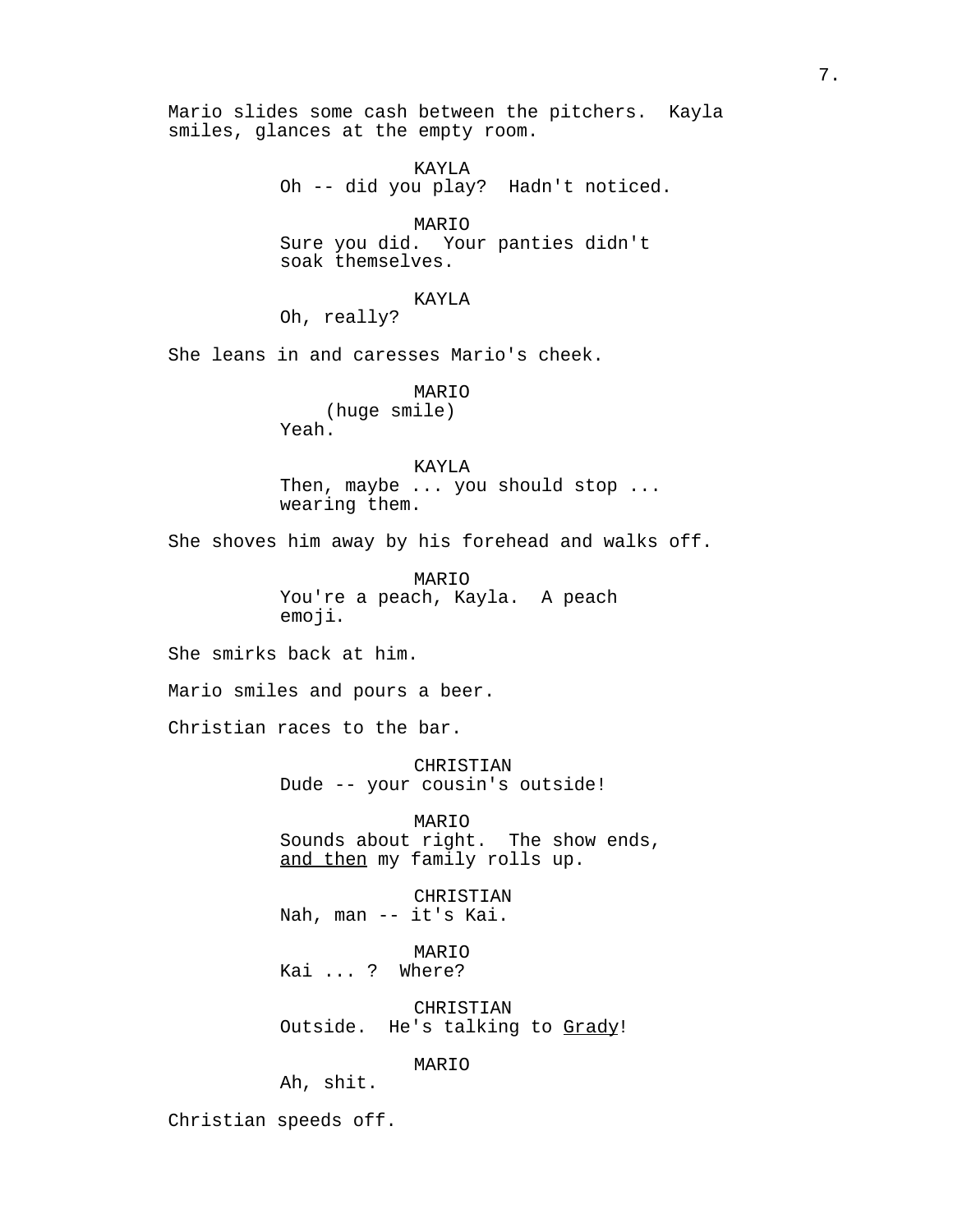Mario chugs half of the pitcher, slams it on the bar, wipes his mouth with his hand, and hurries to the door.

**AT THE STAGE**

Christian flies up to Devin.

CHRISTIAN

Kai's here!

DEVIN No shit? Kai Wolfe?

Christian darts outside.

ASHLEY Kai Wolfe ... as in, Malachai Wolf? Lead singer of Six Six Five?!

DEVIN Yup. He's our bass player's cousin!

ASHLEY Oh-em-gee! Mom! Can we meet him?

LISA

I don't know ... (to Devin) ... Think you could arrange that?

DEVIN (through his teeth) You're my boss. How could I possibly say no?

Ashley squeals with delight and runs off to --

# **INT. SIXSHOOTERS - WOMEN'S ROOM - NIGHT**

Band stickers, graffiti, and wadded up paper towels.

Kayla cleans up the sink as the door swings open.

Ashley approaches, breathing heavily. She empties some makeup out of her purse and applies lipstick. She takes a deep breath, relaxes her posture, and smiles.

KAYLA

Beautiful.

SILLY MILLY (O.S.)

Gorgeous!

They look back to see Milly, who sits on the toilet of an open stall.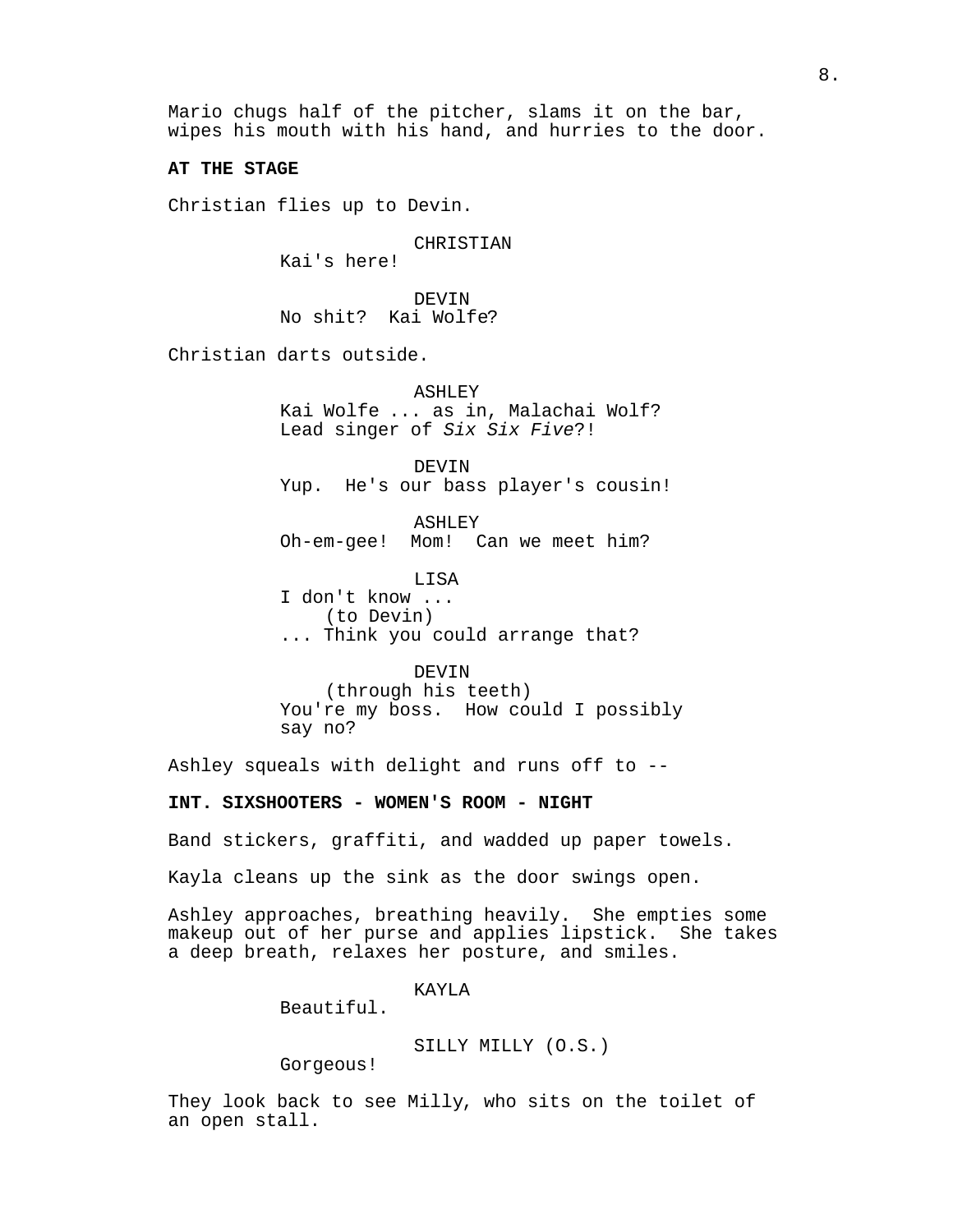She kisses her fingertips; they drift to the sky.

KAYLA Go home, Milly. (to Ashley) So, is it prom night, or somethin'?

ASHLEY Oh, no ... I'm going to meet Malachai Wolfe. I'm an aspiring actress, and I want to make a good first impression.

She pulls her phone out and snaps "cute" mirror selfies with her bedazzled iPhone.

> KAYLA Looking like that ... in this scene? How old are you?

ASHLEY ... Eighteen ... why?

KAYLA Because you're serving up Hermione when you should be selling Furiosa. May I?

She motions for the makeup. Ashley hesitates, nods.

Kayla finds some eyeliner and applies it to Ashley.

## **EXT. SIXSHOOTERS - NIGHT**

Mario and Christian exit to see MALACHAI "KAI" WOLFE (36), a self-made rock star with a wicked facial scar, signing an autograph for Helmut. Grady swigs from his "Pussy Slayer" flask between them.

> GRADY ... All I'm sayin' is, you're famous, and we want to be famous, so throw a dog a bone or some shit, ya know?

Mario and Christian approach.

MARIO Hey, Grady, why don't you shut the fuck up and go pack.

GRADY Because we're having an A-to-B conversation --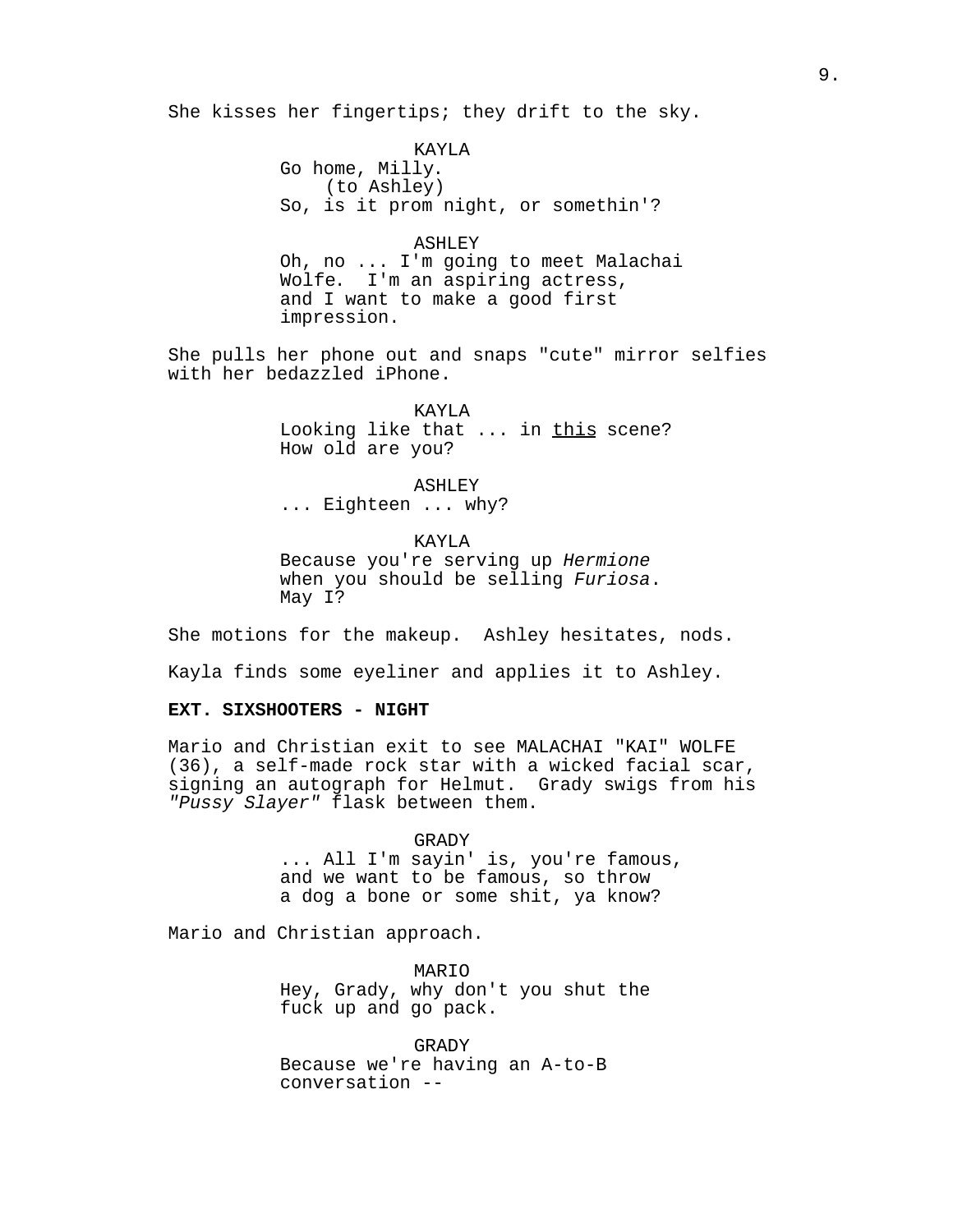KAI -- Grady, go away.

Grady blinks, taken aback.

GRADY I'd love to finish this chat, but I got shit to do. So ...

He makes the "call me" gesture.

CHRISTIAN Come on, Grady.

He leads Grady back inside.

#### MARIO

Sorry about that. Grady doesn't speak for the rest of the band. Or anyone but himself, for that matter.

#### KAI

(laughing) Oh, believe me, I've played plenty of shows with guys like that. Remember Connor Wood?

# MARIO

(laughing) Yeah. Everybody knows Captain Clap. But, still, sorry about Grady. I understand why we have to do this on our own for now. We gotta pay our dues. We gotta earn our way to the top. Just like you did.

Kai looks grim.

### MARIO

And, I feel like we can this time. This is the most mature band I've ever been in.

# KAI

... Suh-Dis-Dik?

# MARIO

Clever, right?

Kai smirks.

#### MARIO

Anyway, I respect your reputation, and I'd never waste your time with anything less than super dope.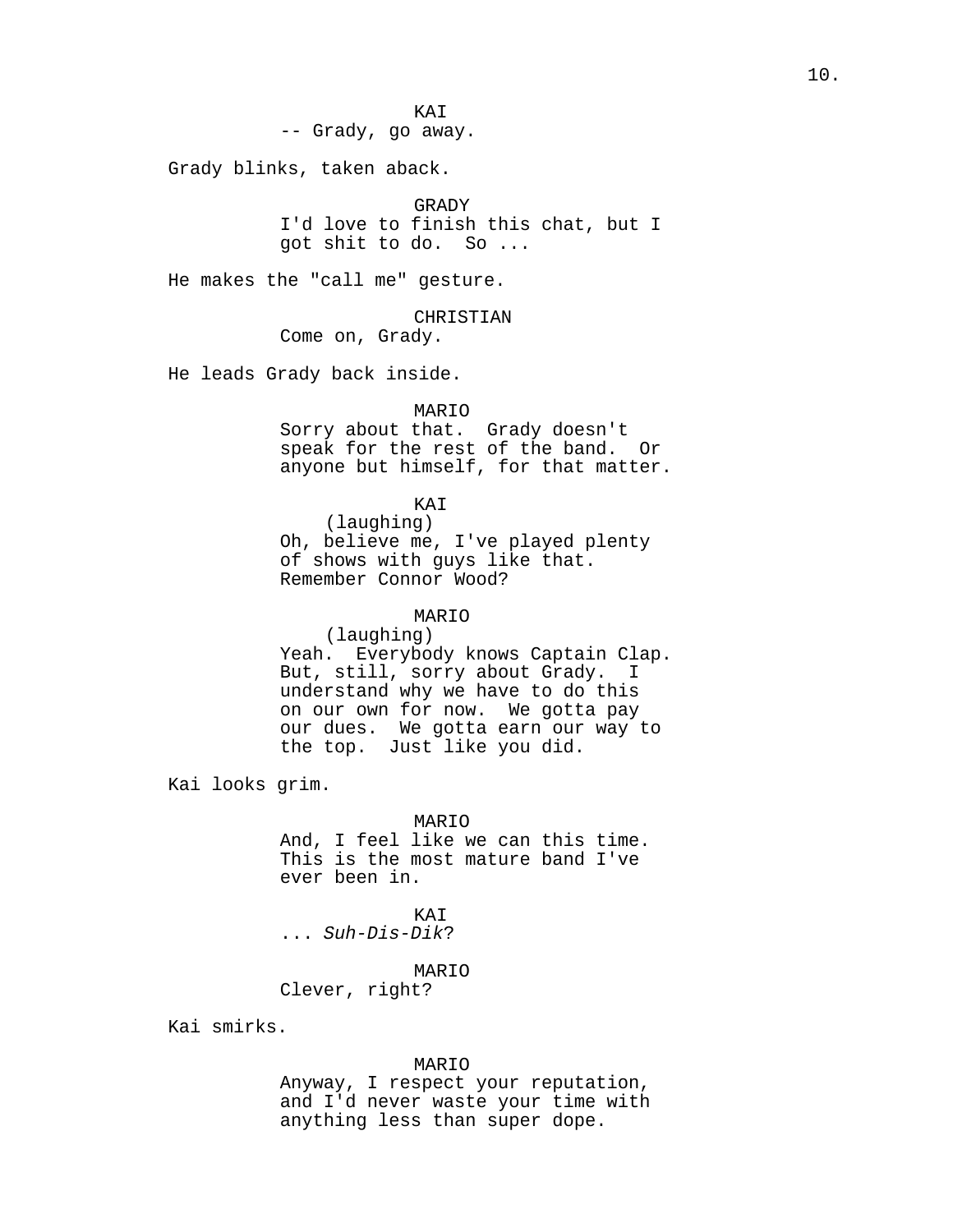Kai puts his hands on Mario's shoulders.

**KAT** 

Primo. We're family. You know I'll always be here for you, no matter what.

Mario nods.

**KAT** 

But, for me to interfere now would deprive you of the most characterdefining moments of your life.

Kai moves away, avoids eye contact.

KAI

I had to make some serious sacrifices to get to where I am. From roadie to headliner in just under a decade and a half. Trust me. Just work your ass off. You'll get there.

Mario subconsciously adjusts a bandage crudely wrapped around his left elbow and median cubital vein.

> MARIO Do you have any regrets?

**KAT** A few. But I learned how to make peace with them along the way ...

Devin leads Lisa and Leonardo to them; Ashley follows.

DEVIN Kai. What's up, what's up?

They exchange a handshake/bro-hug.

DEVIN

This is my boss, Lisa, her daughter Ashley, and her son, Leonardo - but not like the Ninja Turtle.

The female Johnsons smile and wave; Leonardo does not.

## DEVIN

Ashley's a huge fan.

Lisa smiles, looks at Ashley, and notices her makeup - double take -- Ashley's makeup makes her look a few years older (and grittier). Her hair is down and top two buttons are undone. Lisa's eyebrows furrow.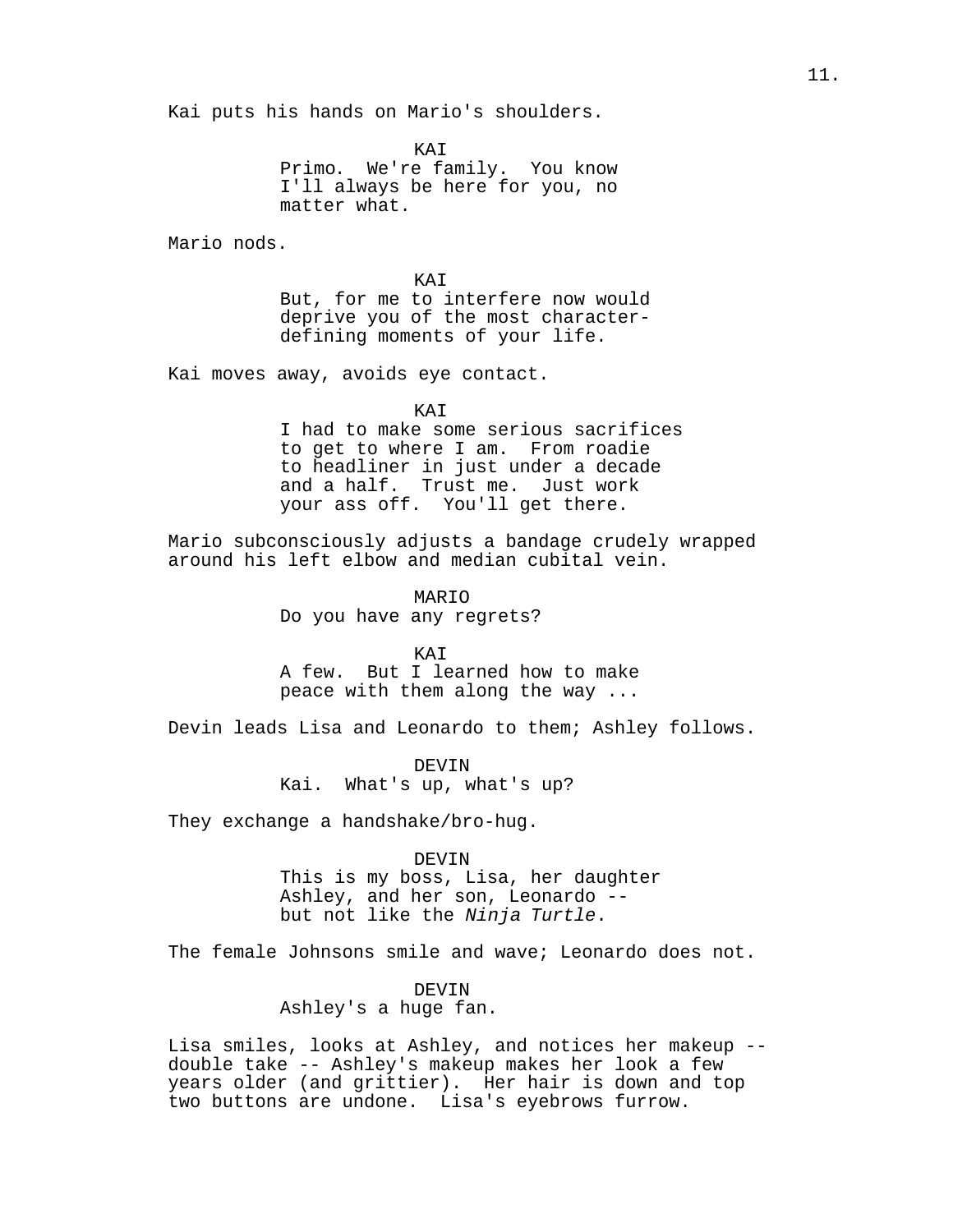Always a pleasure to meet a fan.

He kisses Ashley's hand, oozing with charm. She blushes.

KAI

And a fan's lovely mother.

He kisses Lisa's hand, too -- she also blushes. As she slides her hand back, she notices a coda symbol tattooed on his wrist. Catching this, Kai quickly conceals it.

> KAI In fact, you should both come to the party.

# MARIO

Party?

KAI I was hoping you'd join me at mi casa for Whiskers' thirtieth.

MARIO

Tonight?

Kai nods.

#### ASHLEY

Mom, can we?!

LISA

Oh, no, honey. I have to work early tomorrow. Those cars aren't gonna rent themselves.

ASHLEY Please! We may never get this chance again -- it's Six Six Five!

DEVIN

It's Six Six Five, Lisa. Let her come. I'll have her home by two.

KAI I'll let you negotiate. (to Mario) Give us an hour?

MARIO

Sure.

Mario walks Kai to a shiny BMW nearby.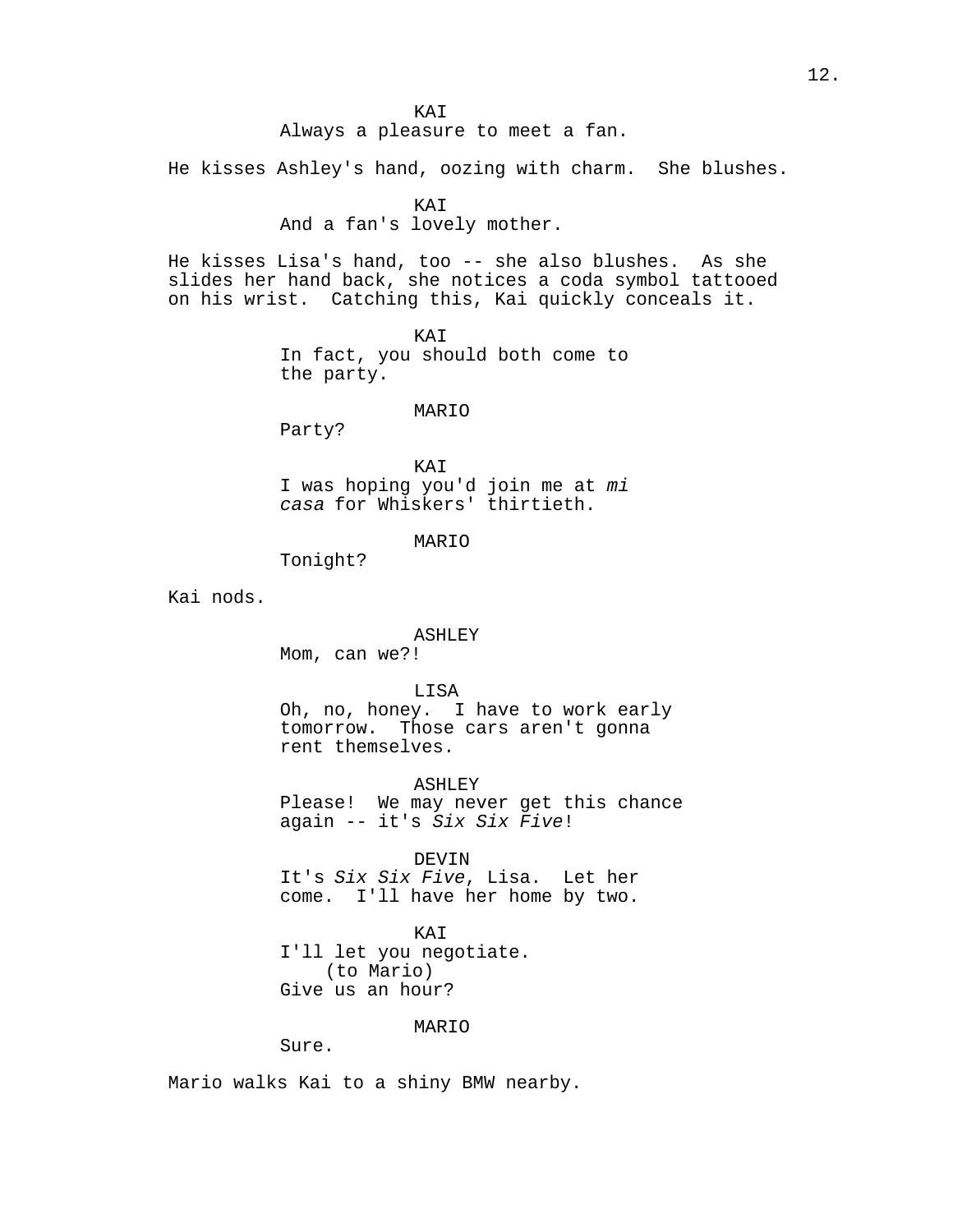ASHLEY Please, mom? I'll go help you tomorrow -- I'll arrange the keys in the lockbox, perfect, just like you like them.

Lisa eyes Ashley, considering.

# LISA

(sigh) Okay. But home by one.

# ASHLEY

Yes!

She hugs her mom.

LISA

And you're taking your brother.

ASHLEY

What? Mom, no!

LEONARDO Why? What'd I do?

LISA

I don't know what kind of party this is, and Six Six Five doesn't exactly sound like part of the Now That's What I Call Christian Rock family.

## ASHLEY

M<sub>O</sub>m!

# LISA No arguments. You're a pretty girl. I'd just sleep better knowing my two favorite guys were keeping an eye on you.

Leonardo glares at Devin, seething ...

LISA Now button up your shirt and go get your coats before I change my mind.

#### ASHLEY

(sigh) Come on.

Ashley and Leonardo head to --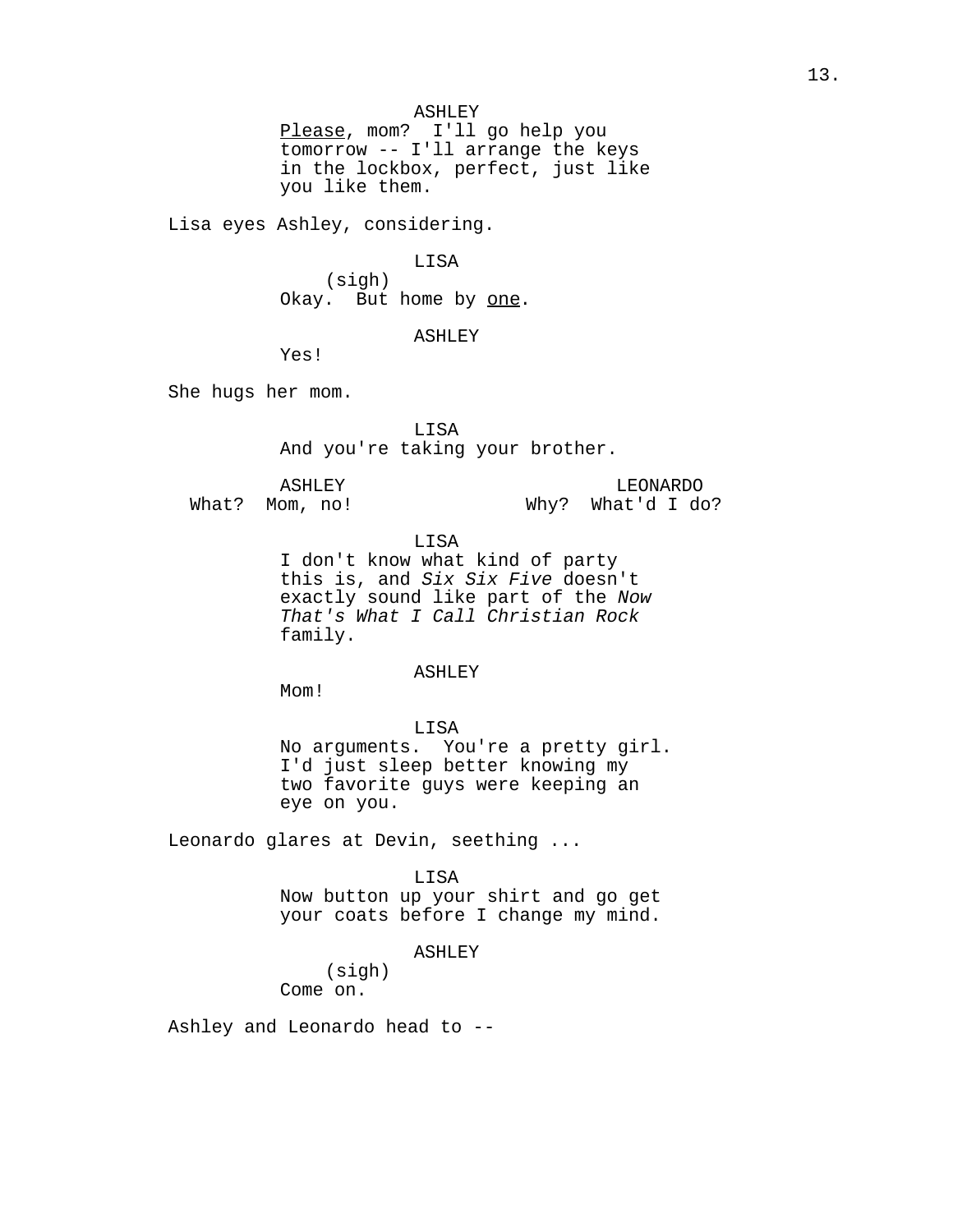# ASHLEY

(out of Lisa's earshot) Not a word to mom about anything you see tonight, or I'll tell her about your girlfriend.

#### LEONARDO

You wouldn't.

# ASHLEY

I would. And don't embarrass me tonight.

#### LEONARDO

Don't embarrass me tonight. I may be president someday.

## ASHLEY

I mean it. No condescending people, no corrections -- and no boners! This could be the night I get discovered. I could be in a Six Six Five video!

Leonardo rolls his eyes.

#### LEONARDO

One, they're called sex tapes, and two, no. No, you couldn't.

She punches his arm. He grimaces from the pain.

LEONARDO

Oww. Shrew.

## **BACK TO SCENE**

Lisa crosses her arms.

LISA I don't know. You sure it's okay?

# DEVIN

Of course.

#### LISA

And, you know this guy, right? I don't want my kids exposed to sex and drugs -- or underage drinking!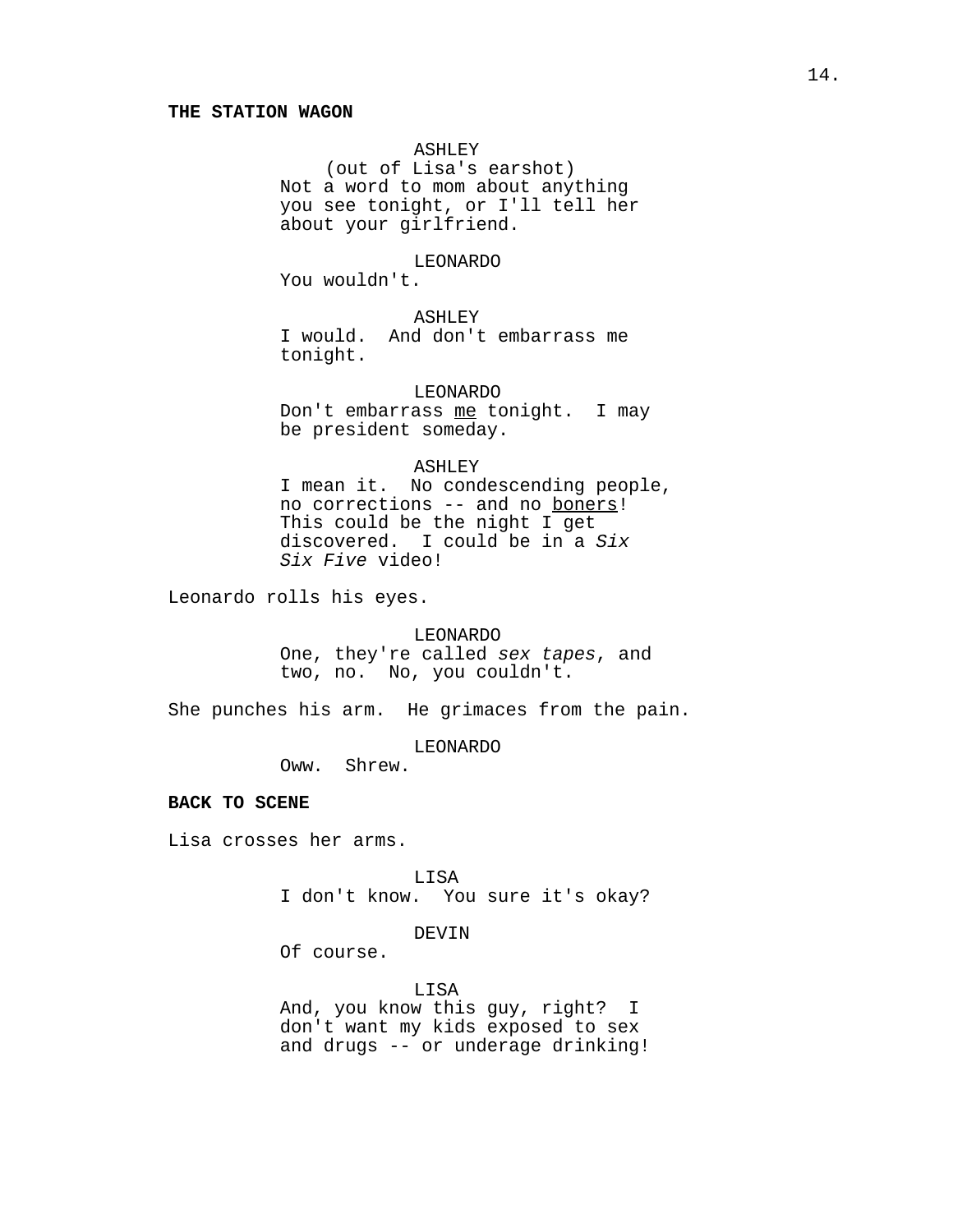At Kai's? Nah, Kai's a class act. It'll be chill. Trust me.

**CUT TO:**

# **INT. KAI'S HOUSE - GAME ROOM - NIGHT**

A punk snorts a line of coke off a stripper's ass.

Leonardo gapes at the scene from the doorway.

# ASHLEY

Leonardo! Gross!

Leonardo catches his sister's alarming stare beside him and follows her gaze to the pitched tent in his pants. He gasps, covers himself, and waddles after her.

His head pokes back in for one last look ...

**CUT TO BLACK:** 

#### **END OF ACT ONE**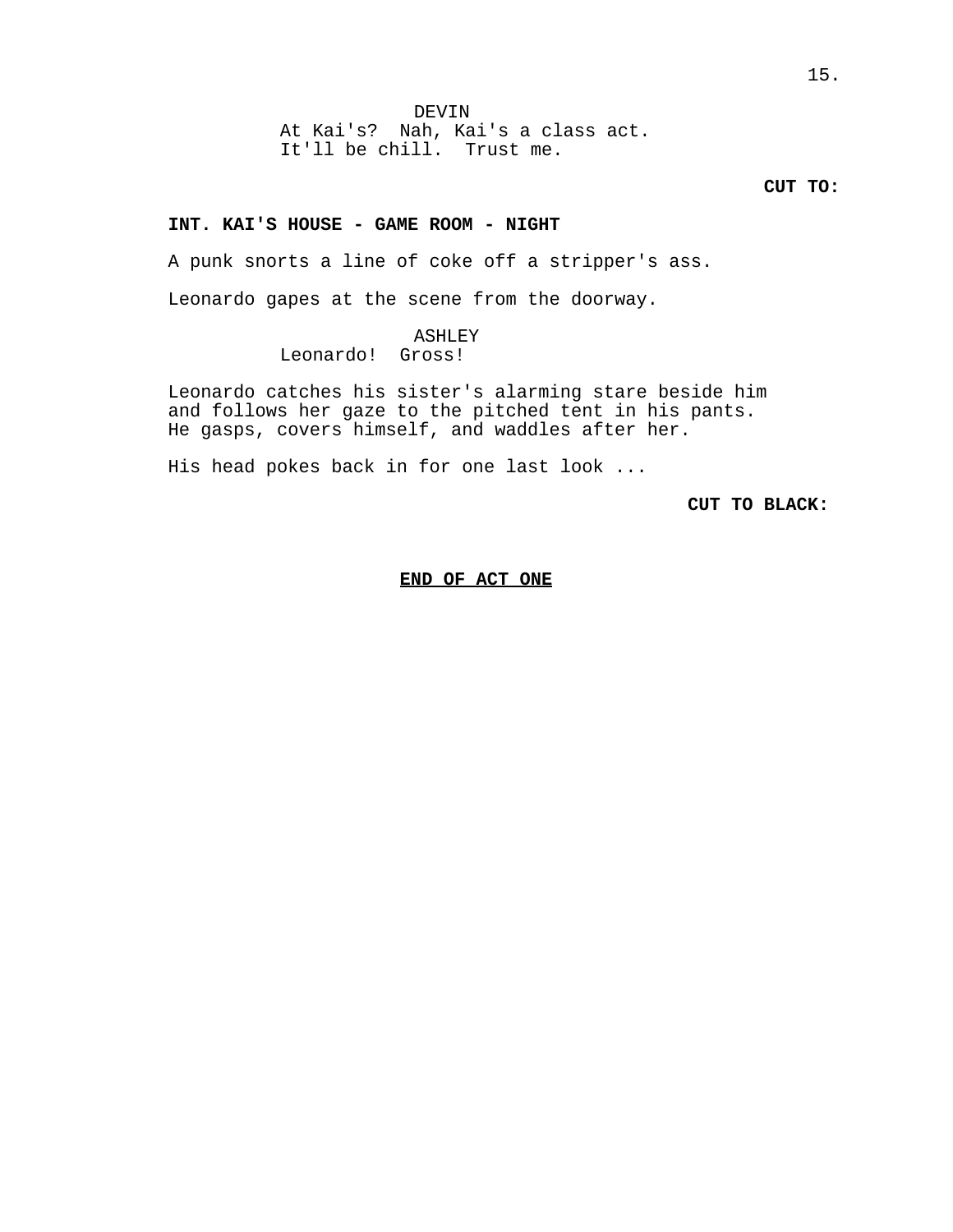# **FADE IN:**

## **INT. KAI'S HOUSE - HALLWAY - NIGHT**

Kai's house is three stories, loaded with bitchin' artwork, marble countertops, framed records, and display cases for trophies and rare instruments.

Guests mingle, make out, and smoke. A few strippers perform lap dances. Mario, Christian, Devin, Grady, Ashley, and Leonardo peek into every room they pass - the jam room, recording room, and home theater.

# CHRISTIAN

This party's lit!

They file into the semi-crowded living area with bar and kitchenette and squeeze onto two couches. Leonardo grabs a throw pillow and discreetly covers his boner.

> GRADY Yeah. Just think, if Mario wasn't such a bitch about getting us on Kai's tour, we'd be at lit parties all the time.

#### MARIO

Hey, just think, if we didn't have such a mediocre guitarist, we'd be on Kai's tour, and be at lit parties all the time.

CHRISTIAN

DEVIN

Oooooooh.

Burn!

GRADY Fuck you. Fuck all of you. (pointing at Leonardo) You, too. Bitch.

Leonardo looks from side to side -- he's talking to me!

GRADY

(squinty) Yup. Fight me, you little bitch.

MARIO I'm too sober for this shit.

Mario sucks down his last sip and heads to --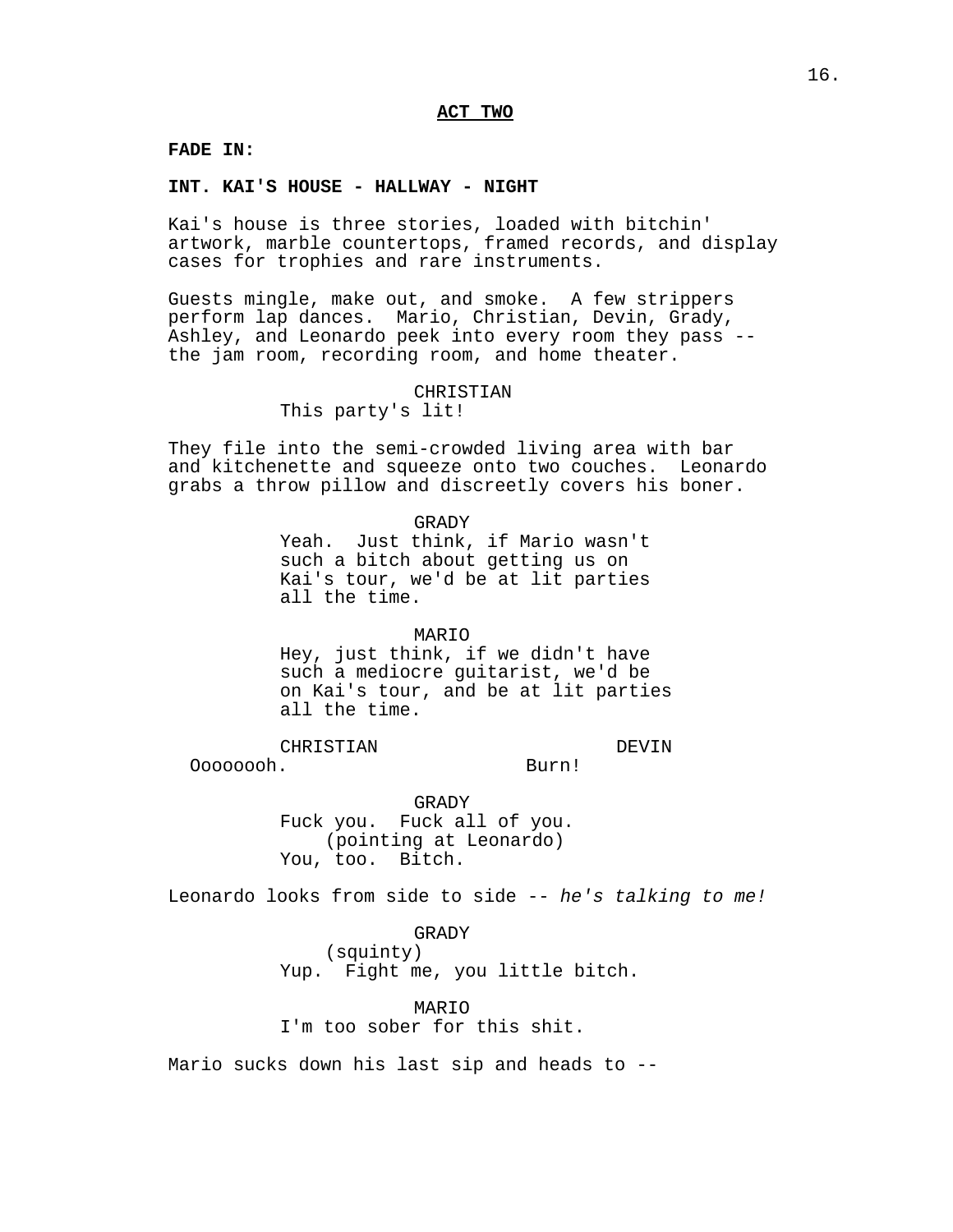#### **THE KITCHENETTE**

Mario pours himself a whiskey and Coke (the beverage). RYAN DE SPADA (23) approaches with an empty cup.

> RYAN Oh, hell yeah. The good stuff.

He pours himself a drink.

MARIO Kai spares no expense when it comes to a party.

He squints at Ryan.

# RYAN

... What?

MARIO I know you ... Brian?

RYAN (says this a lot) My name is Ryan.

MARIO Shit. Sorry man.

RYAN It's okay. Happens a lot. (returning the squint) Do I know you?

MARIO Mario. We met at a Six Six Five show a couple years ago. Showcase Theater.

RYAN Right, right. Mario!

They exchange a slap-n-punch handshake.

MARIO What brings you to Denver?

> RYAN (grim)

Just had to get away. Then this guy offered me a couch to sleep on till I get on my feet.

Kai approaches with DANNY "WHISKERS" MISKER (30), a superstar drummer with a foot-long goatee.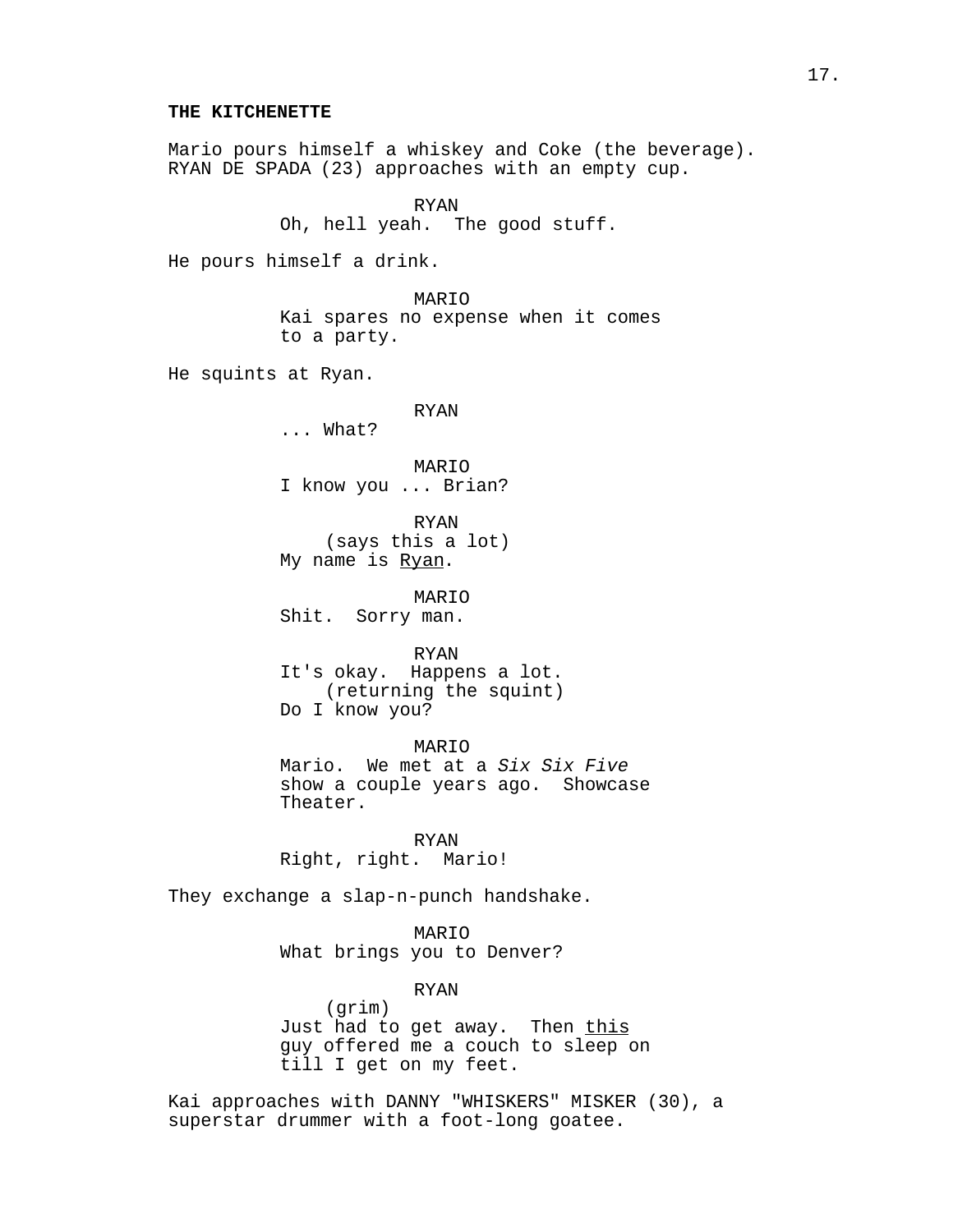## WHISKERS

Anything to sweeten the pot. This kid's the next Satriani.

MARIO Yeah? You still play guitar?

RYAN And anything else, when I can.

KAI

Hey, man. I'm sorry to hear about Giovani. Your brother was a good dude.

#### RYAN

Thanks, Kai.

Ryan looks away, uncomfortably; Mario catches this.

WHISKERS

To Vonnie.

They raise their cups in tribute. Mario awkwardly follows suit.

> **KAT** You ever need anything ...

Ryan nods. Kai pats him on the back and disappears into the crowd with Whiskers.

RYAN

What about you? You still jam?

MARIO Hell yeah. Played a gig tonight, actually.

RYAN

Good shit.

MARIO Yeah. I dunno. It might be time to replace our guitar player ...

## **IN THE LIVING AREA**

Christian has a seat by Devin on the empty couches.

CHRISTIAN Where are your kids?

Grady plops down between them -- and partially on them - forcing them to pull themselves free to make space.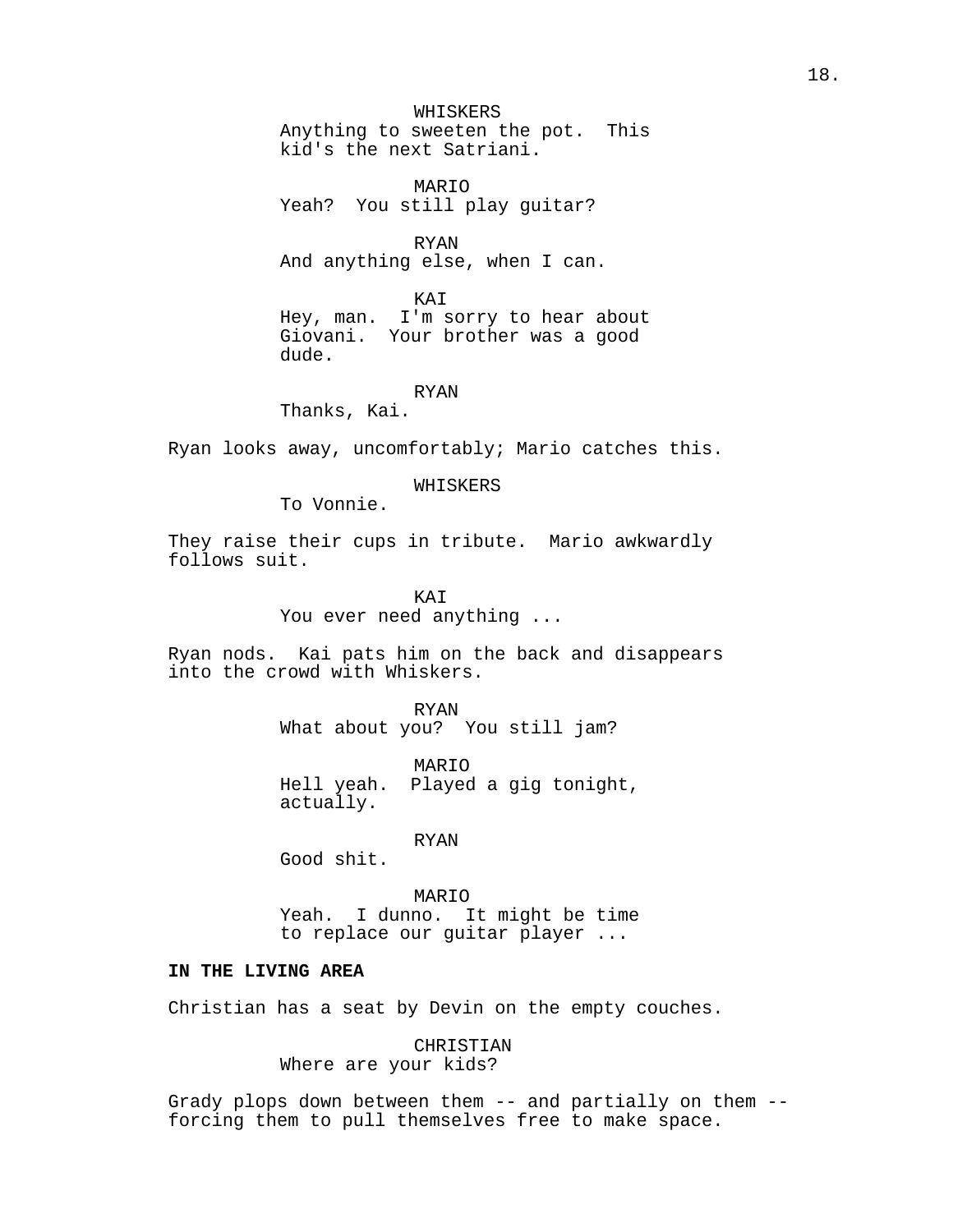# GRADY

Probably stuck in your mom's<br>esophagus like usual. Oh -- were esophagus like usual. you talking to Devin?

#### DEVIN

If you're referring to Ashley and Leonardo, they had to check in with El Jefe, and let her know they're still alive.

CHRISTIAN What's the deal with her, anyway?

DEVIN

What do you mean?

#### CHRISTIAN

She's a dime piece, and she obviously digs you, but you're gonna sit here and perv on her daughter instead?

#### DEVIN

It ain't even like that. Lisa's my boss. I'm the best employee she's ever had, so she comes out to support the band and show her ... uh ...

He snaps his fingers, looking for the right word ...

CHRISTIAN

Appreciation.

DEVIN (another snap) Word.

GRADY Nope. She's testing you.

DEVIN

What do you mean?

GRADY

She wants to see if you're a good daddy to her kids.

#### DEVIN

I could be a good daddy to her daughter tonight, if all you fools would quit cock-blocking me.

Ashley and Leonardo return and sit on the couch across from them.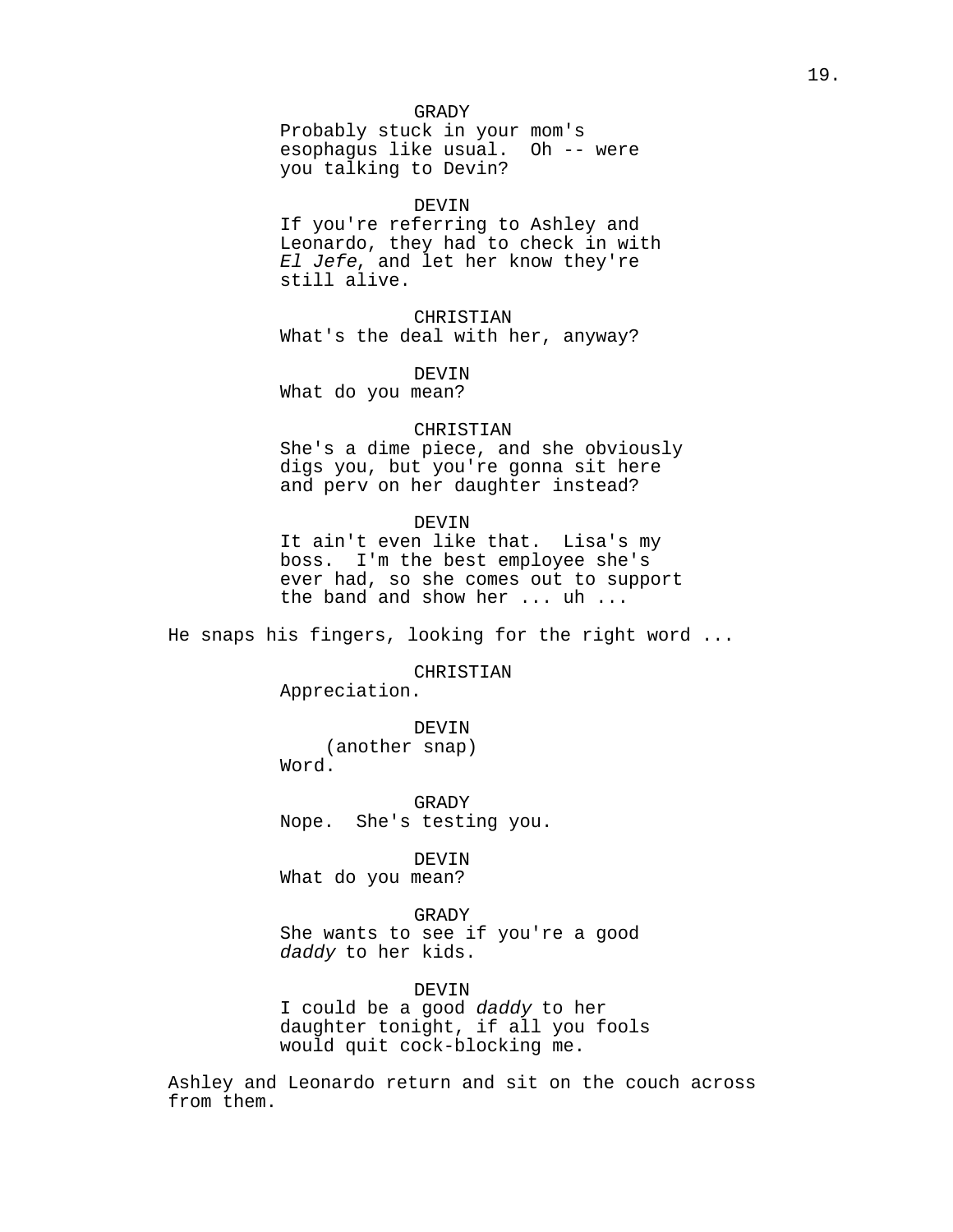# LEONARDO

She said to take us home now.

Ashley shoves Leonardo's head aside.

#### ASHLEY

No she didn't. She just asked if we were okay, and if you're sure we have a designated driver, we can stay till two!

Christian turns his red cup upside down.

CHRISTIAN

Only had one. I'm good to go.

#### LEONARDO

See, Ashley? It is possible to have one drink without becoming a total strumpet.

# ASHLEY

Shut up, Leonardo!

#### GRADY

(laughing) Your name's Leonardo?

Leonardo's face clenches with pure rage.

CONNOR (O.S.) Who do I have to do blow with to get a drink around here?

CHRISTIAN

Oh, no.

Devin covers his face as though, "ugh, not him."

DEVIN

Great.

ASHLEY What? Who is it?

GRADY

Scene royalty.

DEVIN Connor Wood. My musical nemesis.

CHRISTIAN He's fun, but he can be a real ass hole when he's drunk. Like Dr. Jekyll and Mr. Hide.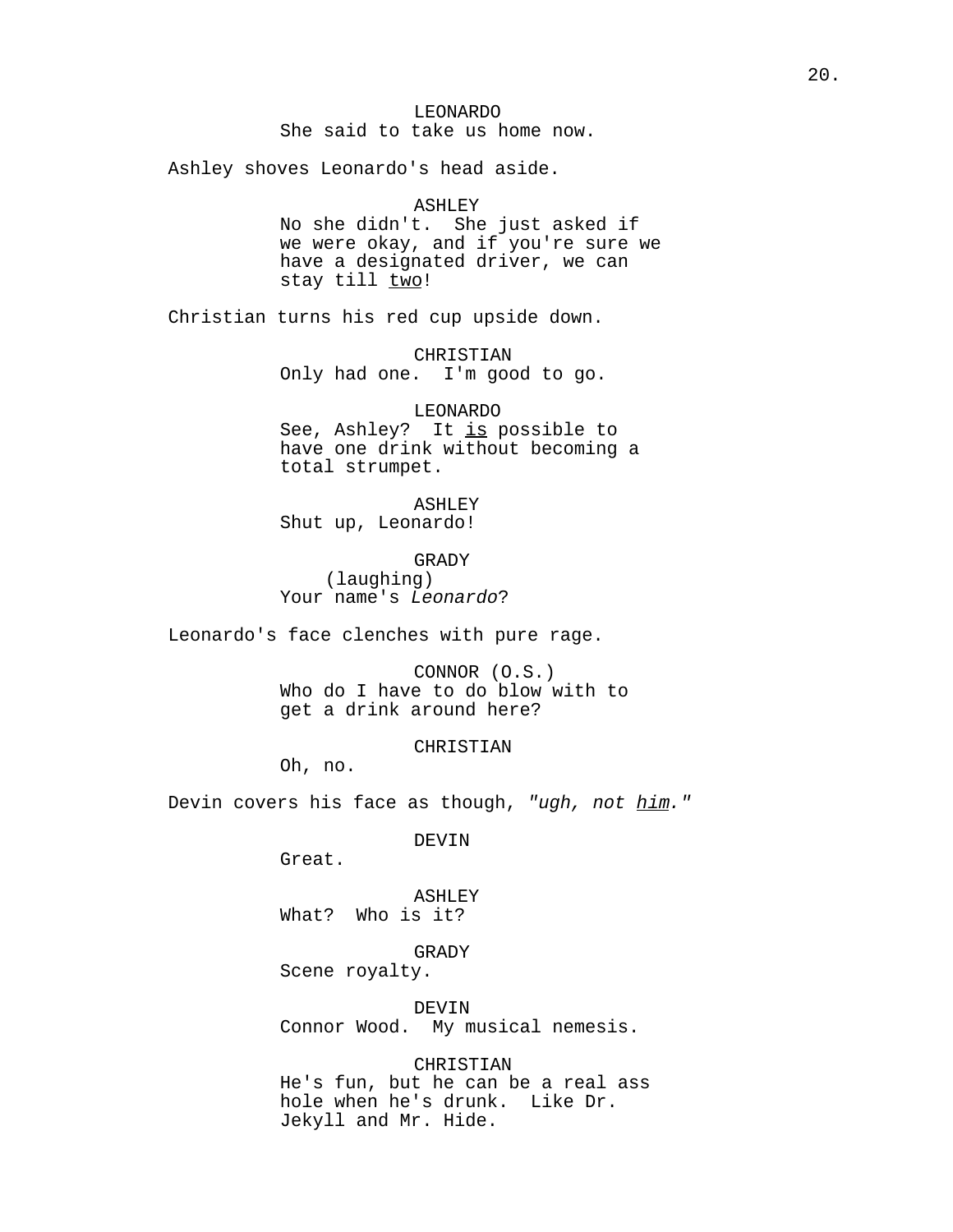Yeah. Mr. Hyde your wife, Hyde your kids, Hyde your husband.

CHRISTIAN Only the most vile of creatures could be friends with that douche.

CONNOR WOOD (29), rocking a green mohawk, tattoos, piercings and scars, and a loose muscle shirt that says, "It's okay, I'm a drummer," enters the room.

> CONNOR What up, mutha fuckas?

Grady hops up, grinning from ear to ear.

#### GRADY

What up, Connor?

The two do an elaborate fraternity-like handshake, as though they've been best friends for years.

> LEONARDO (to Christian) Your hypothesis is valid.

CONNOR You're still hanging out with these fools, huh?

GRADY They keep begging me to stay.

CONNOR

Christian.

CHRISTIAN

Connor.

CONNOR

(snarling) Devin.

## DEVIN

(snarling)

Connor.

CONNOR (to Ashley) And, who do we have over here?

ASHLEY Hi! I'm Ashley. I'm an actress.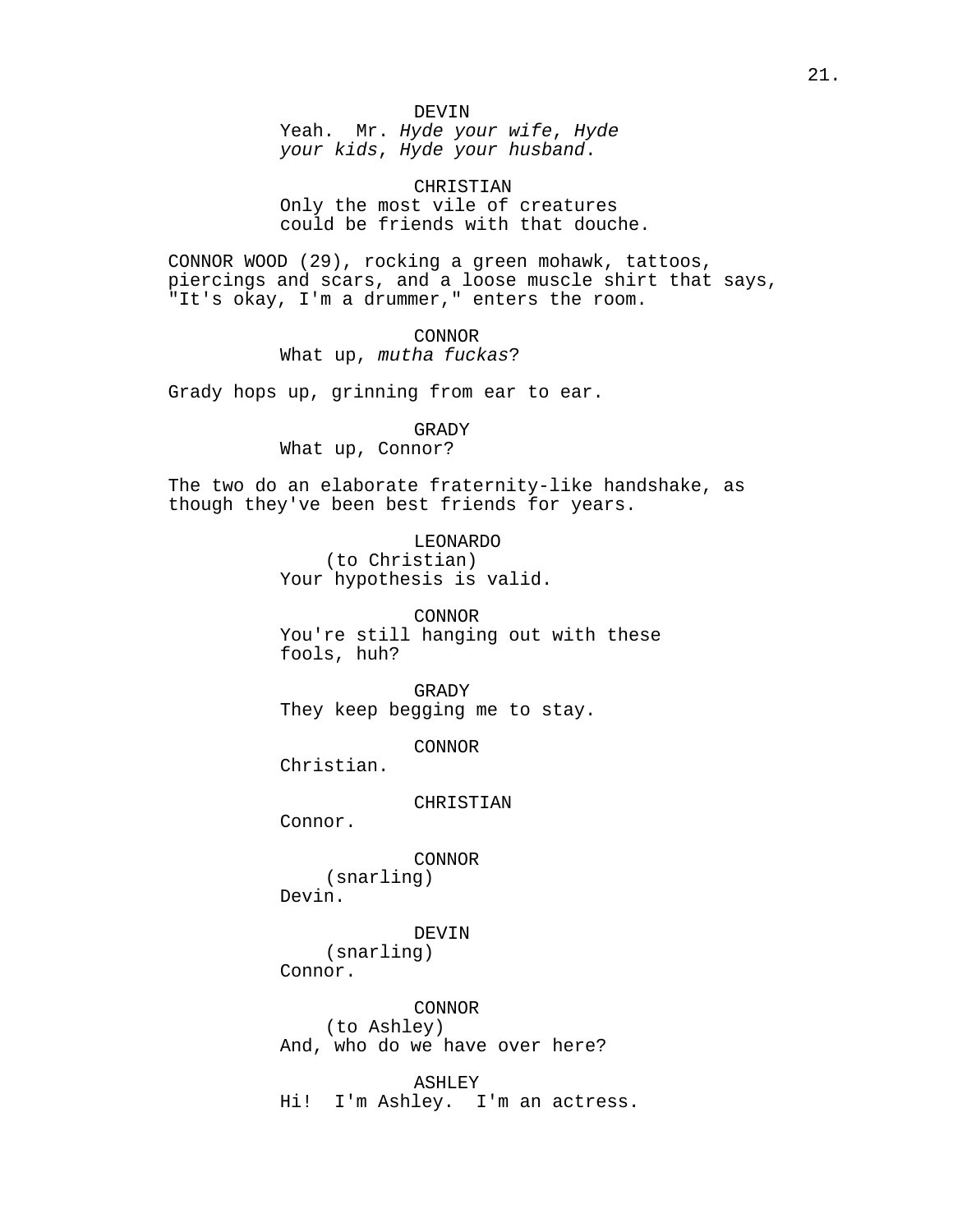DEVIN And that's her brother --

LEONARDO (watching a striptease) -- I'm not in this.

Connor extends his hand, takes Ashley's ...

CONNOR Ashley the actress. I'm Connor Wood, drummer extraordinaire for Denver's own, The Danger Bangers.

Devin mouths along with Connor in unison:

CONNOR You may have heard of us. We're kind of a big deal.

DEVIN (silently) You may have heard of us. We're kind of a big deal.

ASHLEY (nervous smile) I haven't ... sorry.

Kai and Whiskers enter the living area.

KAI What the fuck is Captain Clap doing in my house?

Connor winces, slowly turns to face him.

CONNOR That's never been proven, and - hey, Kai! What's up?

KAI

Get out.

CONNOR You still mad, bro? ... How's Jenna?

# KAI

(livid) Connor ...

CONNOR Dude -- let's just go to your office. We can talk this out and squash it right here, once and for all --

KAI -- No! You stay the fuck away from my office.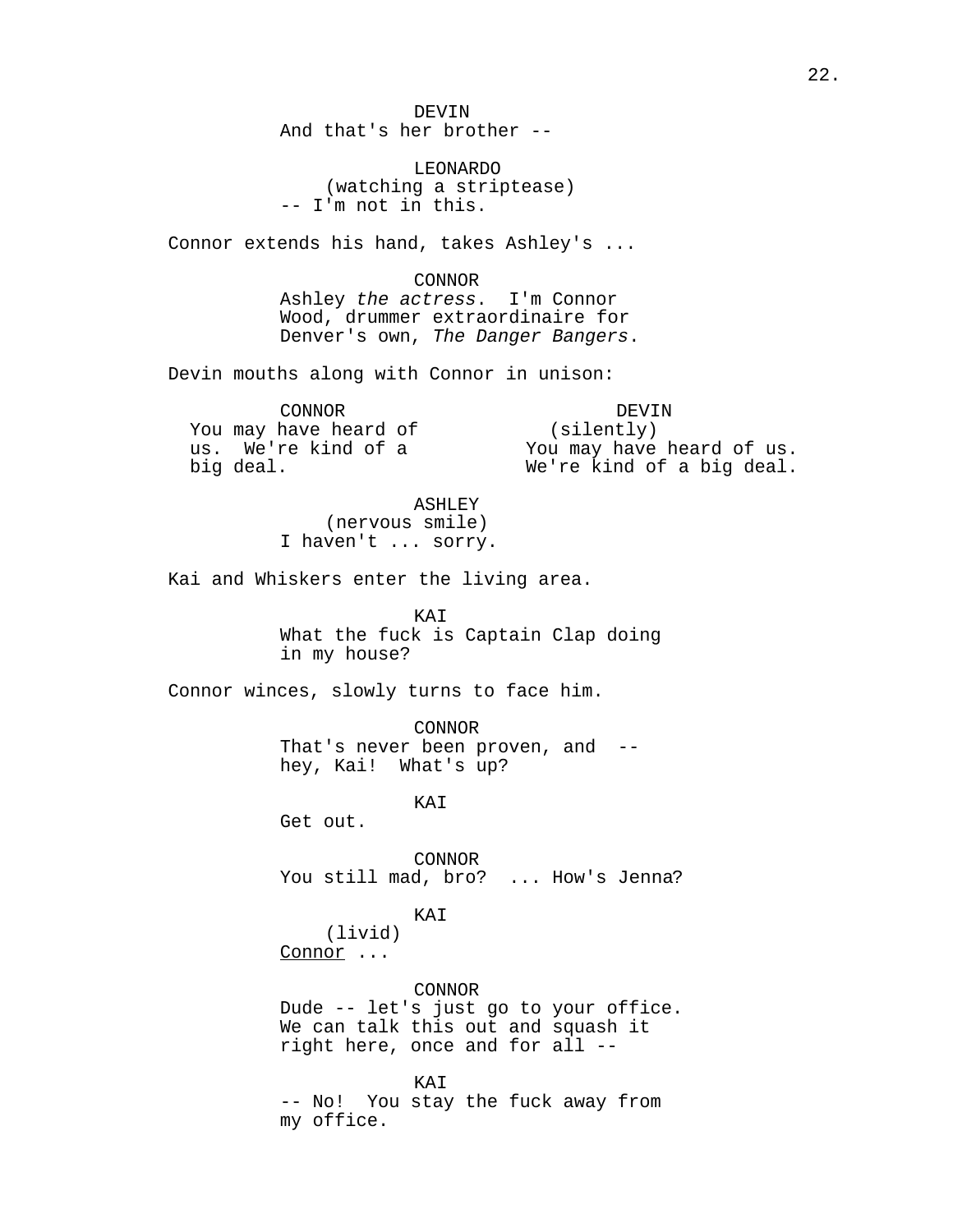Grady looks toward the ceiling, a look of contemplation.

KAI In fact, if you don't take your scrawny ass out of my house right now, Whiskers will do it for you. Don't test me.

WHISKERS

(growl) Test him.

Two fans come by for a better look at Connor.

FAN #1 Holy schnikes, it is him! It's Connor Wood!

FAN #2

Dude! You're the guy that failed the duct tape challenge on the balcony at the Blue Bird.

CONNOR

(whispering to Ashley) Told you. (to fans) That's me. I was almost out, too, but some cock-nozzle pushed me, right when I got my arm free. I bet if I did it again I woulda fucked that shit up.

WHISKERS Try a higher balcony next time.

CONNOR Yeah? Whadda' ya say, Kai? I take the duct tape challenge from your roof, and if I succeed, you let me stay?

Kai studies Connor.

WHISKERS (whispering) Might be worth it to see him fall.

KAI (nods) Okay. But no law suits.

CONNOR

Boners.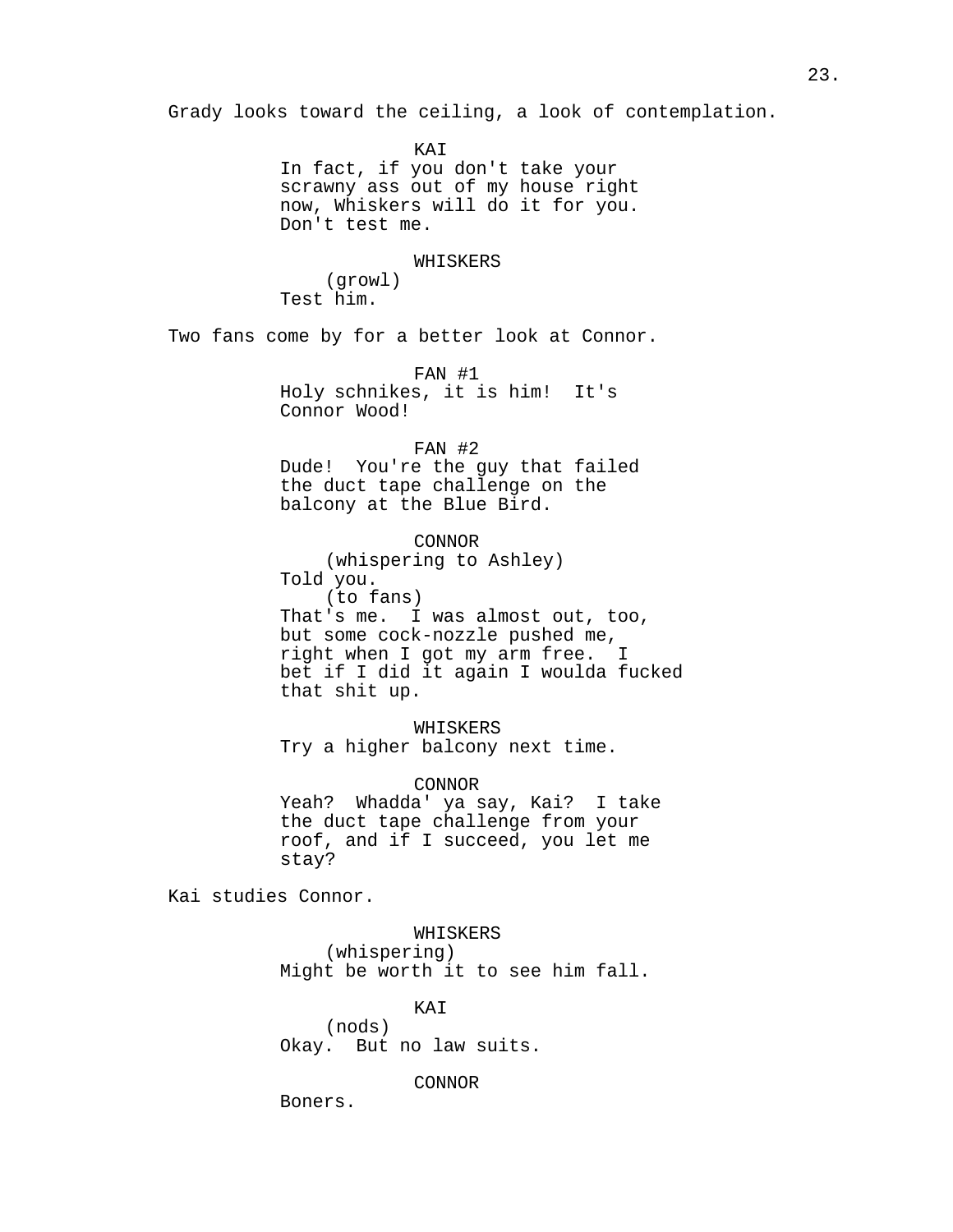Leonardo shifts the pillow, self-consciously.

## CONNOR

# Let's do this.

Connor marches toward the stairs, confidently.

Devin and Christian look at each other, shrug, and follow along. Ashley sneaks discreet selfies with Kai in the background. She looks at Leonardo, who watches a couple in a hot-and-heavy make-out session nearby.

# ASHLEY Are you coming?

LEONARDO No, but I think he is.

Ashley rolls her eyes and follows the herd.

# **INT. KAI'S HOUSE - SECOND FLOOR - NIGHT**

An excited crowd of people, including Squad, emerge from the basement and cheer Connor on. Most exit to the patio, while Connor and Kai head upstairs. Whiskers PEELS DUCT TAPE and follows them with a smile.

> CONNOR (O.S.) Hey, Grady, you comin'?

# GRADY In a sec. I gotta see a guy about dropping a mix tape.

Grady slips out of the crowd, stops in front of Kai's office, starts whistling, pulls a lock pick set out of his wallet, and gets to work on the lock.

# **EXT. KAI'S HOUSE - PATIO - NIGHT**

Mario and Ryan find Christian, Devin, and Ashley. Christian records the spectacle on his phone.

> MARIO Dude, are you seeing this shit?

CHRISTIAN I'm live-streaming it.

Mario pulls out his cell phone and records.

MARIO My phone's about to die, and I really shouldn't waste battery life on this, but ... I'm gonna.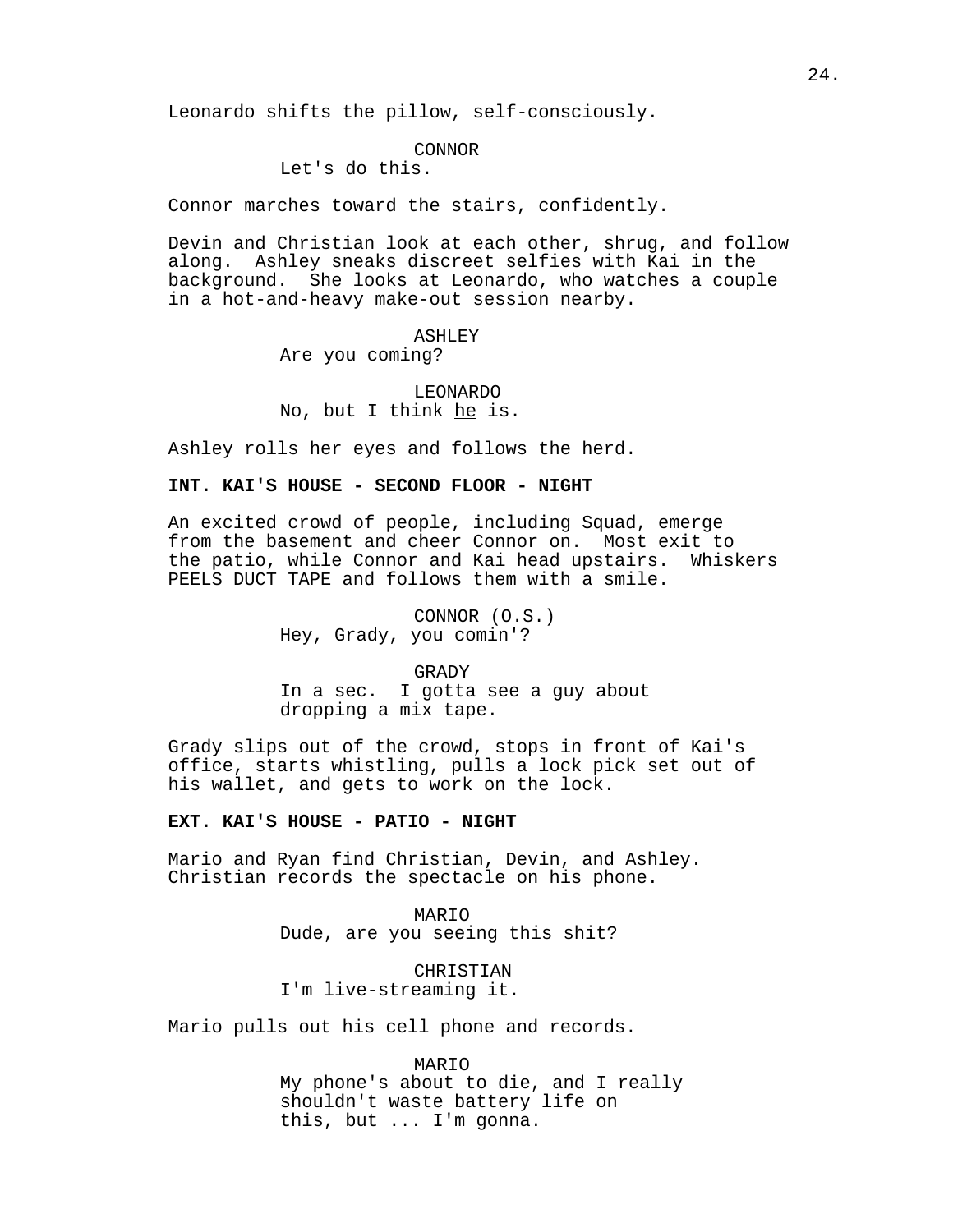## ASHLEY

(starts recording) How does this work?

#### DEVIN

Well, Kai's wrapping Connor up like a mummy with duct tape, and Connor has to try to free himself without falling off the roof.

#### RYAN

I wonder if we can throw rocks.

ASHLEY

(to Ryan) Hi! I don't think I met you yet.

#### MARIO

Oh, my bad. Ryan De Spada, this is our singer, Christian, our drummer, Devin, and his -- uh -- yeah, this is Ashley.

#### ASHLEY

(smiling) Hi!

#### MARIO

Ryan's this bad ass guitar player from California, and we should probably recruit him before Kai does.

## DEVIN

A'ight. I'm down.

CHRISTIAN Sure. But, what about Grady?

MARIO Fuck Grady. We need this. (looking around) Where is that chud sucker, anyway?

Grady sneaks up to the squad, suspiciously. His hoodie is filled with liquor bottle-shaped items.

# GRADY Bitches. Let's go.

CHRISTIAN Now? The show just started.

Mario sees the suspicious bulges in Grady's hoodie.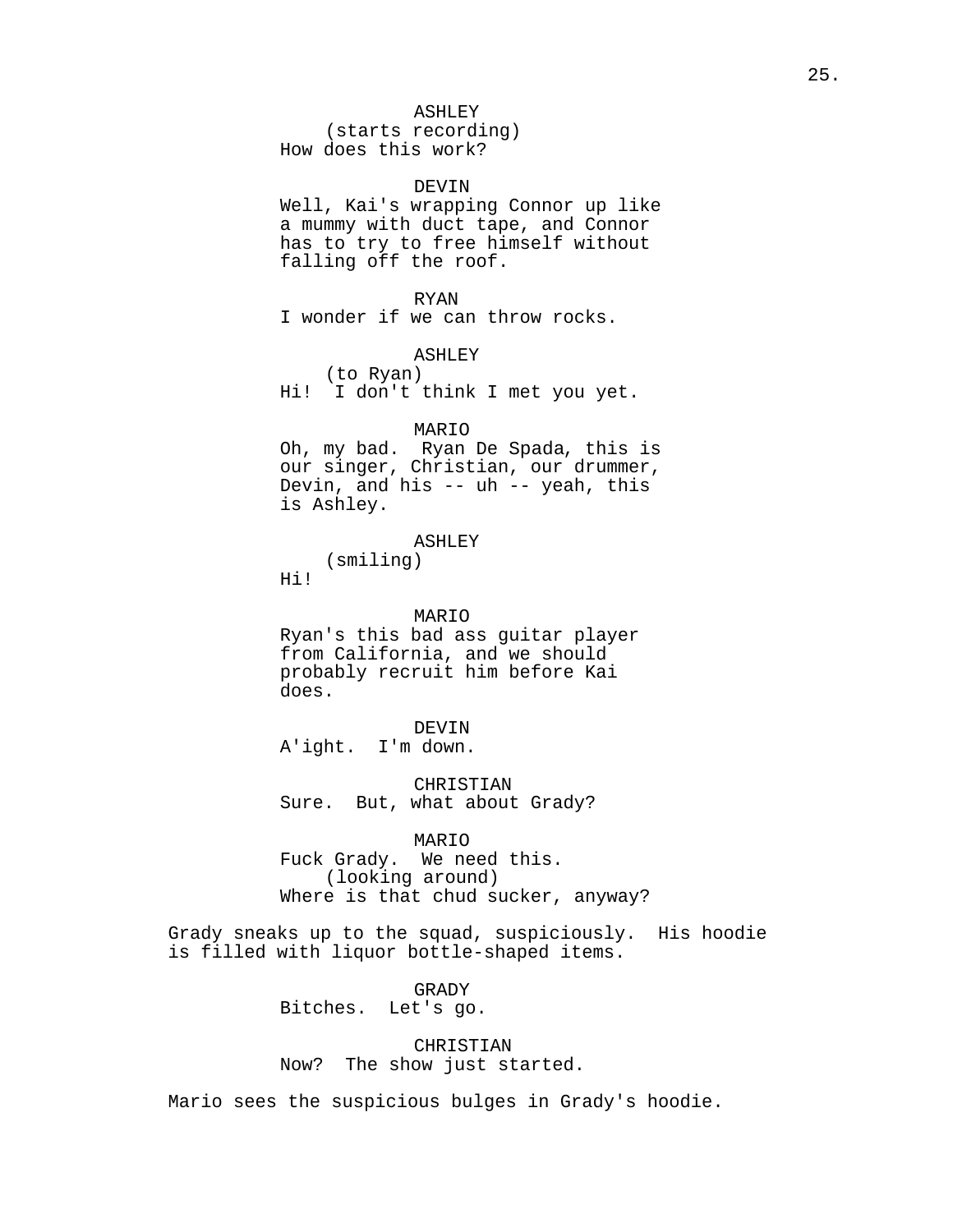MARIO Grady. What did you do?

GRADY I clogged the toilet. Let's bounce!

MARIO

Ugh. (to Ryan) That's our cue. See ya around?

RYAN

For sure.

They trade another slap-and-punch handshake.

CONNOR (O.S.) Shit -- fuck!

The crowd watches as Connor plummets to the bushes with a CRUNCHING THUD. The crowd GASPS.

Squad shrugs and heads back to the house.

GRADY (toward the bushes) Connor! After-after party at my place!

Connor groans. A "thumbs up" raises out of the bushes.

**CUT TO BLACK:** 

**END OF ACT TWO**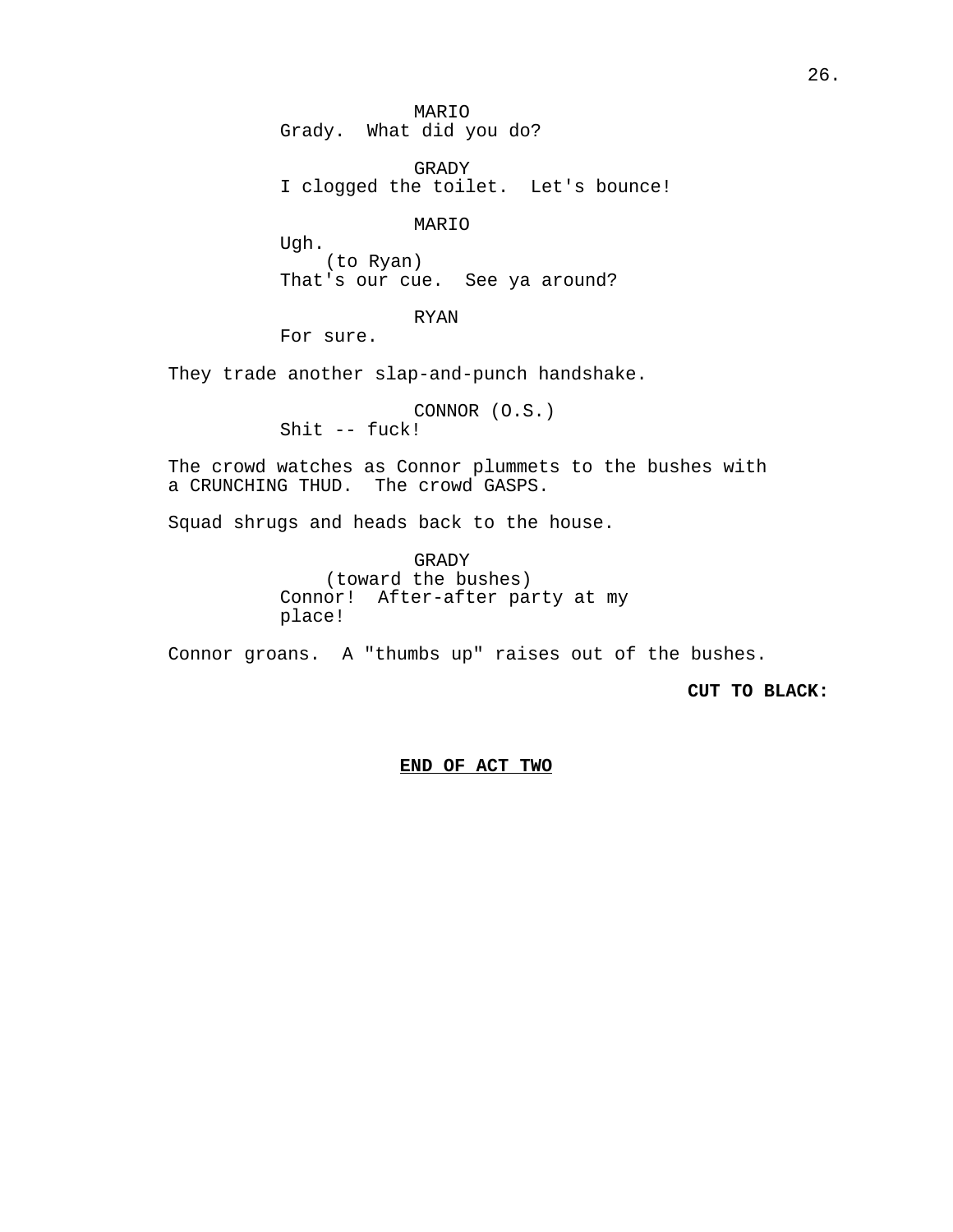**FADE IN:**

**EXT. GRADY'S HOUSE - NIGHT**

Weed-green siding, unkempt yard, zombie garden gnome. A CLASSIC ROCK BALLAD EMITS FROM INSIDE ...

#### **INT. GRADY'S HOUSE - LIVING ROOM - NIGHT**

Grady battles Devin on Guitar Hero. Christian stands behind them, cheering Devin on.

Ashley watches from the couch. Connor, scraped, swollen, and wearing many bandages, sits beside her and smiles - one of his front teeth is missing from his bloody mouth.

Leonardo reads a book beside him, a pillow on his lap.

CONNOR So, Ashley the actress. What'chu up to tonight?

ASHLEY Just going home. I gotta work for my mom in a few hours.

CONNOR (wiggling eyebrows) I can give you a ride.

Ashley smiles, nervously.

Christian puts a hand on Devin's shoulder.

CHRISTIAN Hey, I'm gonna crash out until you're ready to go, a'ight?

DEVIN Sounds like a plan.

CHRISTIAN (whispering) Don't do anything I wouldn't do ... and if you do -- record it!

The game ends. Devin groans and pulls off his guitar.

GRADY Yeah, bitch. This is my house. Maybe come back when they make a game called Drum Hero. Next!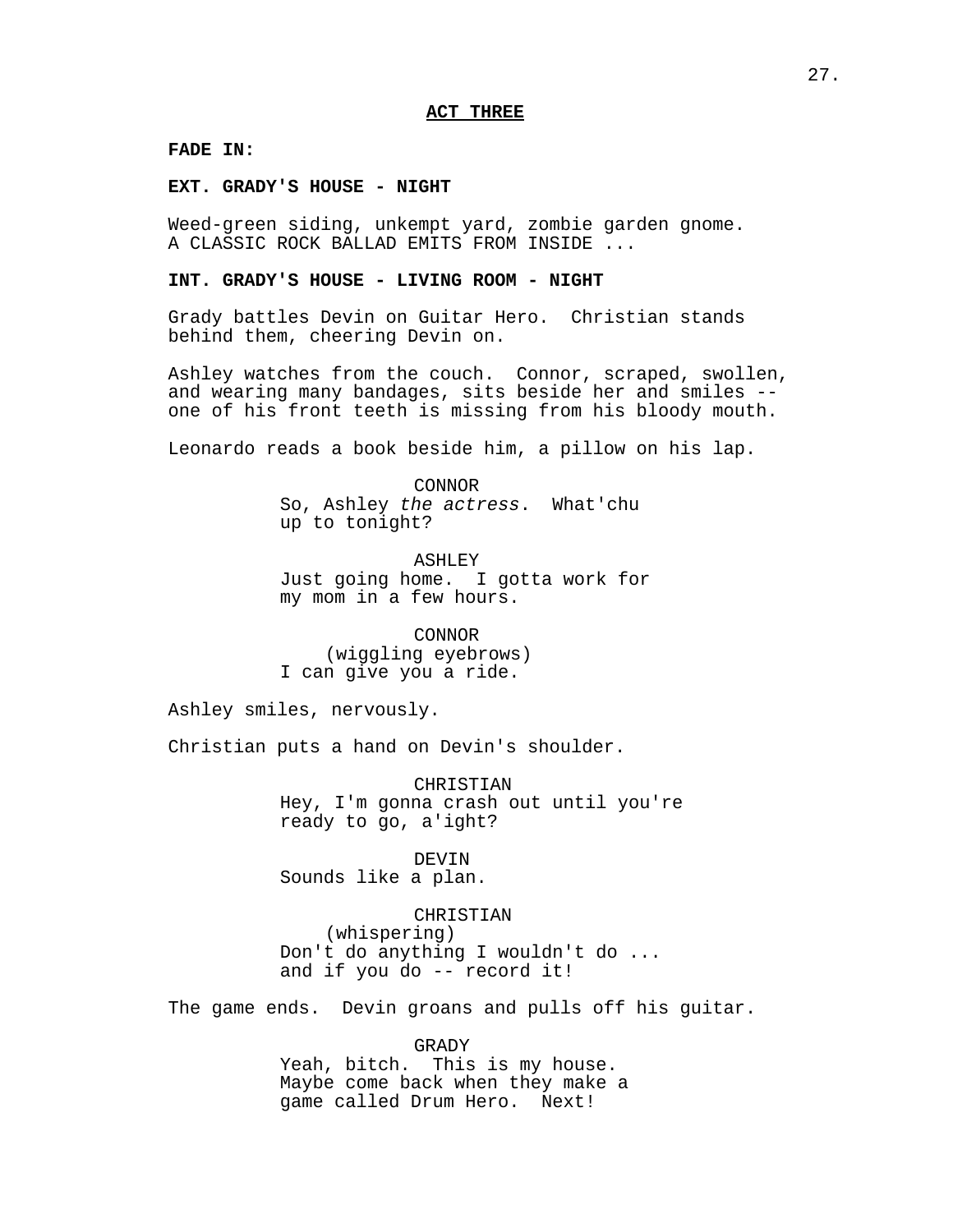DEVIN (to Ashley) You're up.

ASHLEY That's okay. I just like to watch.

DEVIN (to Leonardo) How about you, little man?

LEONARDO (still reading) Absolutely not.

Devin offers the guitar to Connor.

CONNOR Hell yeah. It's on like schlongykong.

He hops up, puts on the guitar, and takes his position.

ASHLEY What are you reading, anyway?

LEONARDO The closest thing I could find to literature in this veritable outhouse.

# GRADY

Fifty Shades of Grey. Spanish Edition. I gave it to my maid for Christmas, but then she quit, so it's just a door stop now.

ASHLEY She quit ... because of the book?

GRADY

No, I uh ...

DEVIN He got her a few souvenirs from the book to go with it.

Ashley gapes.

GRADY Hey -- it was a Christmas bonus, and she left those behind, too. (looking back at her) Wanna see?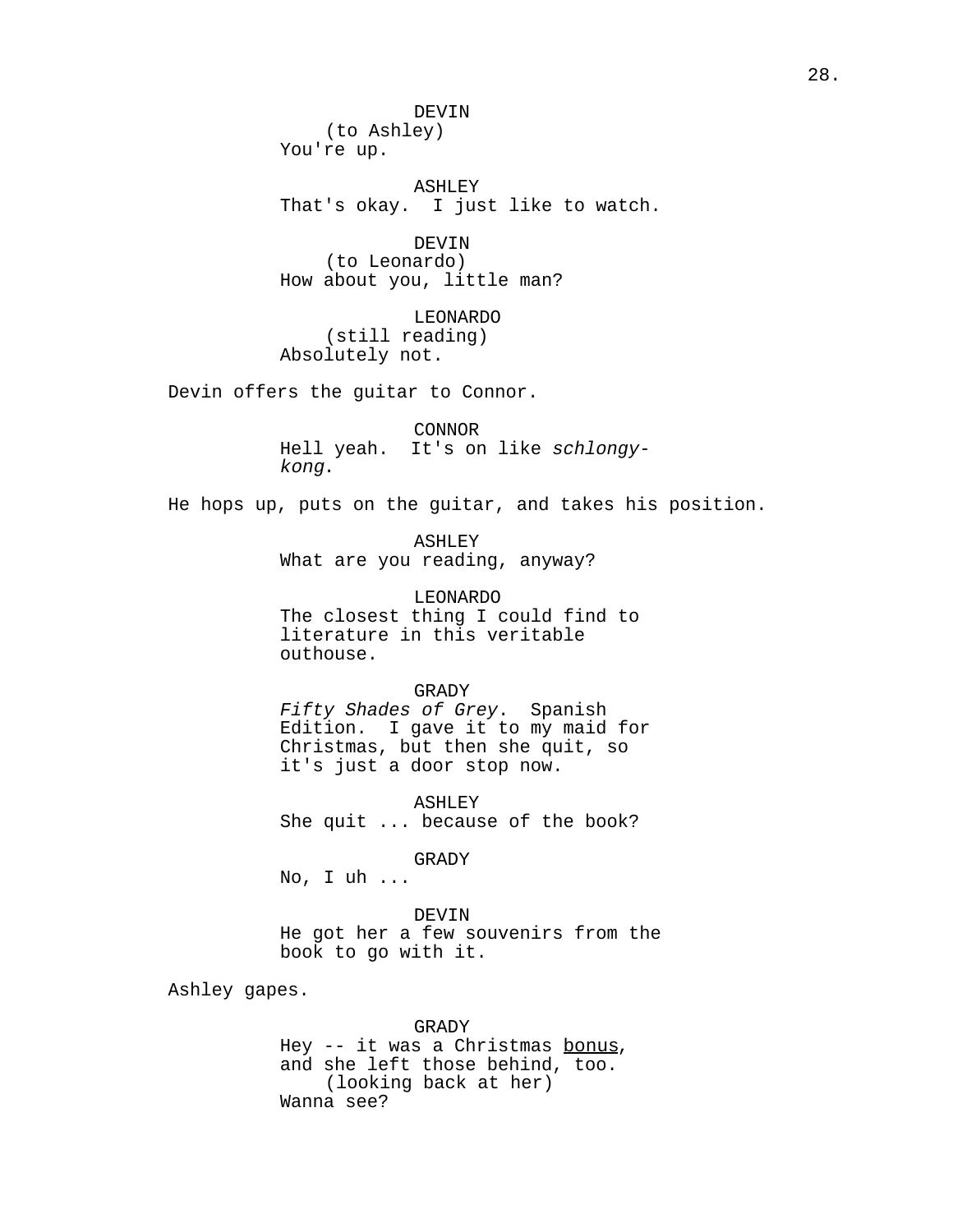DEVIN (whispering to Ashley) Yo. Wanna get away from these creepers till it's time to go?

Ashley remains fearfully fixed on Grady, but allows Devin to lead her away. Leonardo scowls at Devin.

### **EXT. GRADY'S HOUSE - BACK YARD - NIGHT**

Mario smokes a bowl on the patio and looks at the calendar on his smart phone; a day in early April is highlighted. The battery icon flashes in the corner.

Mario takes a hit and skips ahead to July, where a birthday cake icon appears on the 1st. The note below reads: "MARIO - 27TH BIRTHDAY." The phone DIES.

He pockets the phone, takes out his hand-written note, frowns, and returns his attention to the stars.

#### **INT. GRADY'S HOUSE - GUEST ROOM - NIGHT**

Devin enters and quietly shuts the door. He locks it.

DEVIN Damn it. I spilled some beer on my favorite shirt. (taking it off) Hope you don't mind if I --

He stops in front of the bed and gapes; Ashley sleeps soundly, and fully clothed, in the Queen bed. Devin grimaces, disappointed, at the discovery ...

## **INT. GRADY'S HOUSE - BATHROOM - NIGHT**

Mario stands his note on the sink and frowns at his reflection in the spotty mirror.

His bandage catches his eye. He adjusts it, sighs, and snatches the note ...

#### **INT. GRADY'S HOUSE - LIVING ROOM - NIGHT**

Messy. Empty cans, hookahs, and bongs. Music gear.

Mario passes a couch with three bodies: Grady and Connor, passed out drunk with game guitars strapped to them, and Leonardo, who sits between them, reading.

> MARIO Shit. Last man standing, huh? Where's your sister?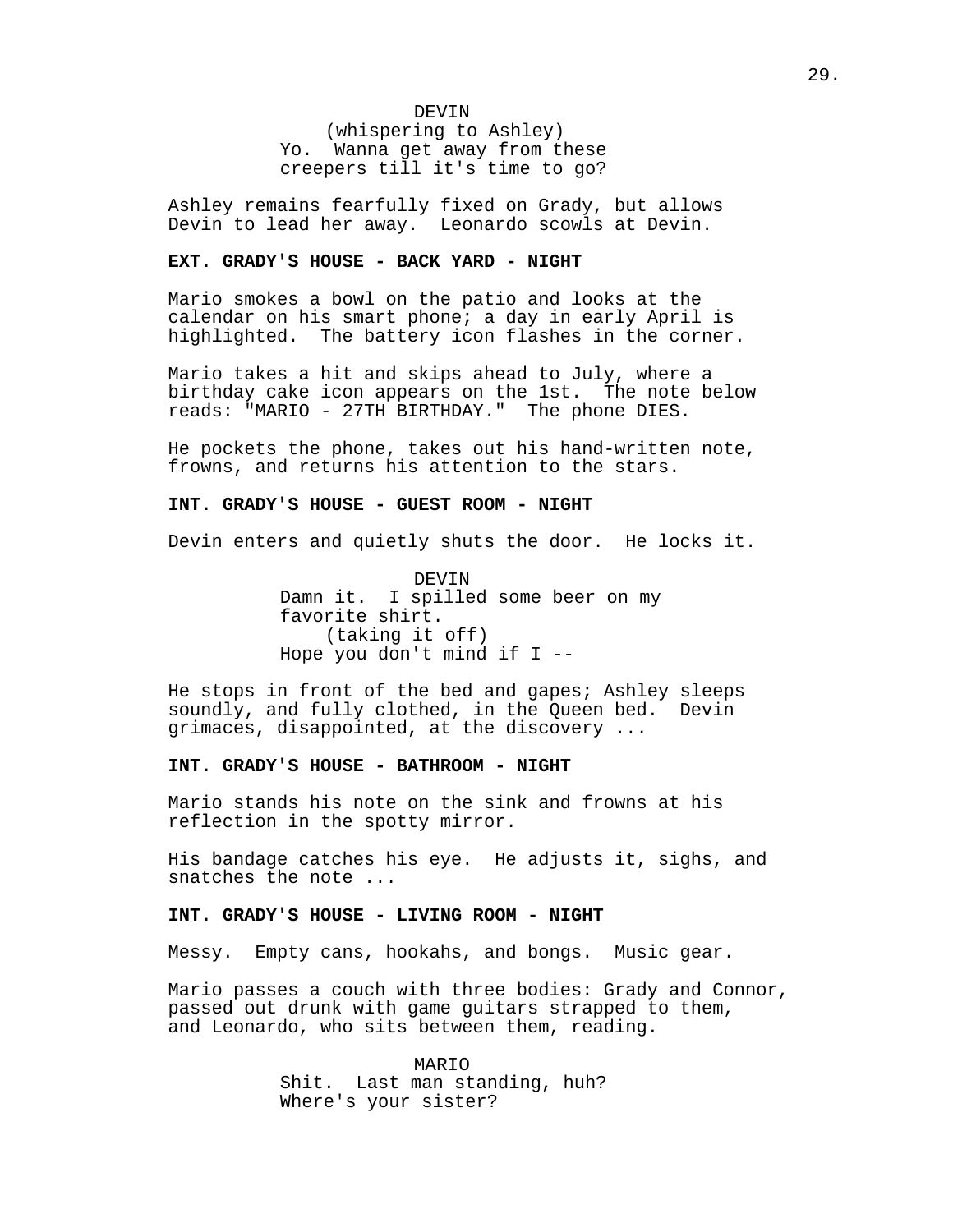LEONARDO With your corny drummer.

MARIO Who, Devin? Who doesn't like Devin?

#### LEONARDO

A mediocre drummer who agrees to supervise us, and then preys on a drunk teenage girl instead? Gee, I can't imagine.

MARIO

What do you care? They're two consenting adults.

#### LEONARDO

False. For one, she's seventeen, and for another, adult is hardly the word I'd use to describe your corny drummer --

MARIO

-- Seventeen? Are you sure?

Leonardo raises an eyebrow as if to say "duh."

MARIO

Does Devin know?

#### LEONARDO

(cleaning his glasses) After a contrived two-minute conversation with that airhead, I can't imagine he knows much of anything beyond Ninja Turtles trivia.

Mario sighs.

#### MARIO

That's a tomorrow problem. Tonight we celebrate.

Mario heads to a table full of liquor bottles and overturned "red cups."

He sets his note down and paws through the spirits: several near-empty bottles of rare, super-premium booze, and a bottle of dark rum adorned with a frayed rope around its neck. A small skull, carved from bone, with a Coda symbol etched into it, dangles from the rope.

Come on.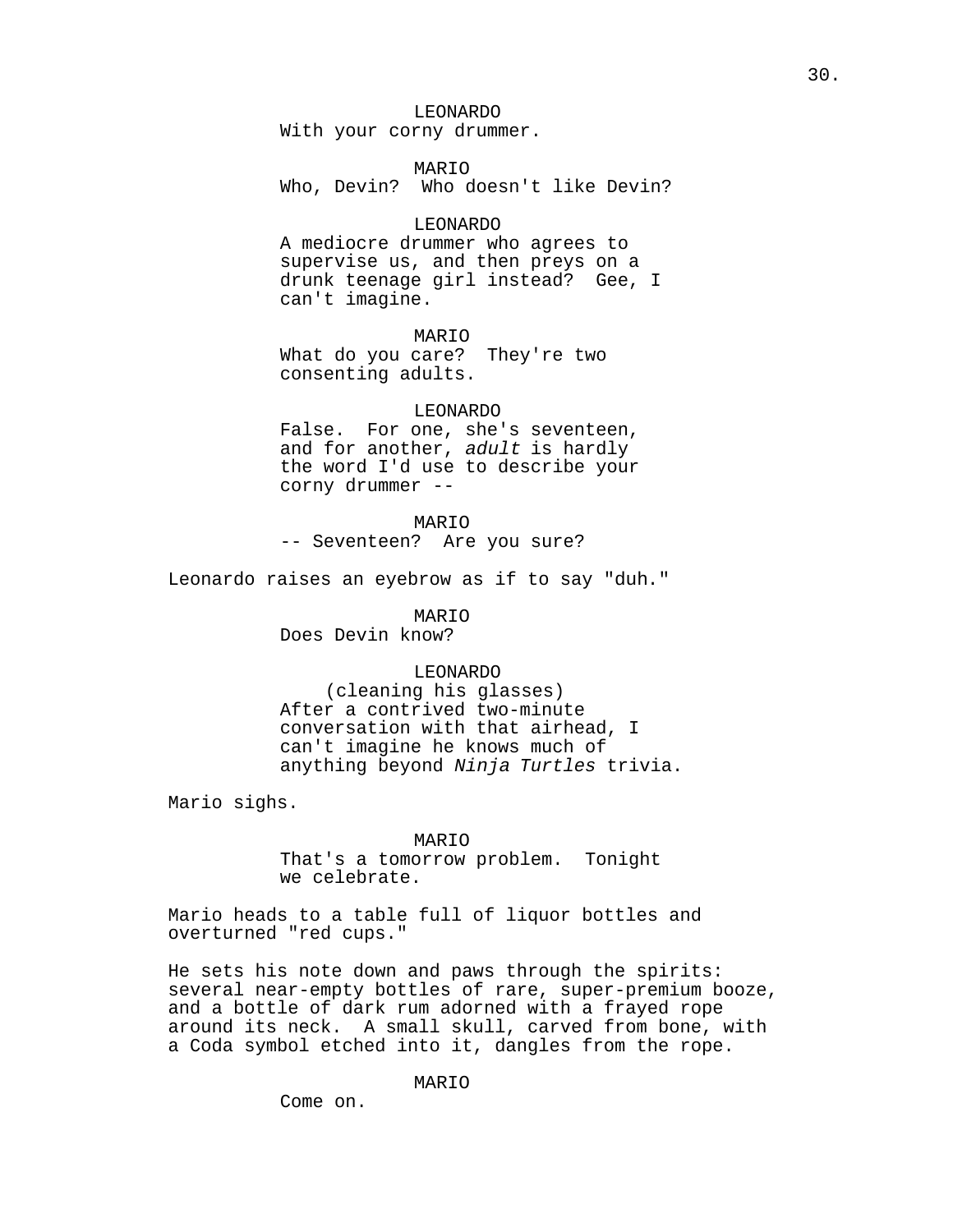He sniffs empty cups, looking for two clean-ish ones.

LEONARDO I don't. Drink.

MARIO Yeah? You got something better to do, or what?

Leonardo looks at the drunks beside him. Grady vomits. Leonardo retches and jumps to his feet to escape it.

> MARIO Come on. Don't make me drink alone.

Mario uncorks the rum and pours two shots. Leonardo is slow to join him.

> LEONARDO I'd wager that it wouldn't be the first time.

> MARIO Sheeeit. It wouldn't even be the first time today, son!

> > LEONARDO

(glib) What is it you're celebrating, exactly?

Mario's eyes drift to the note.

# MARIO

Life. (raising cup) Here's to the best days of our lives, whether they lie ahead or fall behind. And if only the bad ones lie ahead, then fuck it -- never mind! Salute.

Mario downs the shot. Leonardo sniffs his cup, winces, takes a sip, and shakes it off.

LEONARDO

No.

MARIO

Why?

LEONARDO

It's poison.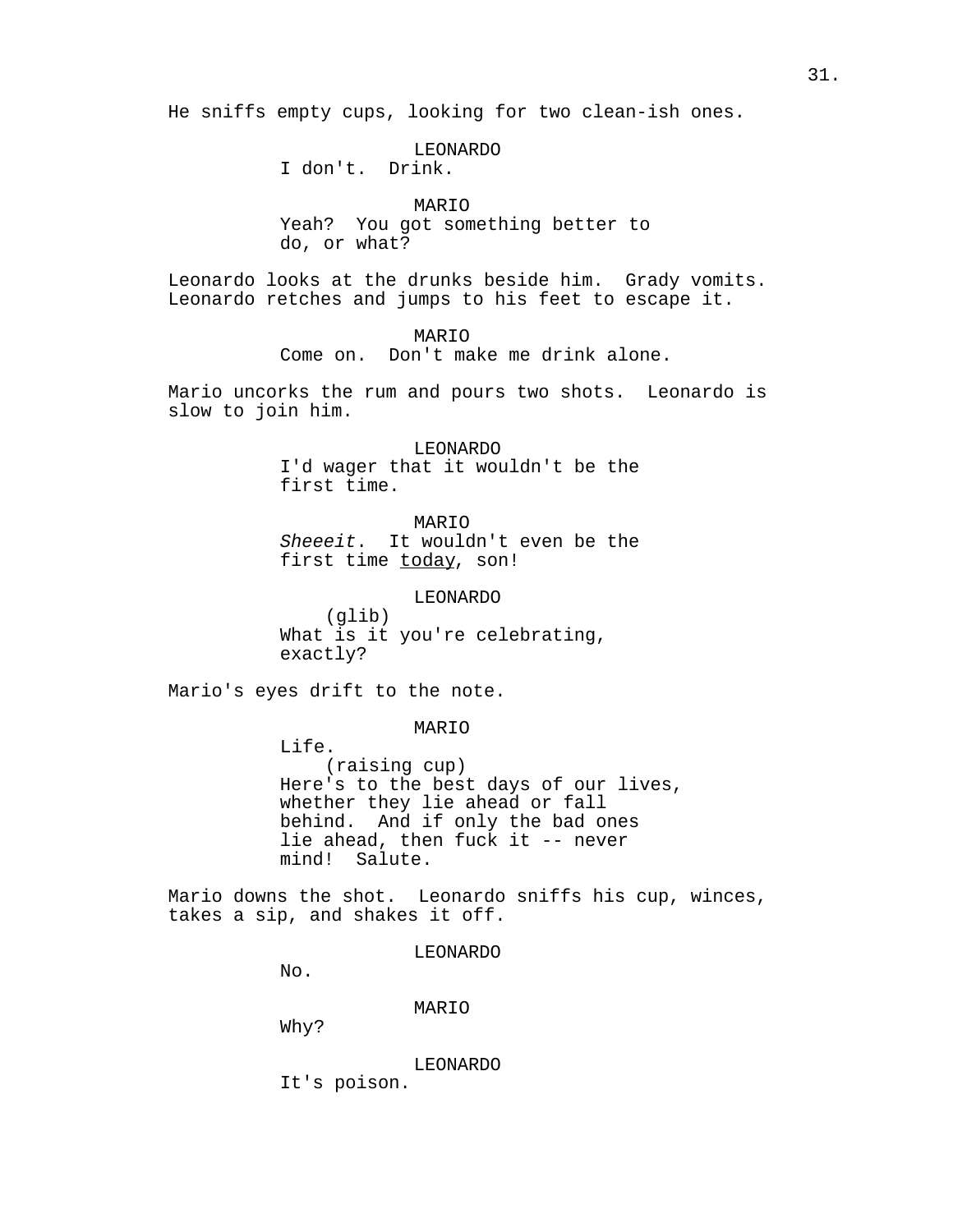# MARIO

No, it's not.

He looks at the bottle, jerks, and turns it to prevent Leonardo from seeing the skull.

MARIO

But, okay. Whatever. It's just - you're starting to sound like Devin now. He's a real pussy like that.

Leonardo squints at Mario. He shakes his head and takes the shot. He immediately coughs from its potency.

> MARIO Ha-ha, stupid. Devin drinks like a drunk fish.

LEONARDO You're such a douche bag!

MARIO

Yeah. So, why don't you drink?

LEONARDO

For one, I'm sixteen, so it's illegal, and more importantly, it kills brain cells and can cause irreparable damage to the liver and --

MARIO -- Wait -- sixteen?

LEONARDO Yes. What of it?

MARIO Nothin'. You just act so ...

LEONARDO

Mature?

MARIO Annoying, in that polo shirt-country club sort of way.

LEONARDO (smoothing hair) You're just jealous, because you know --

Mario picks up the rum -- Leonardo snatches it and pours himself another shot.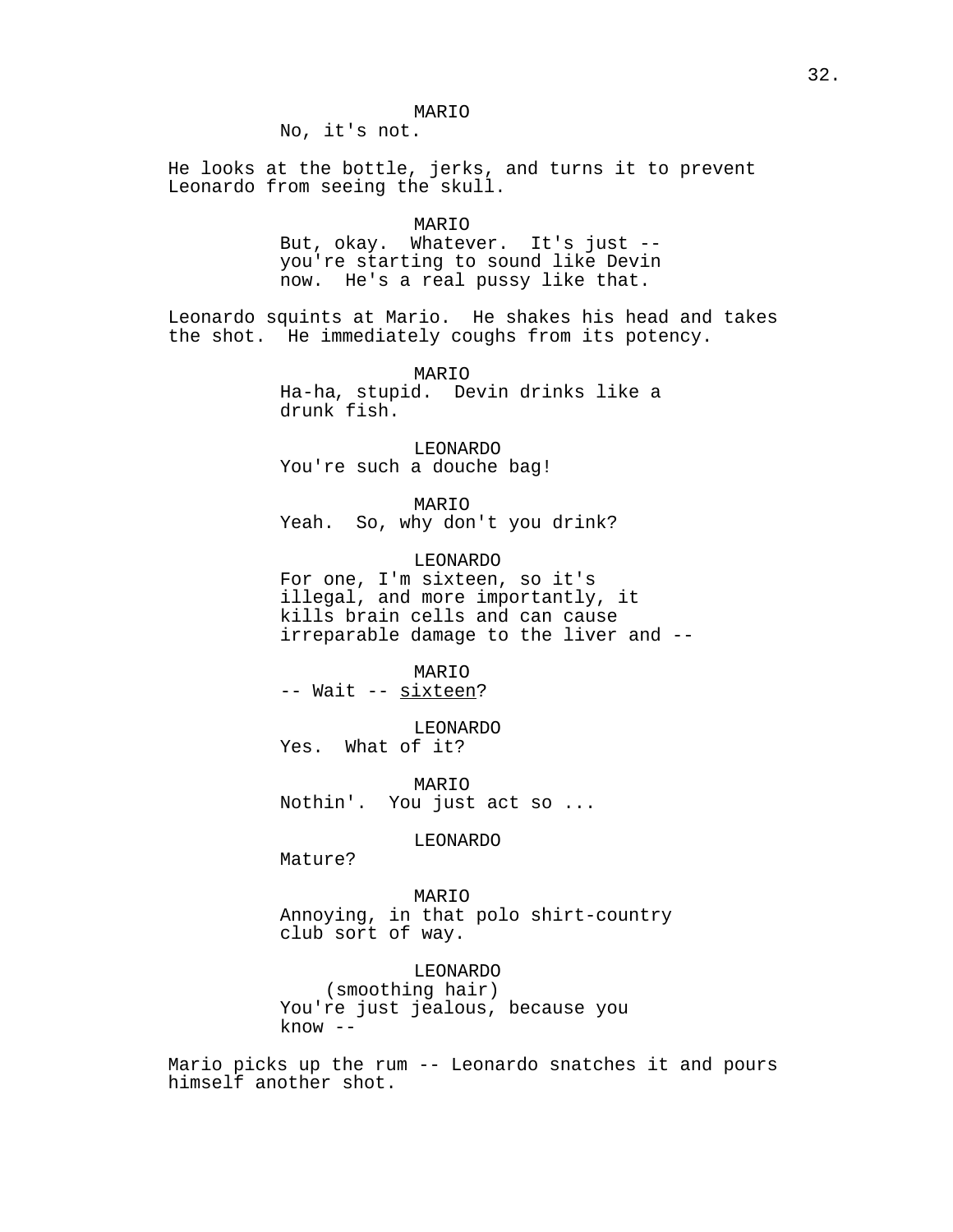# LEONARDO

-- I'm more of an adult than you and your entire band combined.

He downs half his shot. He coughs, but toughens up.

MARIO

Yeah, prolly. But you'll always look like a bitch in that shirt.

# LEONARDO

At least mine's clean.

Mario subtly sniffs his shirt, then pours himself another shot. Leonardo downs his other half, clenches his jaw to keep it down, and, points at his cup.

#### MARIO

You sure?

Leonardo points again, emphatically.

# MARIO

(shrug) It's your liver and brain cells.

Mario pours another round.

## **DISSOLVE TO:**

# **INT. GRADY'S HOUSE - LIVING ROOM - TABLE - LATER**

Mario and Leonardo squint at each other. Mario tries to cork the rum, but he's too uncoordinated.

> MARIO Nooo. Bullshit! The Terminator would shred Albert Einstein's ass!

> > LEONARDO

(slurred) Impossible! Listen to yourself - the Terminator doesn't exist! Einstein wins by default!

#### MARIO

Einstein's dead! For all you know, the Terminator went back in time and killed him!

Leonardo scoffs. His eyes land on Mario's note.

LEONARDO So stupid. Hey -- what's that?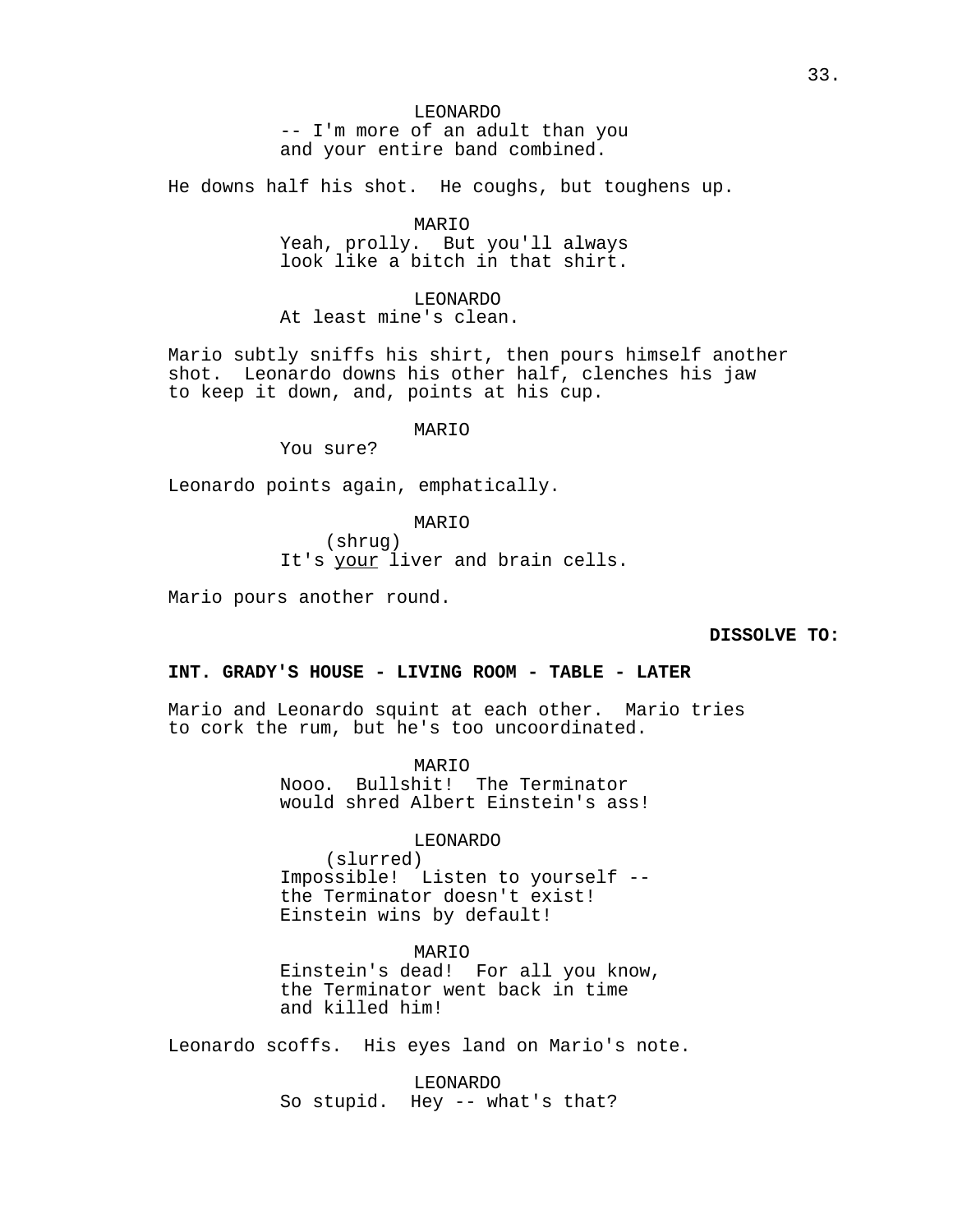He reaches for it -- Mario clumsily snatches it first.

MARIO

It's nothin'. Just another fuck up - another thing I fucked up. You ever fuck up ... uh ...

Mario stares blankly.

# MARIO

... Sorry, what's your name again?

# LEONARDO

No. You just want to laugh at me. Rude. That's just rude -- it's - my name is Leonardo.

MARIO (chuckling) Nardo? Your name is Nardo!

#### LEONARDO

(slurring) See? I knew it! No -- my name is Leonardo. L-E-O -- wait --  $N$ ...

MARIO

Nardo! I thought my parents were fucked up! They are, but -- anyway, have you ever fucked up, Nardo? Like, fucked up so bad you didn't even want to wake up the next day?

LEONARDO No. I only take calculated risks. (hiccup) ... What, you don't?

Mario looks at his note and frowns.

MARIO Not so much. Truth be told, last night, I was up in my room --

Mario stops himself. His eyes become glassy. He takes his last shot. As he tilts back in his chair, he loses stability -- Leonardo grabs his wrist in an attempt to prevent the fall -- too late ...

**CUT TO:**

# **EXT. VALDEZ RESIDENCE - FRONT YARD - NIGHT (THE PAST)**

Suburban neighborhood. Two story house with basement and garage. A STREAK OF TRIPPY RAINBOW LIGHT appears.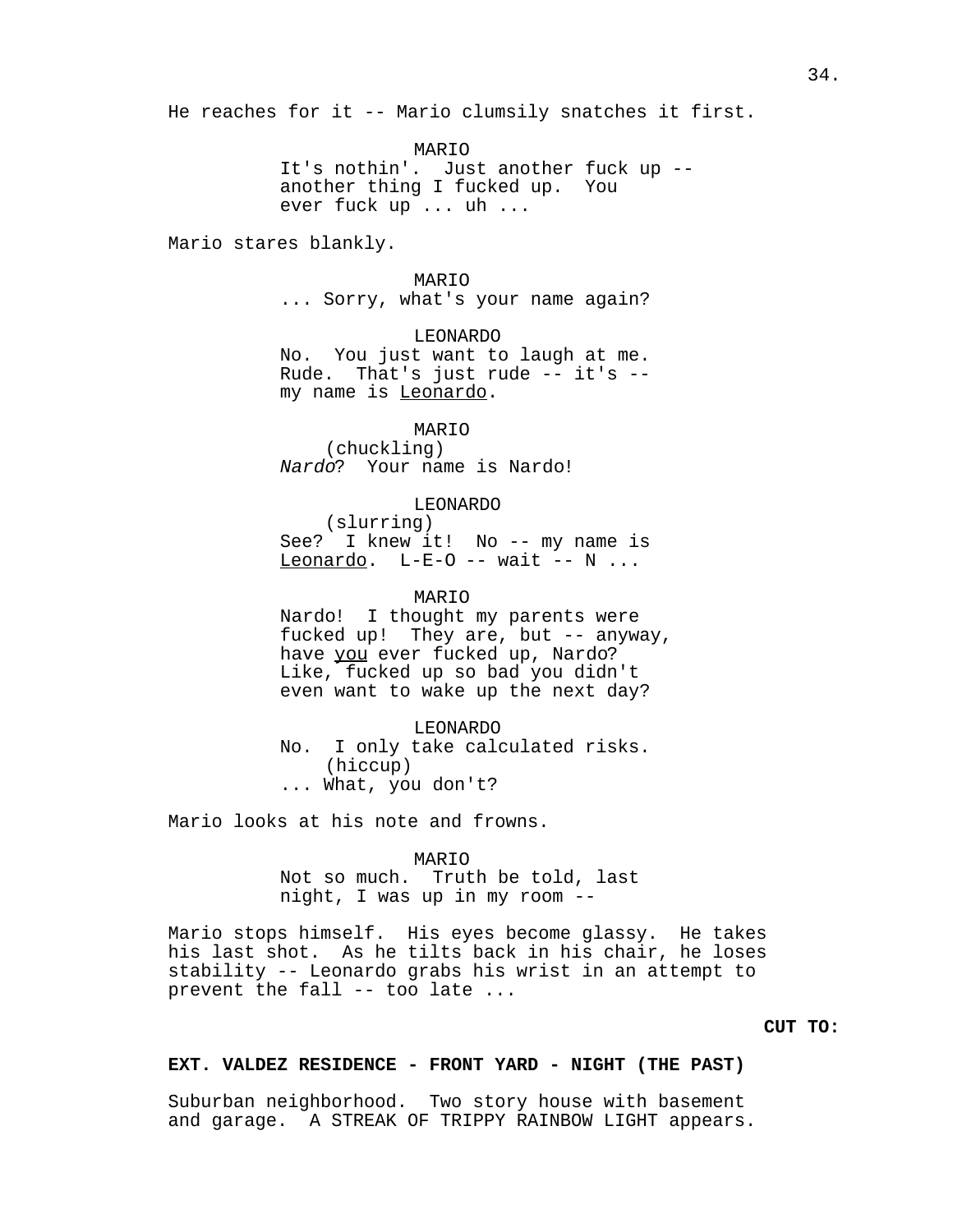Mario and Leonardo appear out of thin air and fall to the lawn with a grunt -- the red cup goes flying. Mario sits up and looks at the house.

> MARIO Hey ... this is my house. Fuck, dude. How much did we drink?

> > **SMASH TO BLACK:**

**END OF ACT THREE**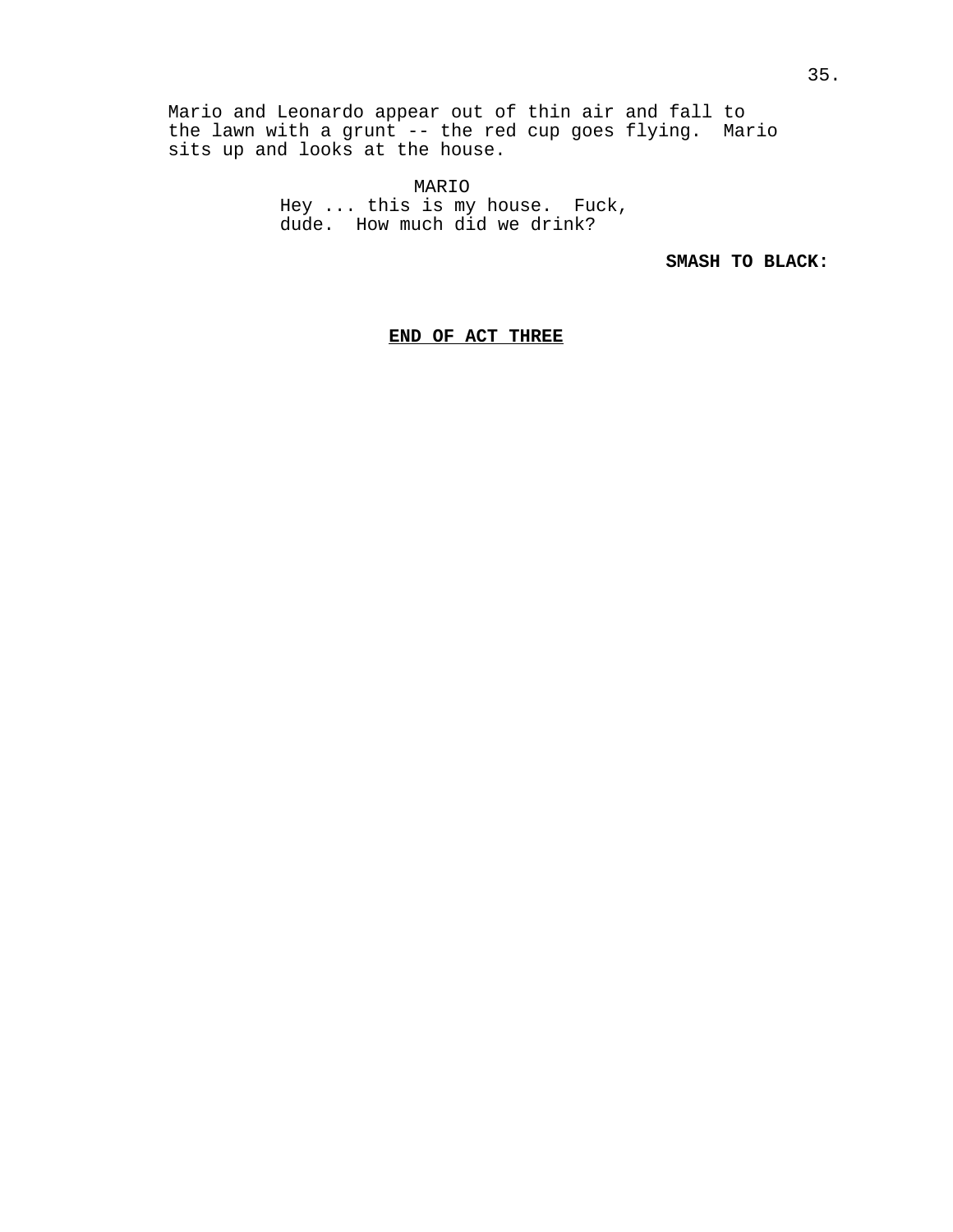# **ACT FOUR**

**FADE IN:**

**EXT. VALDEZ RESIDENCE - FRONT YARD - NIGHT**

Mario climbs to his feet.

MARIO Fuck -- you let me drive like this?!

LEONARDO Screw you. I wouldn't trust you to drive sober.

Leonardo squints at the sky above -- it's spinning.

LEONARDO

Whoa ...

MARIO Well, my car's here, and I know you sure as hell didn't drive. Get up, Nardo! I need to figure this out!

Mario kicks Leonardo, who lays, motionless in the grass.

LEONARDO

(grunt) Don't kick me!

He kicks Mario's leg.

LEONARDO

Neanderthal.

Mario heads toward the house. Through the garage window, he sees A LIGHT TURN ON inside. He stops in his tracks.

> MARIO Who the fuck's in my garage?

Mario sneaks up to the window and peeks in --

Inside, YESTERDAY MARIO sneaks in from the hallway, opens a filing cabinet, and pulls out a large heartshaped "chocolate box."

> MARIO What ... the shit ...

Leonardo trudges to the window.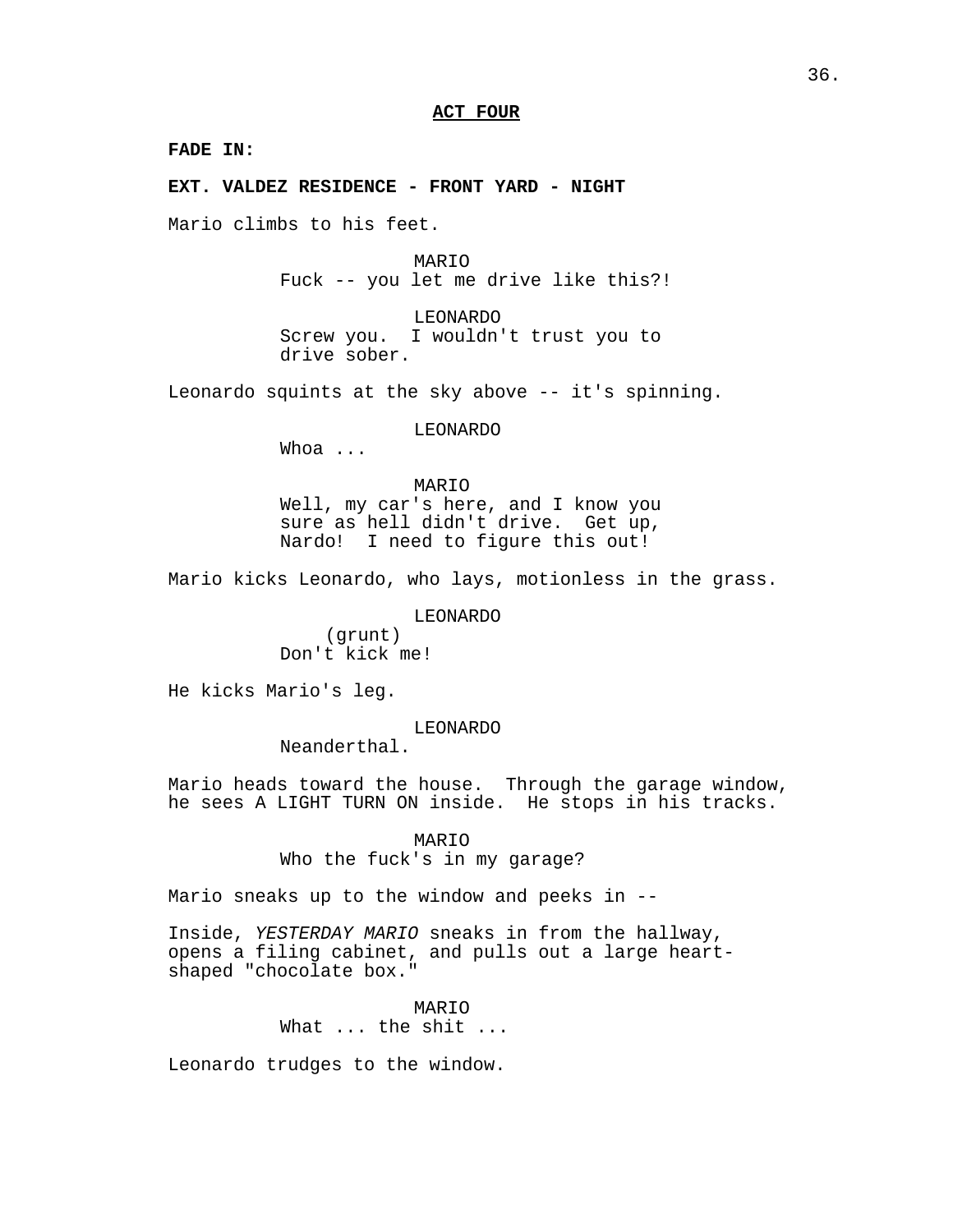## LEONARDO

Ugh. There are two of you? Is this what drunk people mean by seeing double?

Yesterday Mario glances toward the hallway, listens ...

LEONARDO What are you  $-$  he  $-$  doing?

MARIO Making sure no one's around.

LEONARDO Well, he is not very observant.

MARIO

Shh.

Yesterday Mario stares at the box. He pauses, frowns, turns out the light, and heads back into the house.

> LEONARDO What exactly is happening right now? And why is candy such a secret in your house?

Mario pulls his handwritten note out of his pocket.

MARIO Not candy. Heroin. I'm about to write this note and try to overdose.

LEONARDO

What?!

MARIO This happened last night. We're seeing last night.

Mario sees his bedroom light go on upstairs.

LEONARDO

That's impossible. To travel through time, we'd have to be able to move faster than the speed of light. Do you know nothing of Einstein's special theory of relativity?

MARIO Okay, look at the date, it's --

Mario pulls out his cell phone -- it's dead.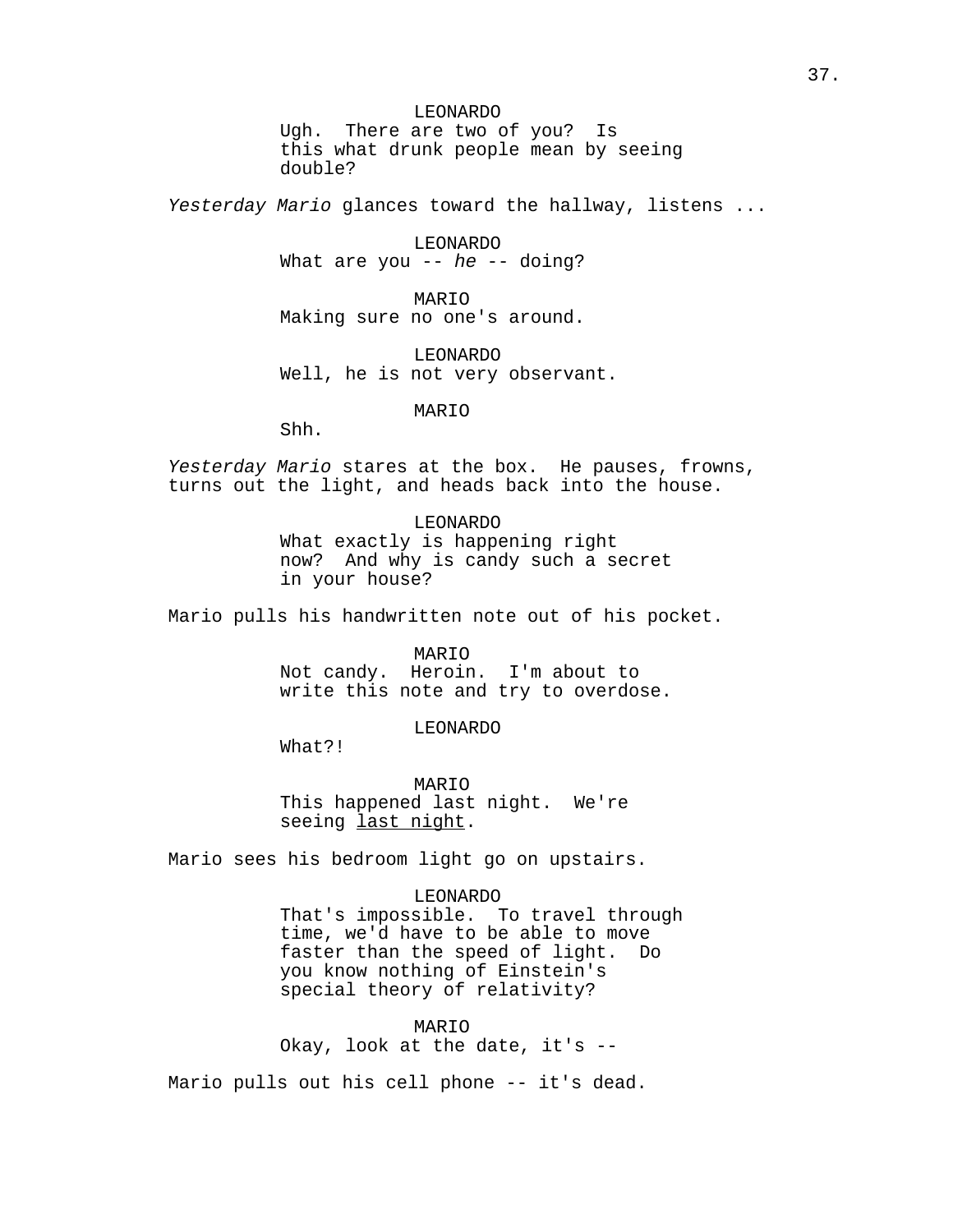MARIO Ugh. My phone's dead. Check yours. Leonardo pulls out an outdated flip phone. MARIO Is that a flip phone? Shit -- how many years did we go back? LEONARDO Screw you! It's the only kind I'm allowed to have. My mom thinks the -- (air quotes) -- Interwebs will taint my brilliant mind. MARIO Doesn't your sister have an iPhone? LEONARDO Case in point. MARIO Whatever. What's the date? Leonardo studies the display. LEONARDO It's ... blurry. Mario snatches it and looks ... MARIO See? It's yesterday! LEONARDO Then it's a network error. I told you, time travel's impossib--blehh! He vomits, knocks over a trash can, and doubles over. MARIO What're you doing? That was the good shit. Quit acting like a bitch. Upstairs, Yesterday Mario peeks out through the window. MARIO Fuck  $-$ - I heard us. Mario ineffectively hides behind a tree.

Yesterday Mario disappears from the window.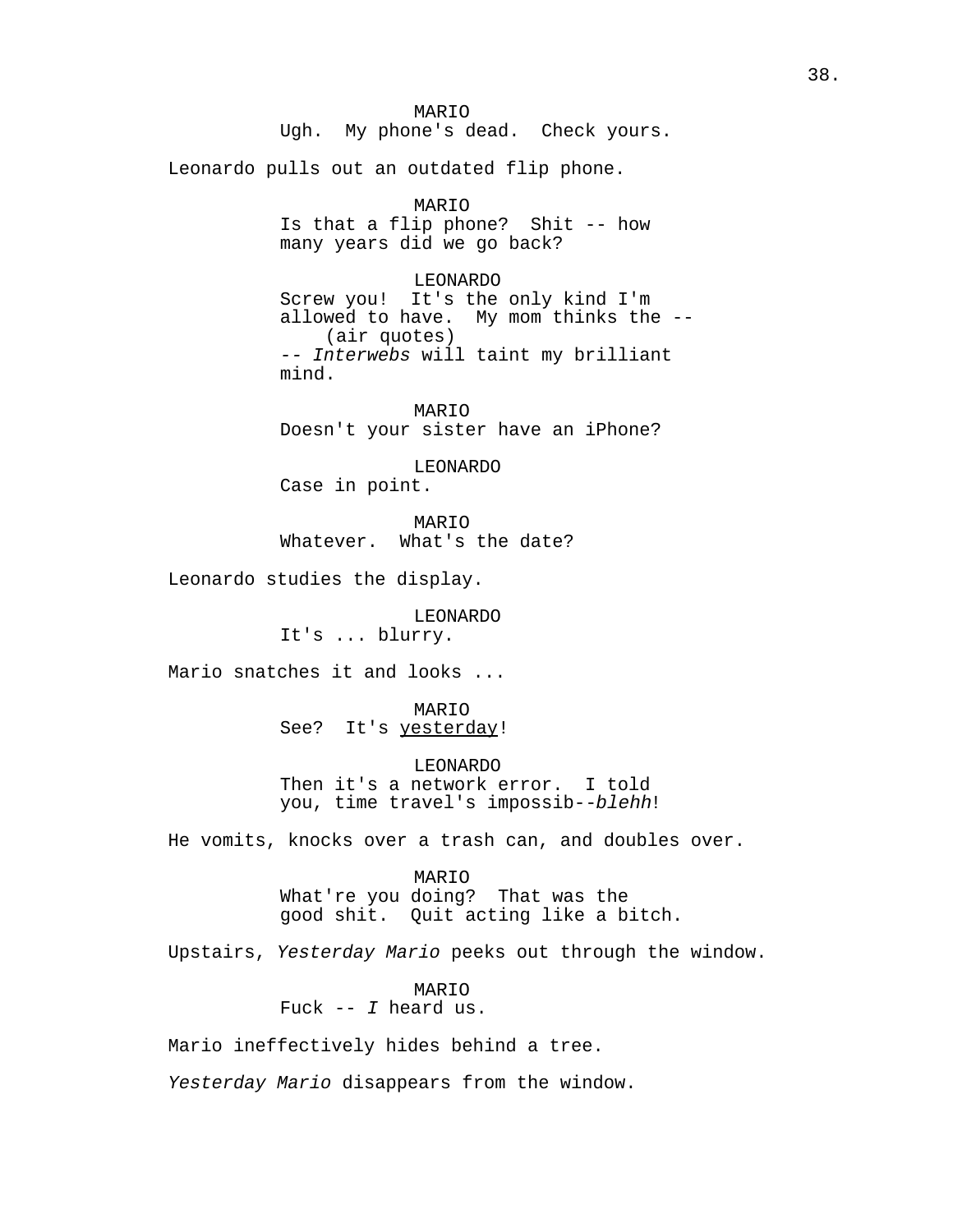MARIO Come on. Let's go.

Mario drags Leonardo out of the yard by his leg.

LEONARDO (pulling himself up) Where?

MARIO Your house. If we see another you, we know it's time travel ... or, we're ghosts, or some shit. Can you get an Uber on this thing?

Mario displays the flip phone. Leonardo glares at him.

# **EXT. JOHNSON RESIDENCE - NIGHT**

As modern and upscale as a middle-class home can be. Two stories, five bedrooms, and a nice yard with a garden. All the lights, save the porch light, are out.

A taxi pulls up a few houses away.

Mario and Leonardo stumble out/to the DRIVER's window.

DRIVER Let's call it sixty even.

Mario looks at Leonardo, sheepishly.

MARIO All I got's my card.

LEONARDO

Are you serious?

Mario makes no moves.

#### LEONARDO

(sigh) You're paying me back for this. All of this.

Leonardo pulls out his wallet, yanks out a few twenties, and angrily presents it to the Driver, who then pulls away. The unlikely duo stares at the house.

MARIO

Dope.

Leonardo shakes his head and leads the way to --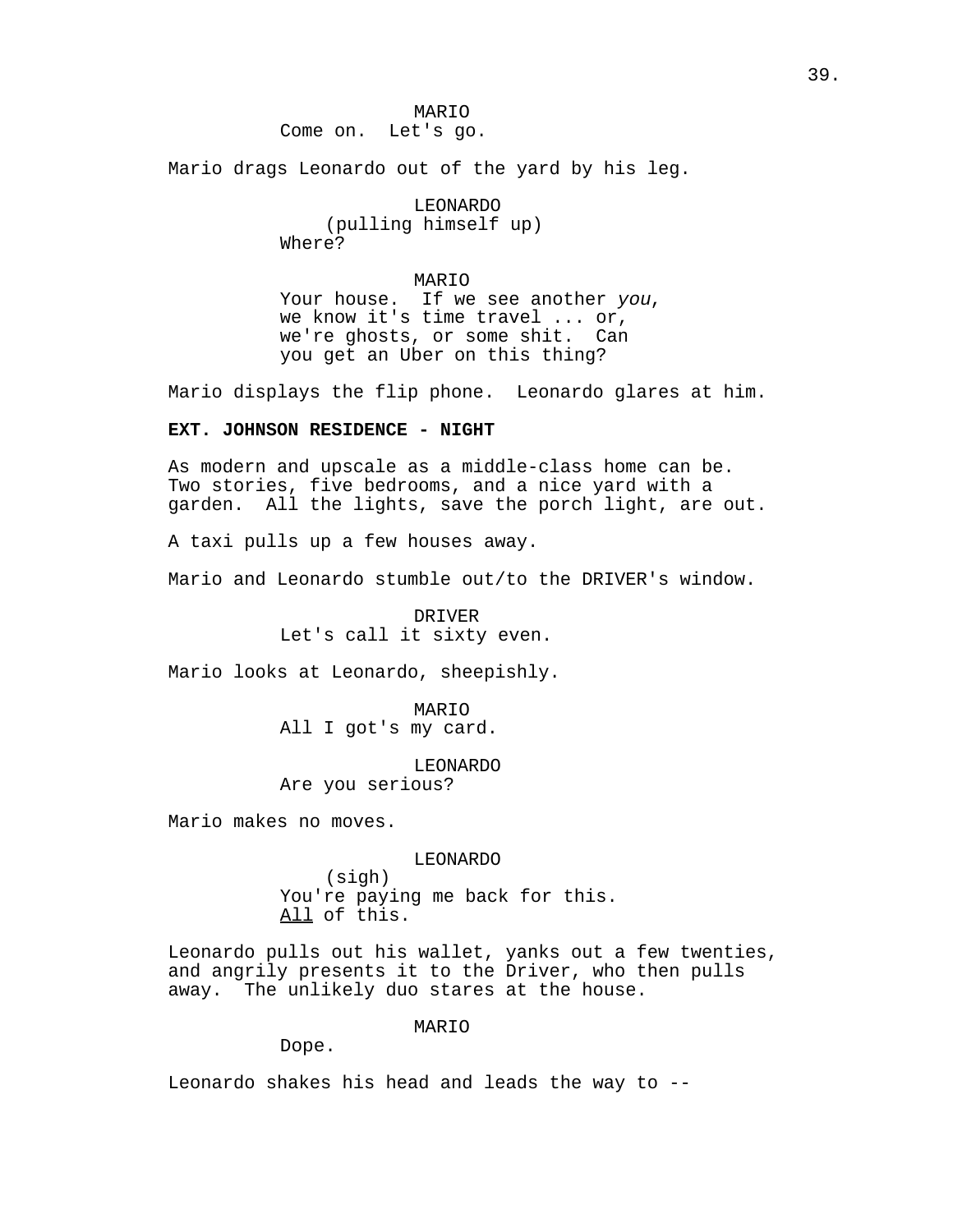# **EXT. JOHNSON RESIDENCE - WEST SIDE - MOMENTS LATER**

Leonardo climbs up the trellis to the clerestory.

LEONARDO (whispering) I'm gonna settle this once and for all, and then you're going to leave and never come back. You can mail me a certified check for all the --

He freezes; all the color rushes from his face.

LEONARDO Wait -- what time is it?

He peeks into the moonlit room as Mario climbs.

Leonardo gasps, then turns to make a "shush" gesture as Mario reaches the top of the trellis.

> LEONARDO (whispering)

Okay, so ... we time traveled.

MARIO (whispering) I fuckin' told you!

LEONARDO

(whispering) Irrelevant! Regardless, the next step is figuring out how to get back.

MARIO

(whispering) Maybe it's like Ground Hog Day. We gotta learn how to play the piano or some shit.

LEONARDO

(whispering) You're so useless. There has to be a scientific explanation ...

He glances through the window.

LEONARDO (whispering) I have some books on quantum physics.

MARIO (whispering) All right then. Get 'er done.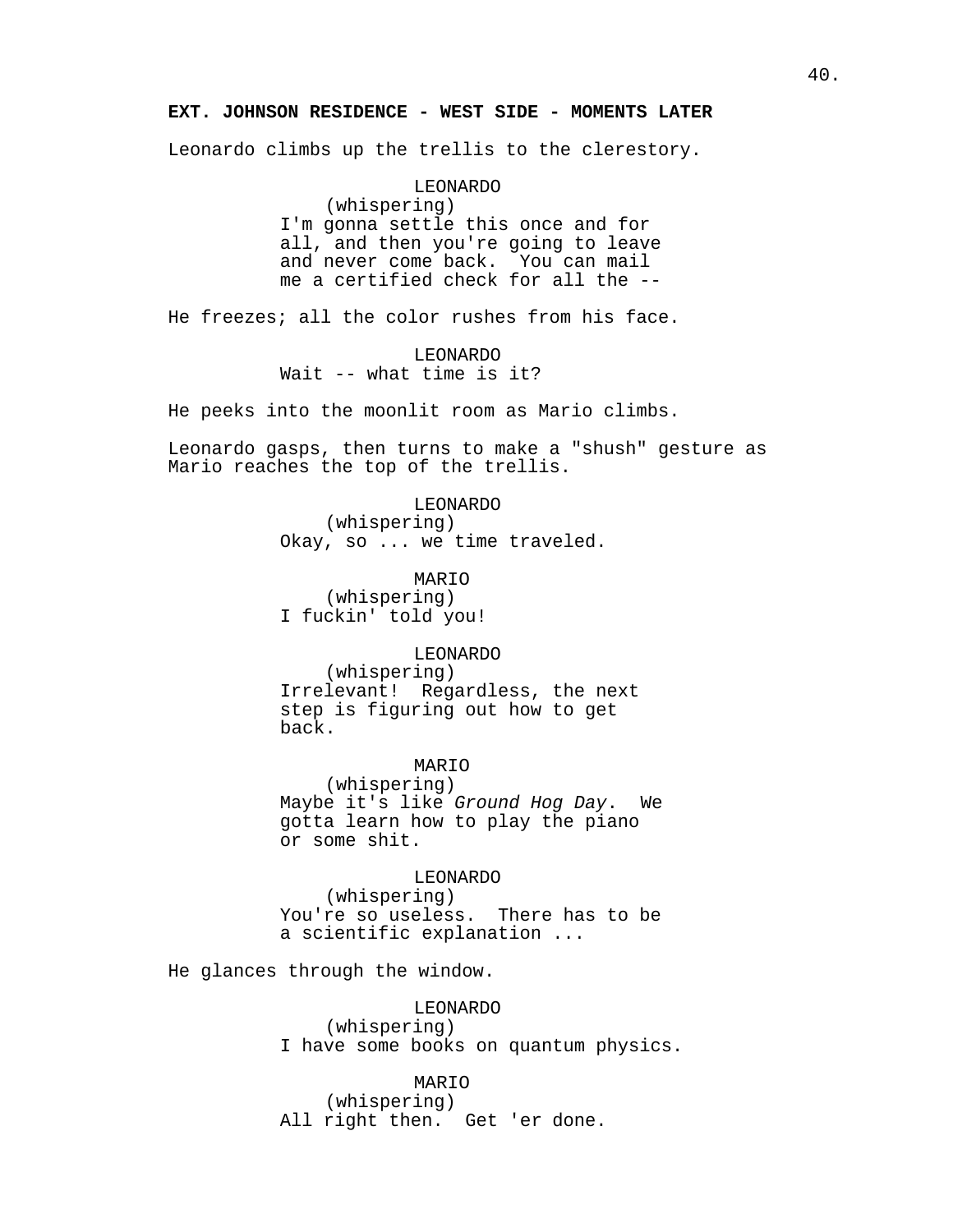Mario moves toward the window -- Leonardo blocks him.

LEONARDO (whispering) Wait -- I'm not asleep.

MARIO (whispering) Oh, really? 'Cause your light's out, and --

Mario maneuvers around him and peeks in; he clenches his eyes shut and jerks back as though he just looked directly into the sun.

MARIO

UGHHHH!

LEONARDO

SHHH!

MARIO What the fuck, dude?

LEONARDO (whispering) Lower your voice!

MARIO (whispering) You're in there, punchin' the munchkin, right fucking now!

LEONARDO (whispering) No, I'm not!

Mario wipes the winced tears from his eyes and looks intently at Leonardo.

MARIO

(whispering) I'm not going to look again. But yes, you fucking are.

Leonardo sighs.

LEONARDO (whispering) I'm an insomniac, okay? It's the only thing that relaxes me enough to fall asleep --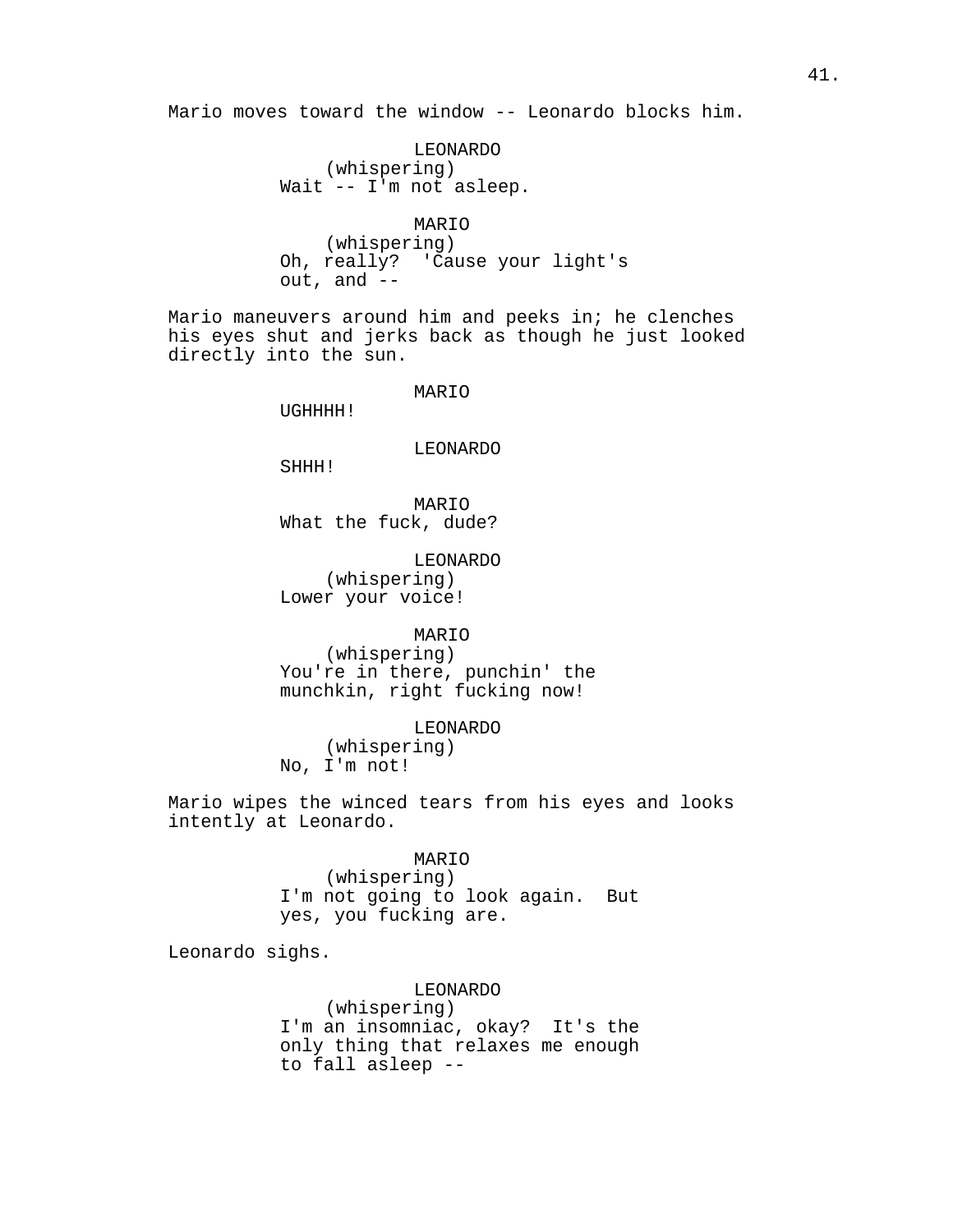MARIO -- Nope -- don't want to hear another word about it.

LEONARDO (whispering) Fine. But we can't really do anything until I finish up and fall asleep.

MARIO

(whispering) Well, when the hell's that supposed to be?

Leonardo peeks in.

LEONARDO We're good. I'll sneak in through the back door.

He makes his descent down the trellis.

MARIO Bet it won't be the last time you say that to a dude.

LEONARDO What? ... Ugh. I have a girlfriend, you ignoramus.

MARIO Is it Rosie or one of her five sisters?

Mario shakes his head and follows him down.

**INT. JOHNSON RESIDENCE - LEONARDO'S ROOM - NIGHT**

Tidy room. Puzzle games on a computer desk. Telescope near the window. Bookshelf full of texts (Science, Literature, Philosophy, and video game strategy guides).

The door slowly opens. Leonardo flicks on the light and closes the door halfway. He peeks at his double.

In bed, YESTERDAY LEONARDO sleeps peacefully with a smile on his face and earbuds in his ears.

Leonardo breathes a sigh of relief and heads to the bookshelf. He fills an empty backpack with tomes ...

> LEONARDO I am never drinking again.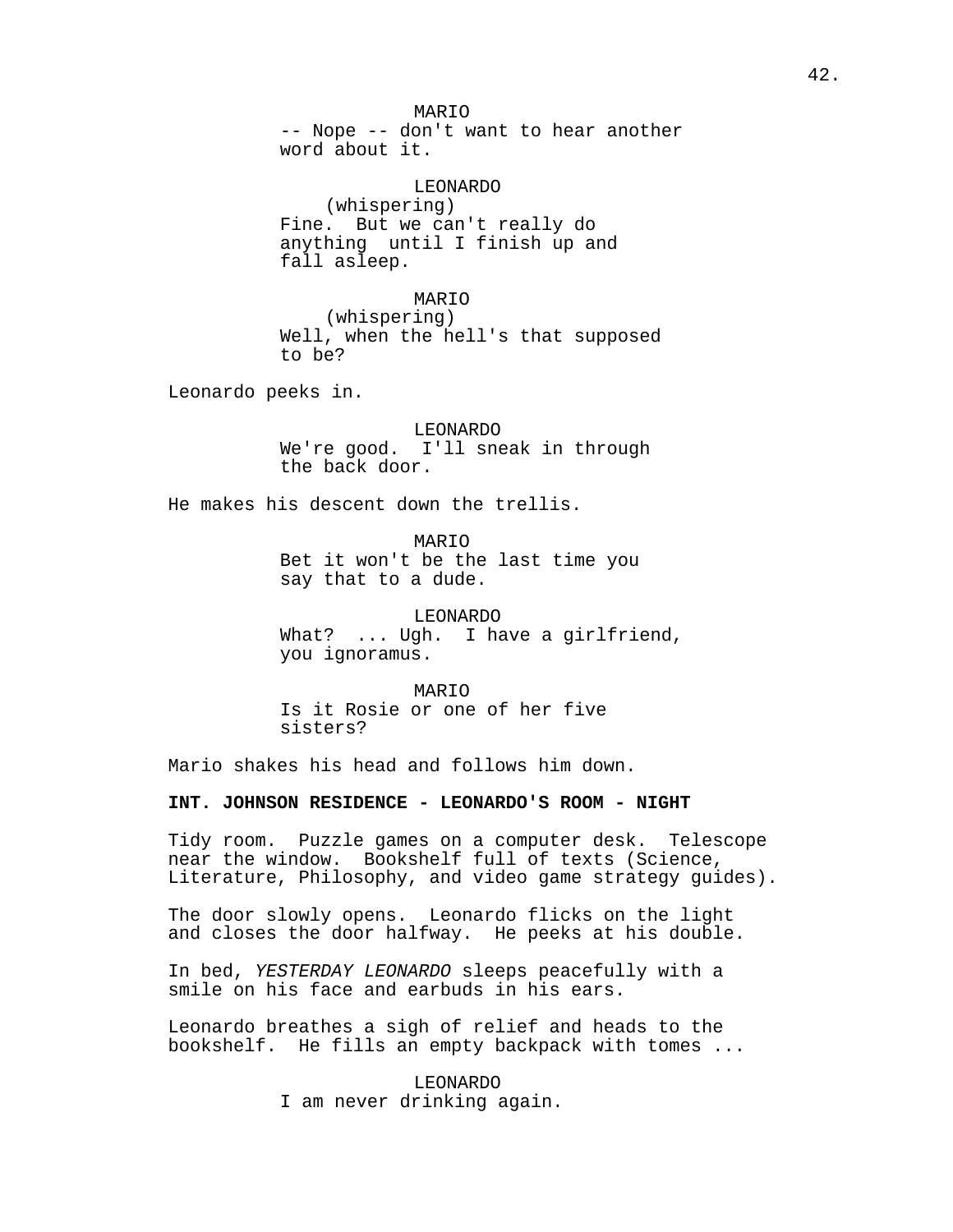The door creaks open. Leonardo jumps, loses a couple of the books -- they hit the floor with a CRASH.

He looks at Yesterday Leonardo, who sleeps soundly, and then at Mario, who enters with a fifth of Scotch.

> LEONARDO What the hell are you doing? I told you to wait outside!

MARIO There wasn't any whiskey outside.

LEONARDO Where did you get that?

MARIO

I acquired it.

LEONARDO From my dad's liquor cabinet?

MARIO I can neither confirm, nor deny, these accusations.

LEONARDO You idiot! My mom has major O-C-D! She'd notice even the slightest drop missing!

MARIO

Chill. We'll top it off with water. I've been doing it since I was 12.

He approaches the bed. He picks up an above-averagesized glitter-filled water tube toy laying beside it.

> MARIO Did you find the book, or --

He rolls the toy and stops to squint at it. He clasps and unclasps his fingers  $--$  they're  $\text{tacky}$ . He squeezes it; milky fluid oozes out.

Leonardo winces.

MARIO Nardo ... what is this?

LEONARDO That's, uh ... that's my girlfriend.

Mario shrieks and spikes the toy at Yesterday Leonardo - it pegs him in the face, making a SQUISHY THUD, and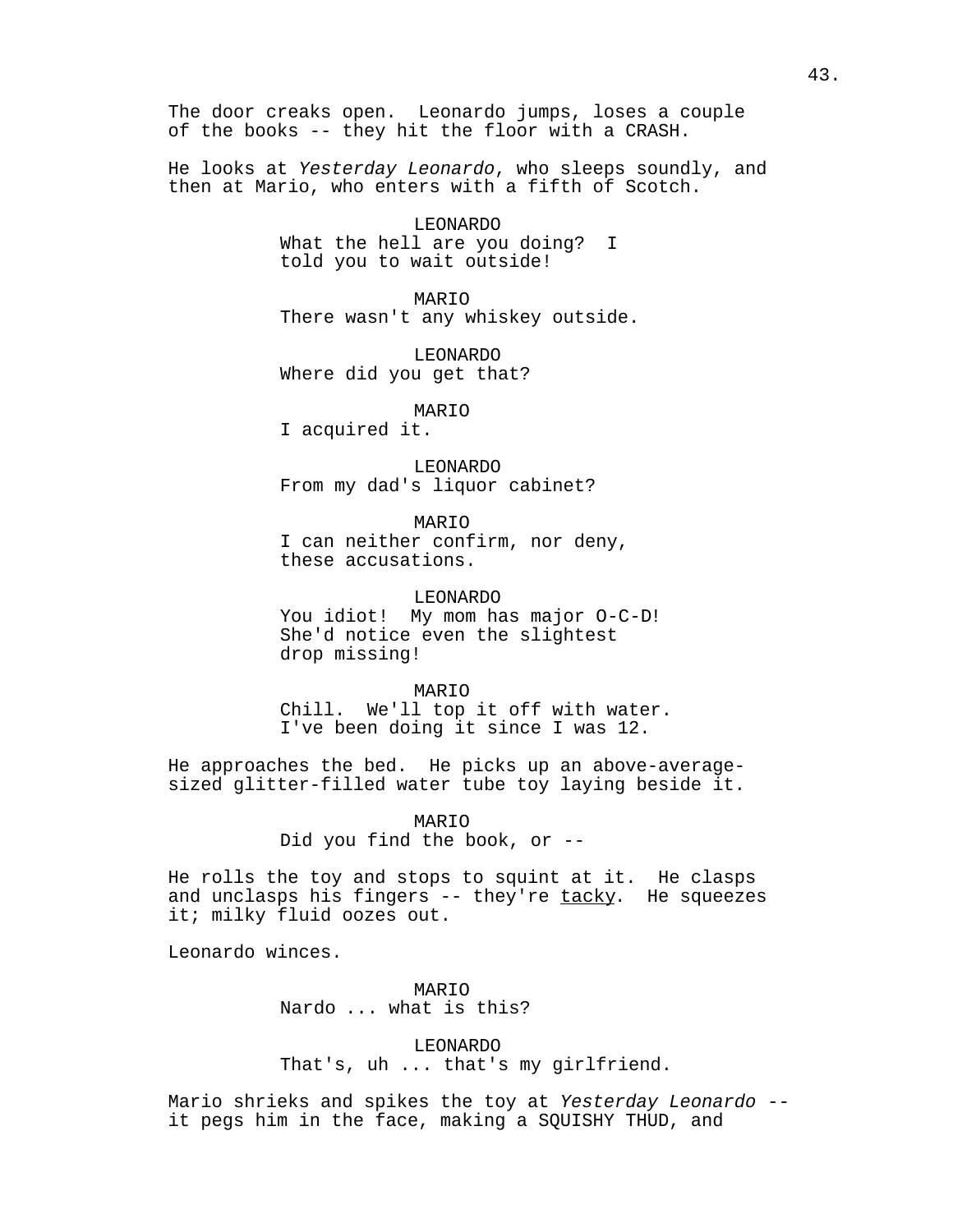waking him with a start. He sees Mario, rips his earbuds out, and screams. YESTERDAY LEONARDO Who are you?! What are you doing in my room?! His eyes dart to Leonardo at the bookshelf. YESTERDAY LEONARDO What the fu-- Mario socks him, knocking him the fuck out. LEONARDO What the hell?! MARIO Great question, you nasty fuck! A light turns on in the hallway. LISA (O.S.) Honey? LEONARDO That's my mom! MARIO Should I hit her? LEONARDO No! LISA (O.S.) Leonardo? Leonardo frantically snatches a pajama shirt out of his drawer and throws it on. **THE HALLWAY** Lisa, wearing a robe and heavy eyelids, nears the door. Leonardo pokes his head out.

LEONARDO

Yes?

LISA Is everything okay?

LEONARDO Of course. Why?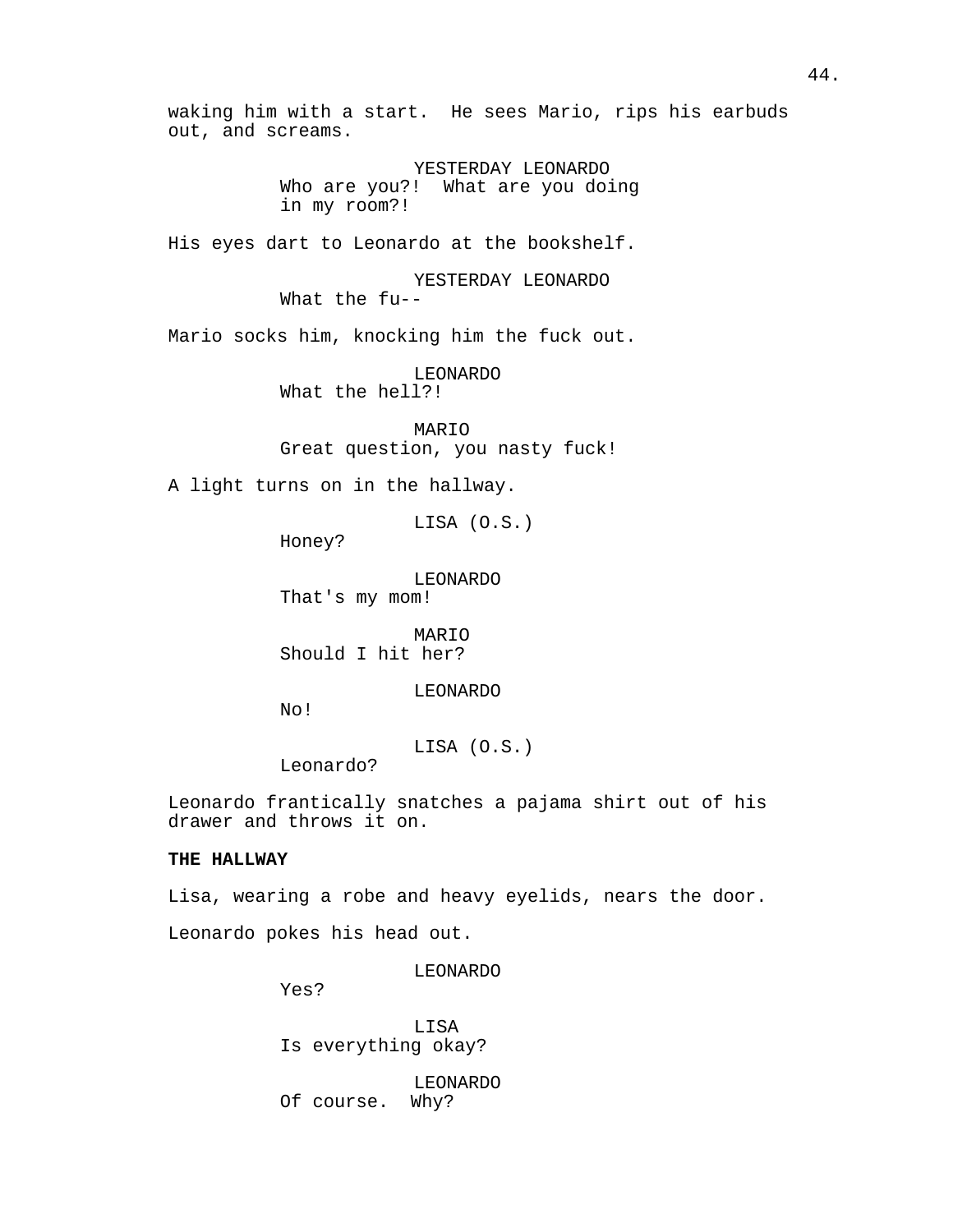LISA I thought I heard yelling.

LEONARDO No. No yelling. I thought I heard a weird vibrating sound, though.

Lisa blushes.

LISA Must've been ... the wind. Get some sleep, honey ...

Lisa gives him a suspicious look, turns to go, and stops.

LISA What happened to your face?

Leonardo touches his cheek -- it swells as though having been punched yesterday ...

## LEONARDO

(stuttering) I was reading in bed ... must've gotten drowsy ... dropped the book on my face.

Lisa nods, eyebrow raised.

LISA Okay. Put your headphones on and go back to sleep.

She returns to her room down the hallway.

Leonardo blinks -- did I just get away with that? He shuts the door.

**CUT TO BLACK:** 

# **END OF ACT FOUR**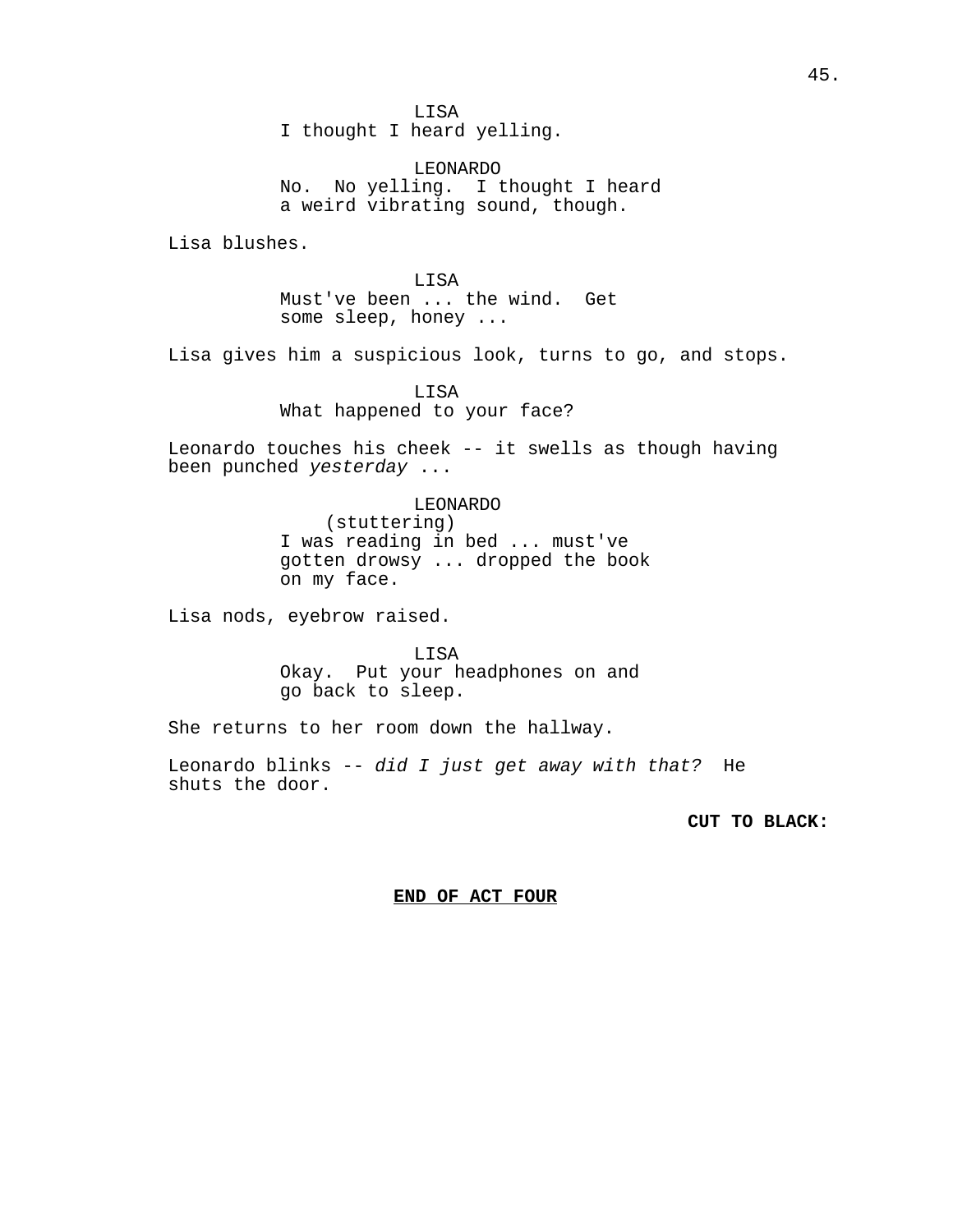#### **ACT FIVE**

#### **FADE IN:**

**EXT. POUNDIN' DONUTS - NIGHT**

Outdated dive of a shop. ELEVATOR MUSIC PLAYS inside.

## **INT. POUNDIN' DONUTS - NIGHT**

Mario and Leonardo sit in a disheveled window-side booth.

Leonardo flips pages in his Quantum Physics textbook to a chapter on Negative Energy Density. He sets his coffee beside a stack of other books, magazines, and a donut.

> MARIO You gonna eat that?

LEONARDO Are you going to contribute?

MARIO I got my contribution right here.

Mario pulls the Scotch out of his pocket, offers it.

#### LEONARDO

No, cretin. I need to be able to think clearly if I'm ever going to solve this.

#### MARIO

(spiking his own coffee) More for me. But, serious -- you gonna eat that?

LEONARDO

We've stumbled onto the greatest discovery since gravity, and all you can think about is getting drunk?

MARIO

Drunk and high.

#### LEONARDO

We've inadvertently harnessed the power to change the history of the world as we know it! There's a chance we already did ... do you know what that means?

#### MARIO

I can go back in time and prevent myself from seeing your junk.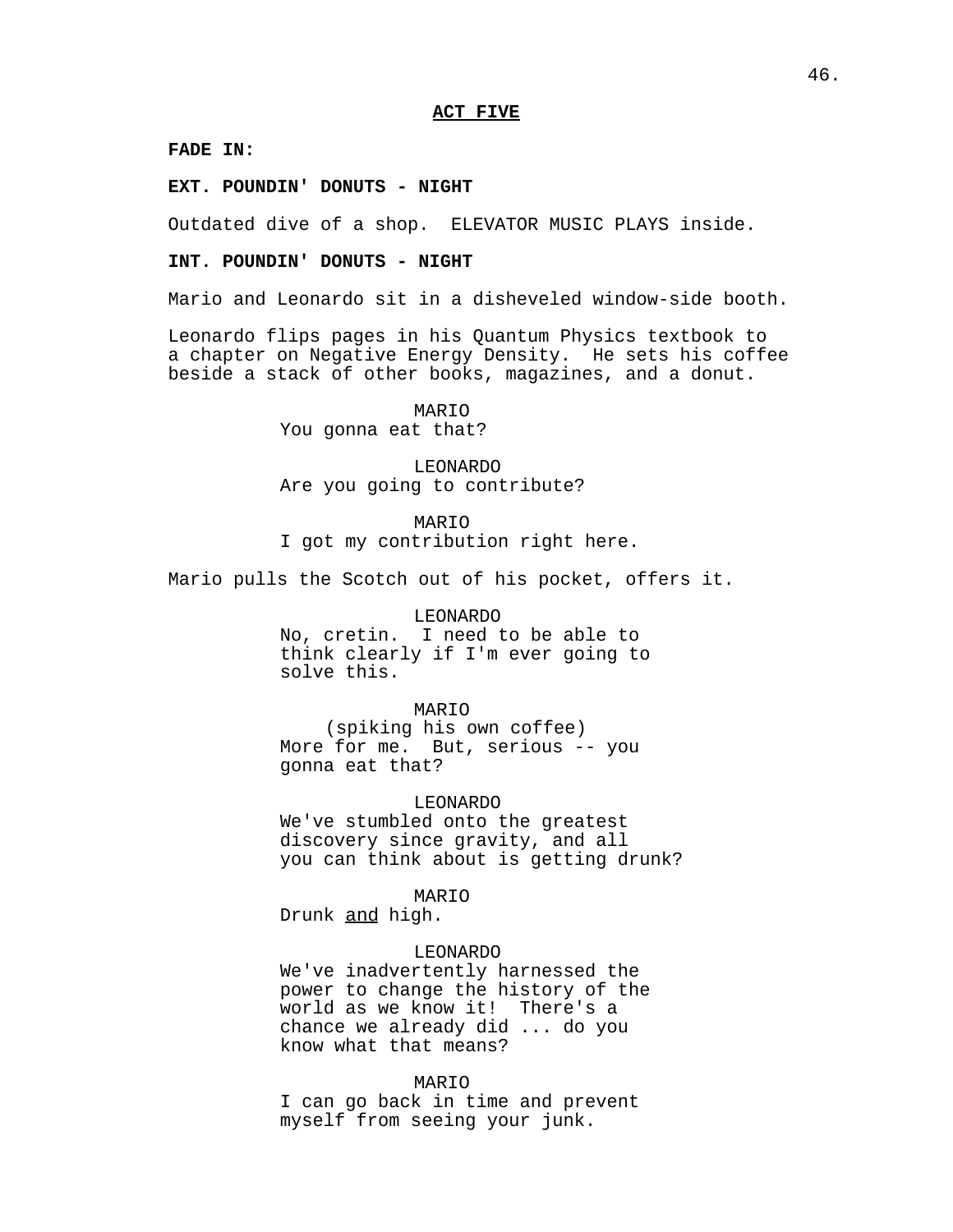# LEONARDO

We're on the verge of being able to go anywhere, anytime! Prevent future disasters, or relive the most significant moments of our lives. Why is this such a joke to you?

## MARIO

Because, maybe not everyone's most significant moments are worth reliving, okay?

Leonardo shakes it off and opens another book. He studies it for a moment, then sets it aside.

LEONARDO

Why heroin?

# MARIO

Why heroin, what?

## LEONARDO

You were about to kill yourself with heroin. Why?

Mario stares at him a moment -- what are you, Dr. Phil?

MARIO Just figure out how to get us back, huh?

Leonardo returns to his book.

Mario sighs, rolls his eyes into the back of his head.

MARIO I'm sick of failing.

Leonardo gives him his undivided attention.

#### MARIO

I'm almost twenty-seven, and I've failed as a musician, as a son, as a brother, as a fiancee -- I failed at heroin!

He removes his bandage -- there's a large bubble near his vein. Leonardo winces.

> MARIO It was my first time, though, so not my fault, but --

Mario helps himself to Leonardo's donut.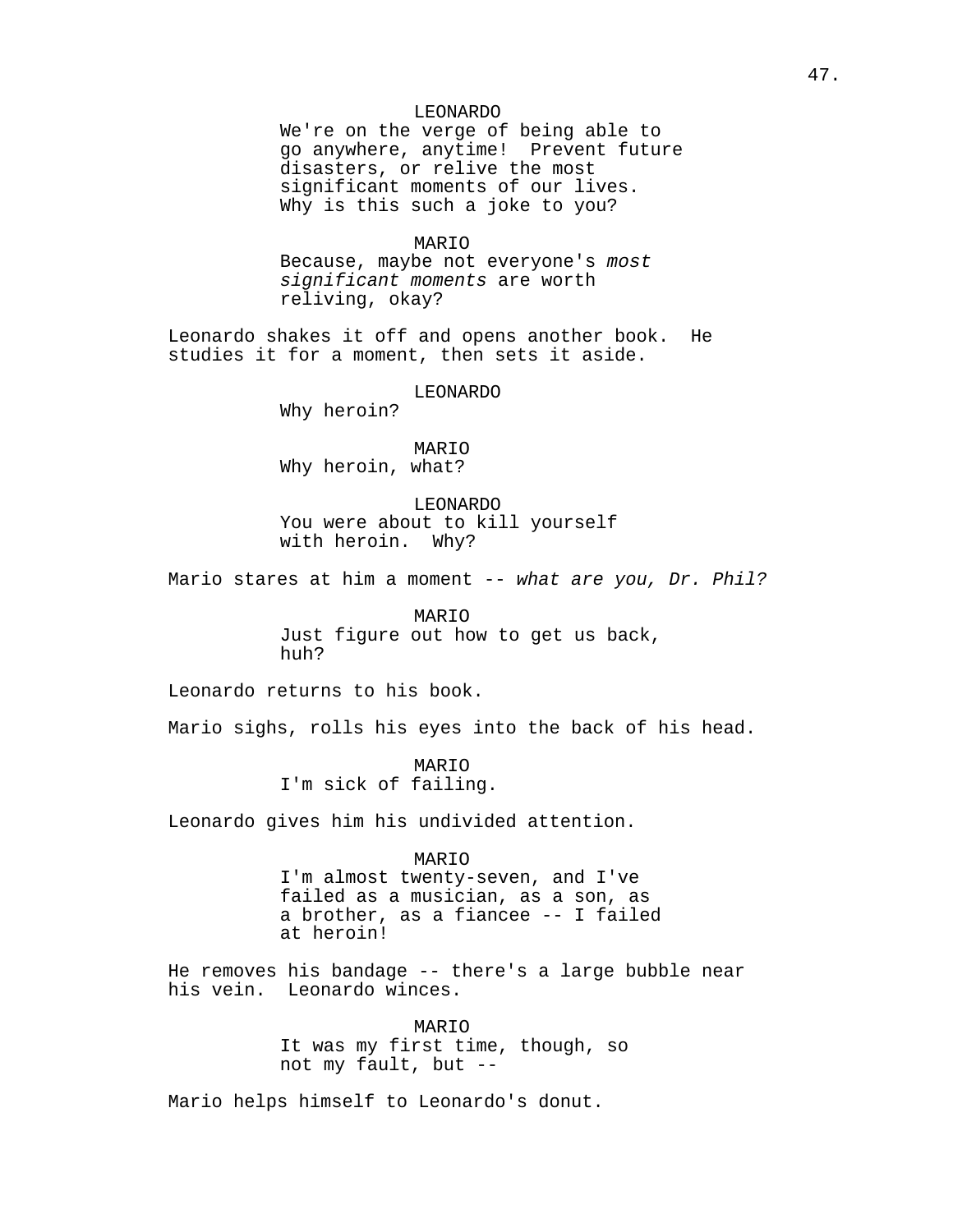-- The fact that I'm here, right now, is a product of my failure. I just don't wanna do this anymore.

Leonardo glances at a magazine with a cover article that reads: "WHAT DOES SCIENCE SAY ABOUT DESTINY?"

> LEONARDO But ... what if you're exactly where you're supposed to be? Science does account for inevitabilities. Maybe everything that's happened in our lives has been leading to this.

Mario lights up (with excitement, not cheeba).

#### MARIO

Yeah. Maybe my fate ... is to change my destiny.

LEONARDO What? No  $--$  that's not what I  $--$ 

MARIO -- I can go back and fix everything. I get a do over!

#### LEONARDO

Absolutely not. Changing even the most seemingly insignificant event can have extreme consequences --

## MARIO

-- I could have the greatest band in history!

LEONARDO That's not what I meant! Look -- (somber) -- You think there's anything I wouldn't change if I could?

Mario yawns -- not disrespectfully, but from exhaustion.

#### LEONARDO

Besides, I've heard your band, and not even science can fix what's wrong with it. Hell, your drummer alone ...

#### MARIO

(yawning) Yo, why are you so threatened by him, anyway?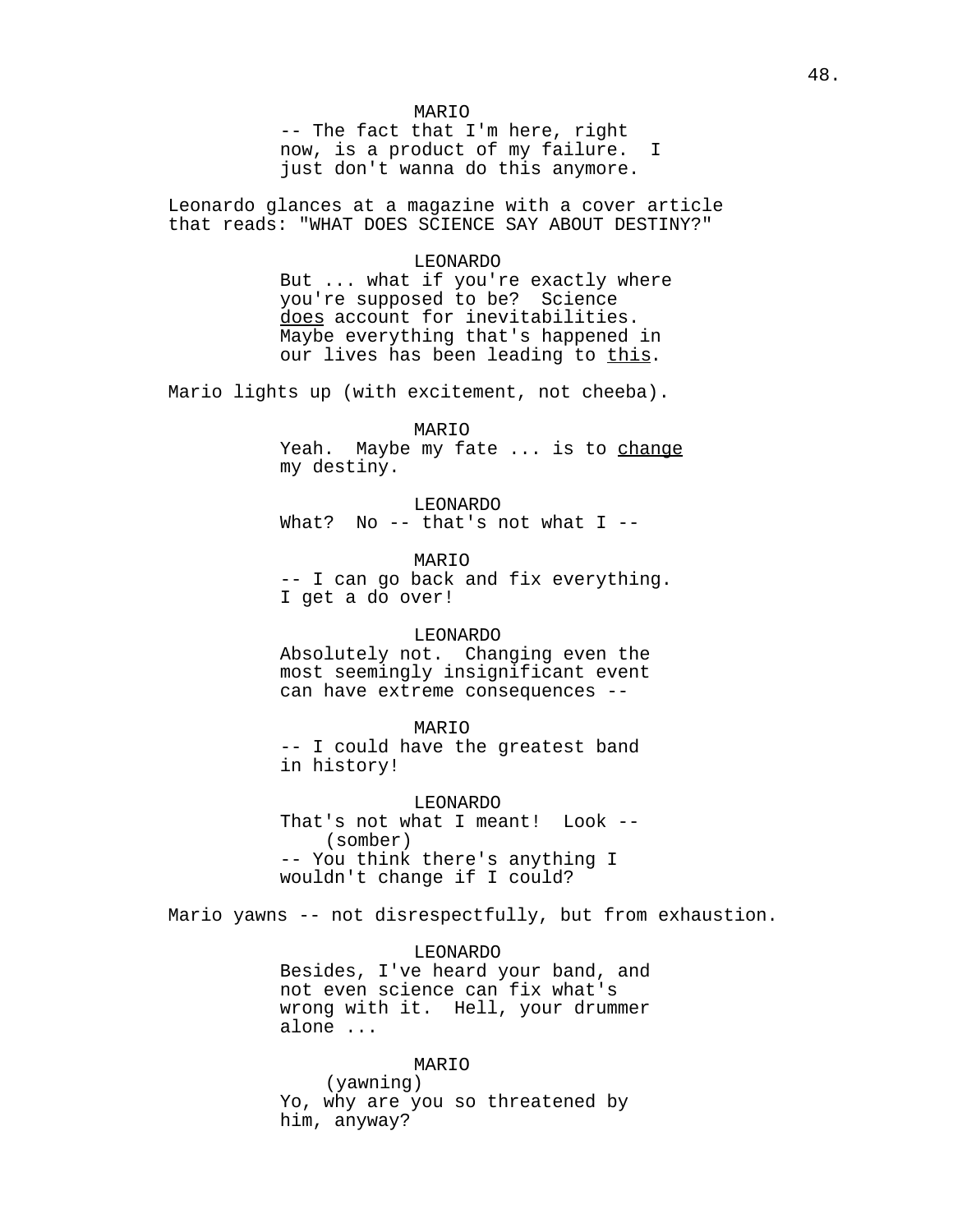## LEONARDO

Threatened? I am not intimidated by that dunce in the slightest.

Leonardo takes off his glasses and rubs his eyes.

#### LEONARDO

Okay, look -- he's not good enough for Ashley, let alone my mom. She may be crazy and over-protective, but she's a good person. Maybe she hasn't been the same since my dad died, but you know what?

He cleans a spot off of his lens and puts his glasses back on to see the magazine.

# LEONARDO

We're getting by just fine. I'm the man of the house.  $I$  fix things. I make the budget. I do the taxes.

His eyes become glassy.

#### LEONARDO

No one can replace my dad. Not Devin or anyone else ... okay?

His eyes drift to Mario, who's asleep in a puddle of his own drool on the table. Mario SNORES.

Leonardo wipes his eyes, shakes it off, and sorts the books and magazines. He stops at a strategy guide for a D&D-like video game called "MYSTICS & WARRIORS," with wizards and barbarians battling each other on the cover.

Leonardo tosses it aside, picks up a science journal, and stops. His eyes bulge. He snatches "MYSTICS & WARRIORS" and studies the cover.

# LEONARDO

Mario! I think I understand -- if it's not science, it can only be --

He looks at Mario, who disappears before his very eyes.

# LEONARDO

-- Mario? (glancing around booth) ... Mario?

**CUT TO BLACK:** 

**END OF ACT FIVE**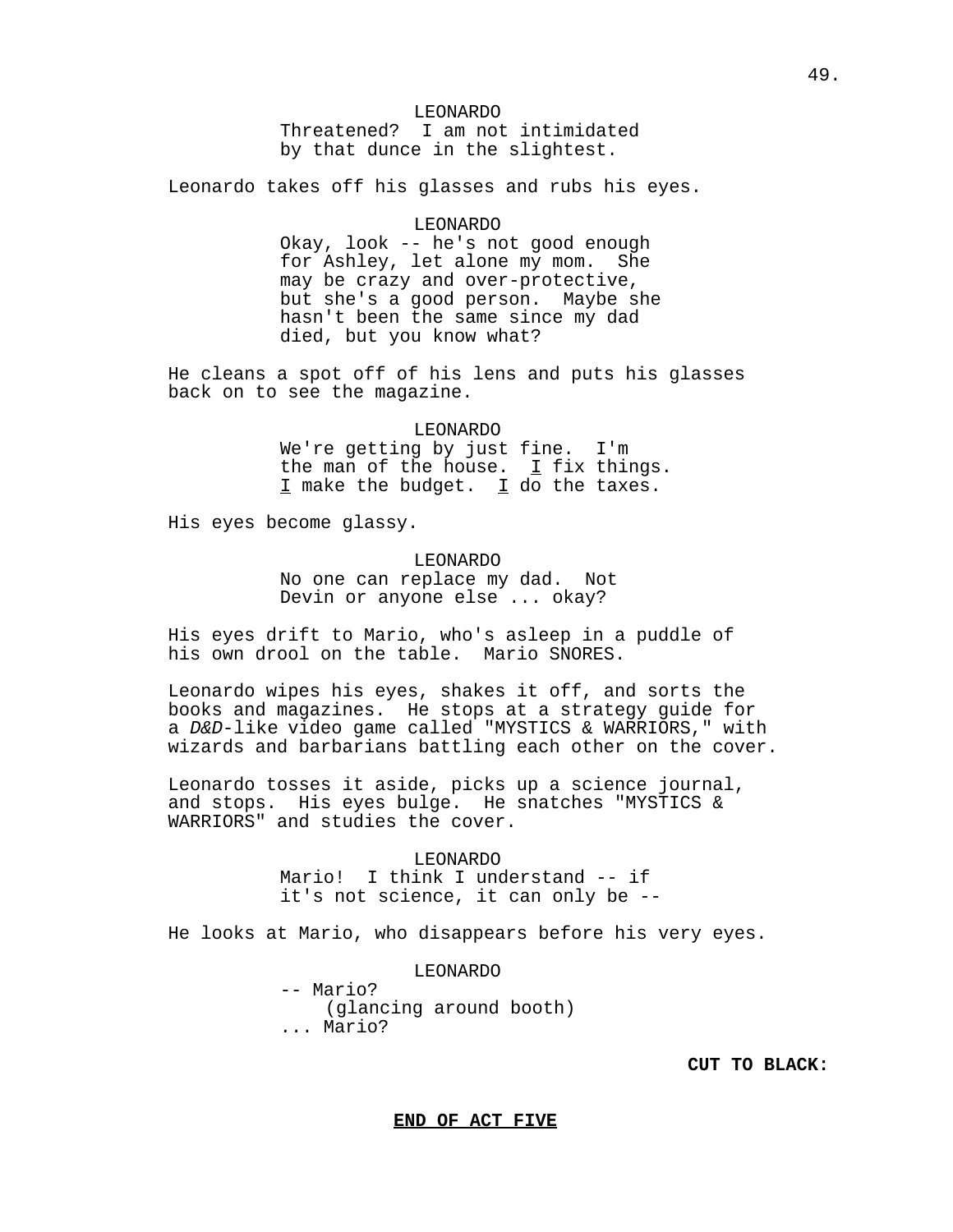# **ACT SIX**

**OVER BLACK**

DEVIN (O.S.) Dude, wake the fuck up already!

**FADE IN:**

### **INT. GRADY'S HOUSE - LIVING ROOM - DAY (THE PRESENT)**

Mario's eyes flutter open. Devin shakes him aggressively as he sits up at the table full of booze.

> MARIO I'm just resting my eyes!

DEVIN Where the fuck have you been?

Mario sits up, glances around.

Grady plays a video game on the couch. On the TV, his cloaked "character" uses magic fireballs to kill enemies.

> MARIO (rubbing eyes) Right here ... I think?

#### DEVIN

I was about to take Lisa's kids home last night, and lo and behold, I couldn't find Leonardo anywhere! So, I started looking around and, guess what -- you ghosted, too --

MARIO

-- Turns out we're not ghosts --

#### DEVIN

-- And then, here you are all of the sudden, like you just appeared out of thin air, and yet, still no Leonardo!

#### MARIO

He was just here, sorta. We were doing shots and --

DEVIN -- Wait -- you let him drink?!

MARIO

Yeah. So the fuck what? We were drinking when we were half his age.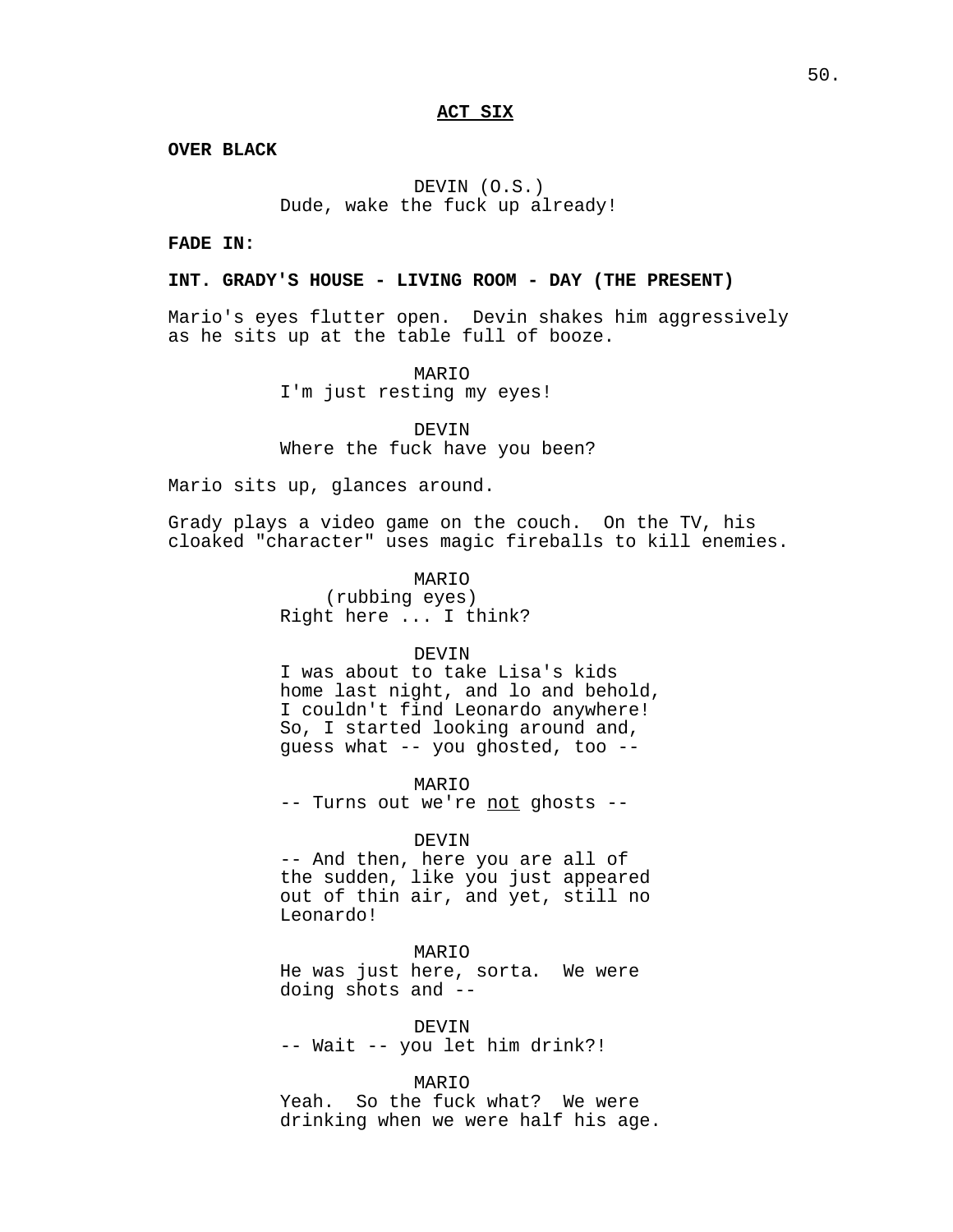DEVIN Lisa's husband was killed by a drunk driver. She freaks out about her kids drinking!

MARIO Ah, shit. Wait -- Ashley drank.

DEVIN That's different. So, where is he?

MARIO

I dunno. We were sitting here, and --

Mario pulls Lisa's Scotch out of his pocket and gapes.

MARIO

-- Dude ... I think we time traveled.

Devin shakes his head, disappointed, and searches the room. Christian enters from the patio.

# CHRISTIAN

Any luck?

#### DEVIN

No! And Lisa's on her way right now! She left me all these frantic messages -- she said she's gonna use that helicopter parent app to G-P-S Ashley's phone -- (mind blown gesture) -- she's never gonna trust me again! I'm gonna get fired!

MARIO Yeah, that's not why you're gonna get fired.

DEVIN What do you mean by that?

MARIO Where's Ashley?

DEVIN In the guest room.

Christian watches them volley, like a tennis match.

MARIO

(smarmy) Yeah? You hit that?

Devin calms for a moment, smirks ...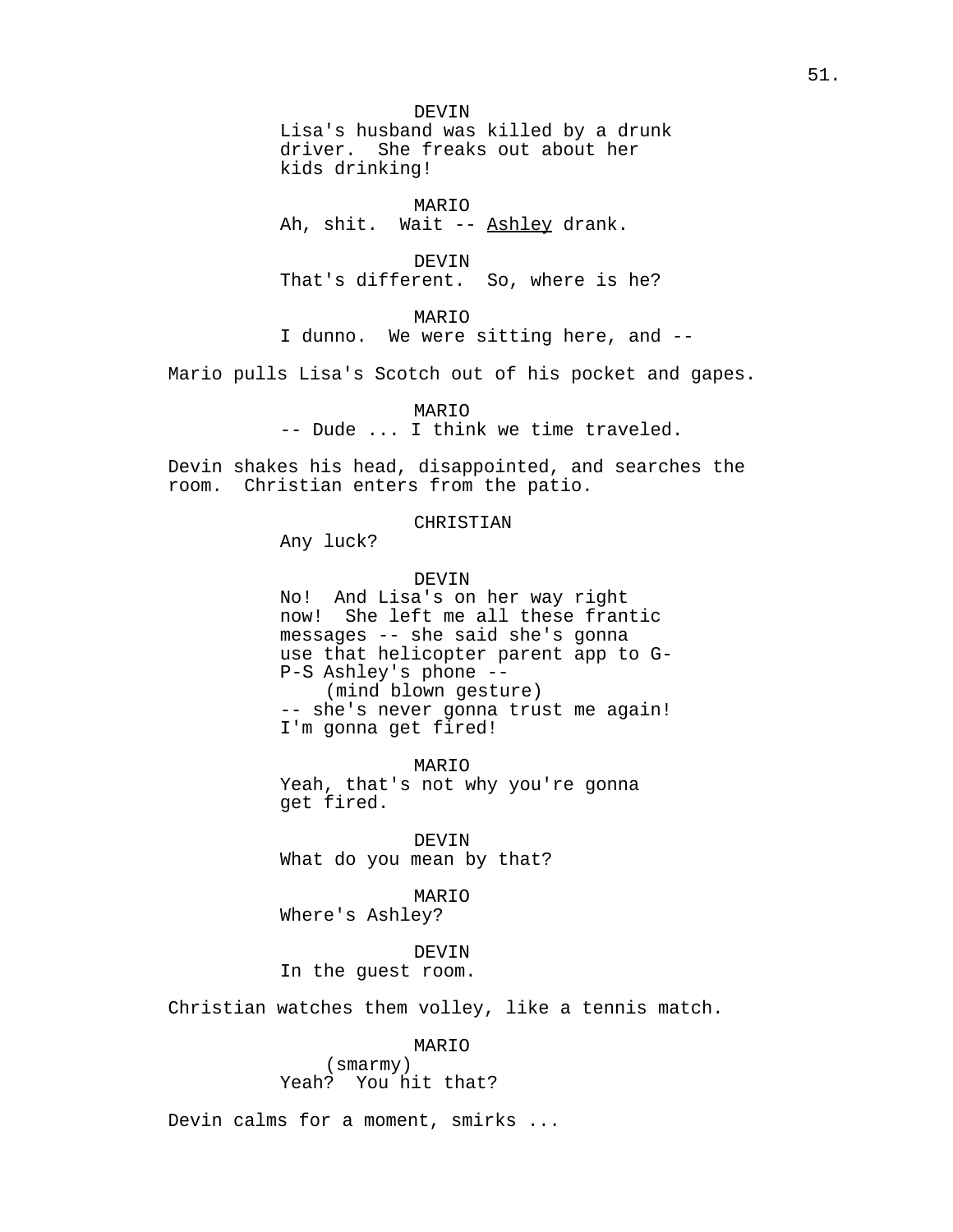DEVIN Hell yeah, I did. I hit it with a Wiffle Ball bat, son!

MARIO Yeah? You got that shit good? You smashed Ashley?

DEVIN More like Smashley. That girl's a freak.

MARIO (stone faced) That girl's seventeen.

# DEVIN

(stone faced) Nothing happened. I came back from the bathroom and she was asleep, so I fucked around on Facebook and passed out on the floor.

## MARIO

You sure?

## DEVIN

I swear. You can ask her. Check my feed --

Devin pulls out his phone -- IT RINGS. Lisa's name and a seductive caller I.D. photo appear on the display.

# DEVIN

-- Fuck me!

Grady pauses his game, gets up, and stomps past them. He shoulder-checks Devin on his way to the table.

#### GRADY

Hey, I'm having a hell of a time finding the magical Staff of Chronos here, so if you bitches could keep it down, that would be great.

#### CHRISTIAN

Dude -- forget your staff of crones - a child we're responsible for is missing!

Grady browses the liquor bottles on the table.

#### GRADY

Chronos!

(MORE)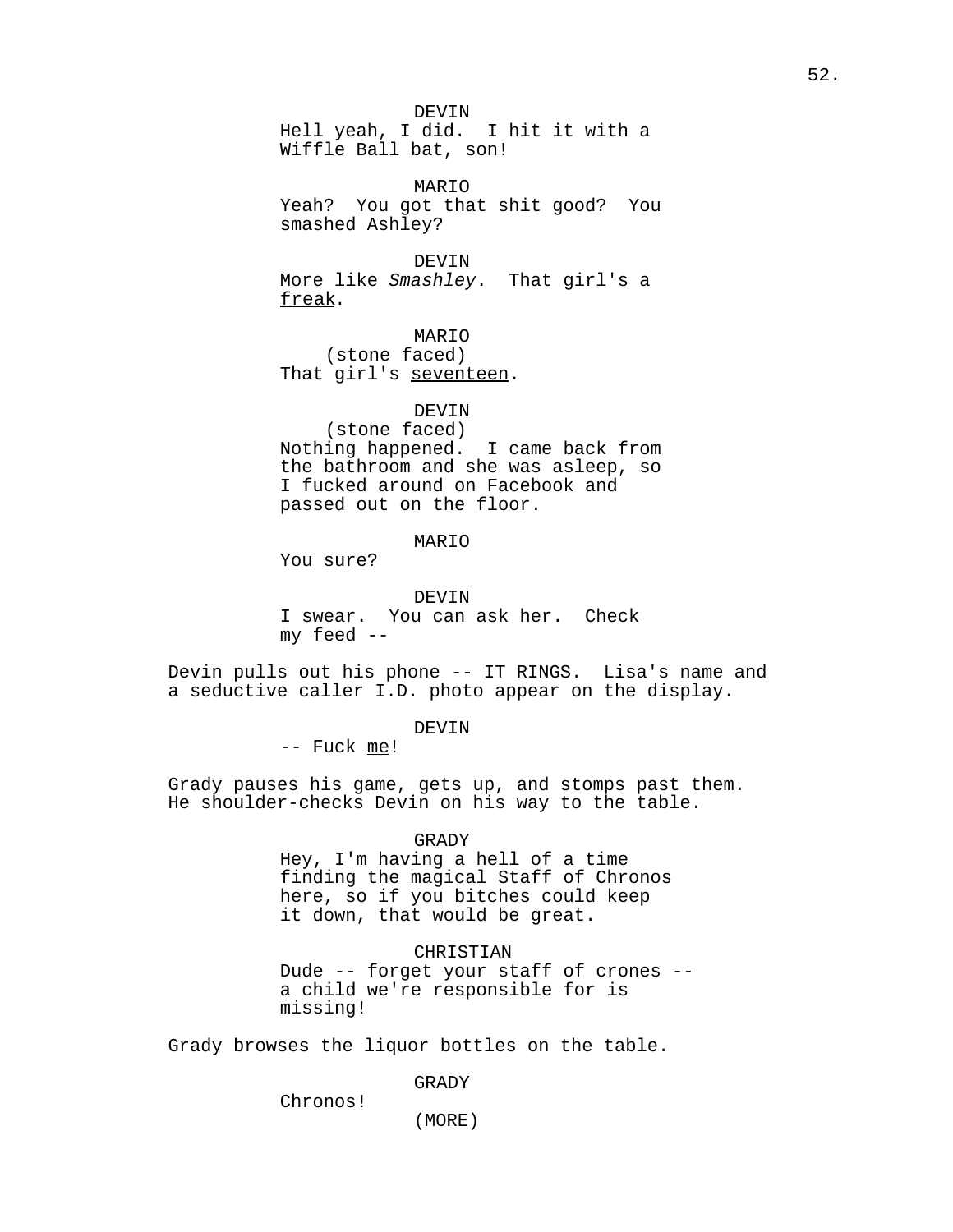GRADY (cont'd) The magical Staff of Chronos! I can't travel back in time without it!

MARIO A magic staff -- ?

Mario picks up and examines the game's case -- it's called "Mystics & Warriors."

> GRADY (horrid grimace) Yuh, duh.

MARIO (to himself) Not science ... magic. But, how did we --

Mario spots Grady, who uncorks the magic bottle of rum and takes a whiff.

> MARIO Let's get you a glass for that!

He drops the game case, snatches the rum bottle and Grady's flask, and heads toward the kitchen.

Grady nods, like damn right.

GRADY Better fix me some eggs, too, bitch.

DEVIN Come on, dude! We gotta deal with this, like, now!

MARIO We will, and I think I know where to find him. I just gotta --

Just as Mario ducks into the kitchen, someone POUNDS ON THE FRONT DOOR.

> DEVIN Shit! It's Lisa!

Mario pokes his head out of the kitchen with alarm.

GRADY Hey! Over easy.

MARIO I ain't making you eggs, you fuckin' --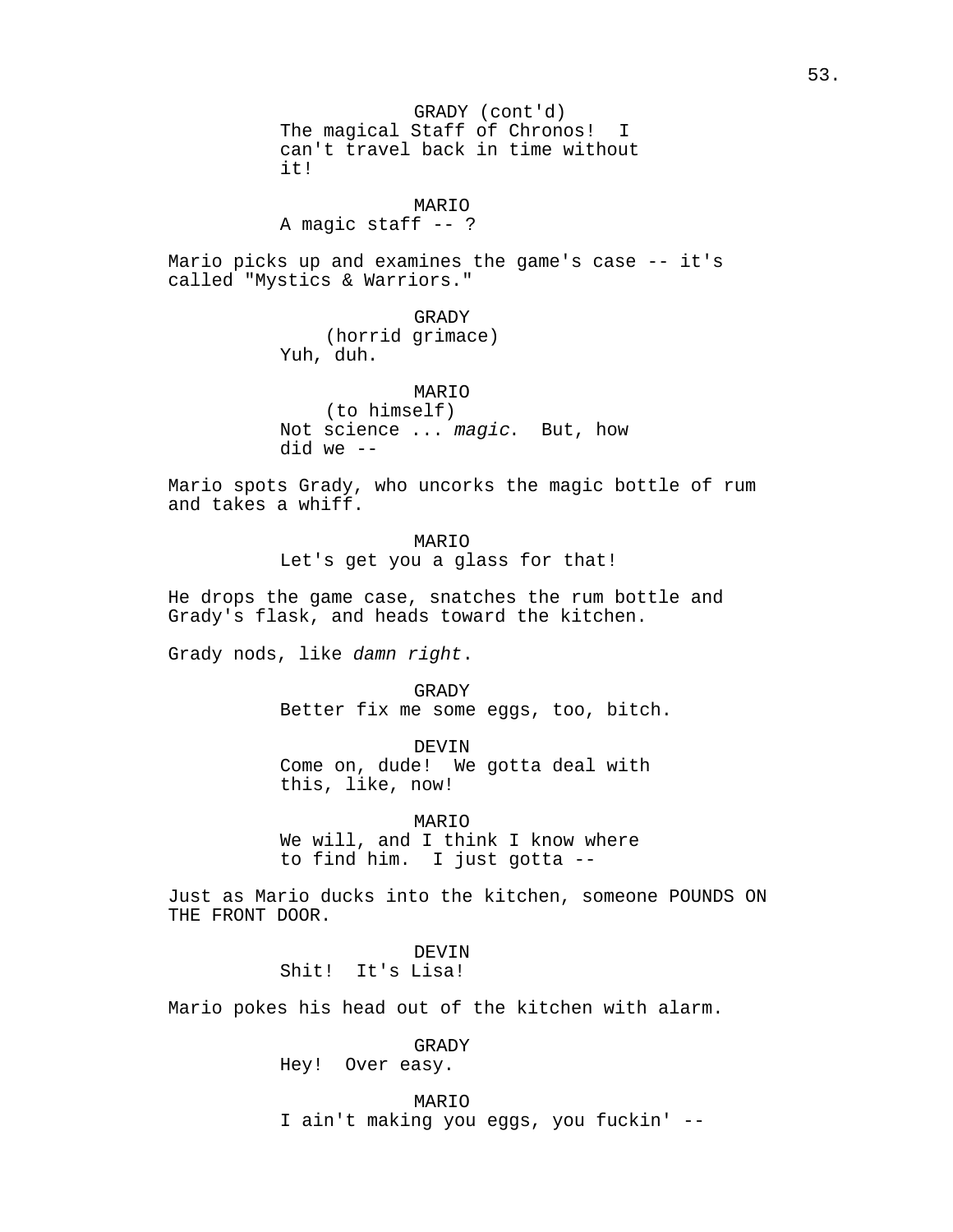THE POUNDING intensifies -- LOUD and POWERFUL.

MARIO I'll be back. Stall.

Mario disappears out the back door.

KICKS come from the front door --

CHRISTIAN Has Lisa been working out?

THUD!

DEVIN Yeah. She sends me gym selfies all the time.

THUD!

GRADY She got a dick in any of those selfies?

# THUD!

The front door is KICKED IN, breaking the lock.

Kai storms in with a custom revolver and aims at Grady.

KAI Good morning, fucker. I think you have something that belongs to me.

On Squad -- minus Mario -- looking like they're about to shit themselves, we --

**CUT TO BLACK:** 

**END OF ACT SIX**